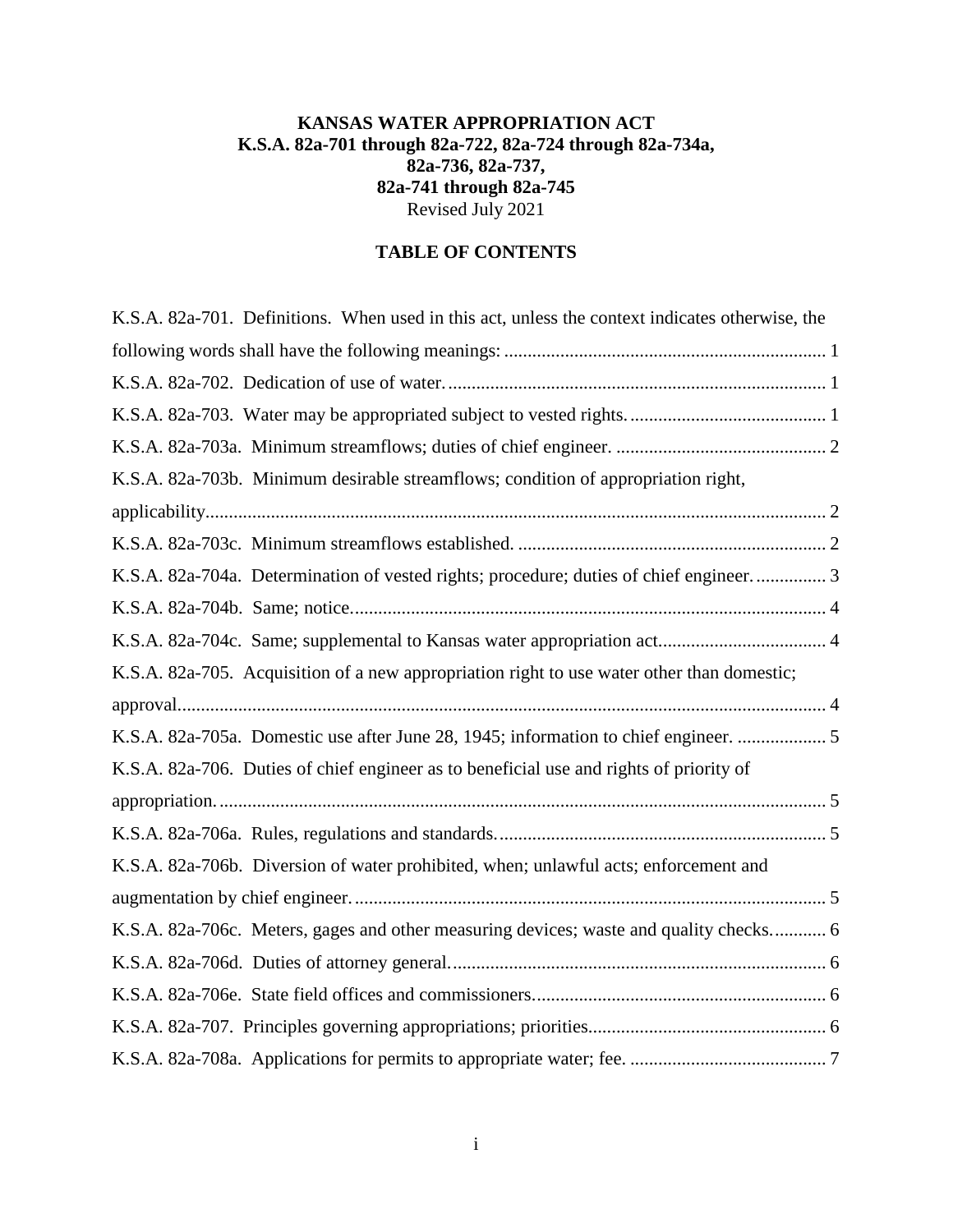| K.S.A. 82a-708b. Application for change in place of use, point of diversion or use; fee; review   |
|---------------------------------------------------------------------------------------------------|
|                                                                                                   |
|                                                                                                   |
|                                                                                                   |
| K.S.A. 82a-710. Same; return for correction or completion; maps, plats, plans and drawings;       |
|                                                                                                   |
| K.S.A. 82a-711. Permits to appropriate water; standards for approval of use; review of action on  |
|                                                                                                   |
|                                                                                                   |
| K.S.A. 82a-712. Same; notice of approval or disapproval of application; approval constitutes      |
|                                                                                                   |
| K.S.A. 82a-713. Same; limiting time for perfection of appropriation; extension.  13               |
| K.S.A. 82a-714. Same; completion of works; extension of time; certificate of appropriation;       |
|                                                                                                   |
|                                                                                                   |
| K.S.A. 82a-716. Common-law claimants; action for compensation; injunctions.  14                   |
| K.S.A. 82a-717a. Diversions by common-law claimants and others; injunctions.  14                  |
| K.S.A. 82a-718. Abandonment of water rights; notices; hearing; review of action; exceptions. 15   |
|                                                                                                   |
|                                                                                                   |
|                                                                                                   |
|                                                                                                   |
|                                                                                                   |
|                                                                                                   |
| K.S.A. 82a-725. Same; reference to state division or its chief engineer; procedures; cases in     |
|                                                                                                   |
| K.S.A. 82a-726. Diversion and transportation of water for use in another state; approval by chief |
|                                                                                                   |
| K.S.A. 82a-727. Temporary permits to appropriate water; extension; fee; rules and regulations.    |
|                                                                                                   |
|                                                                                                   |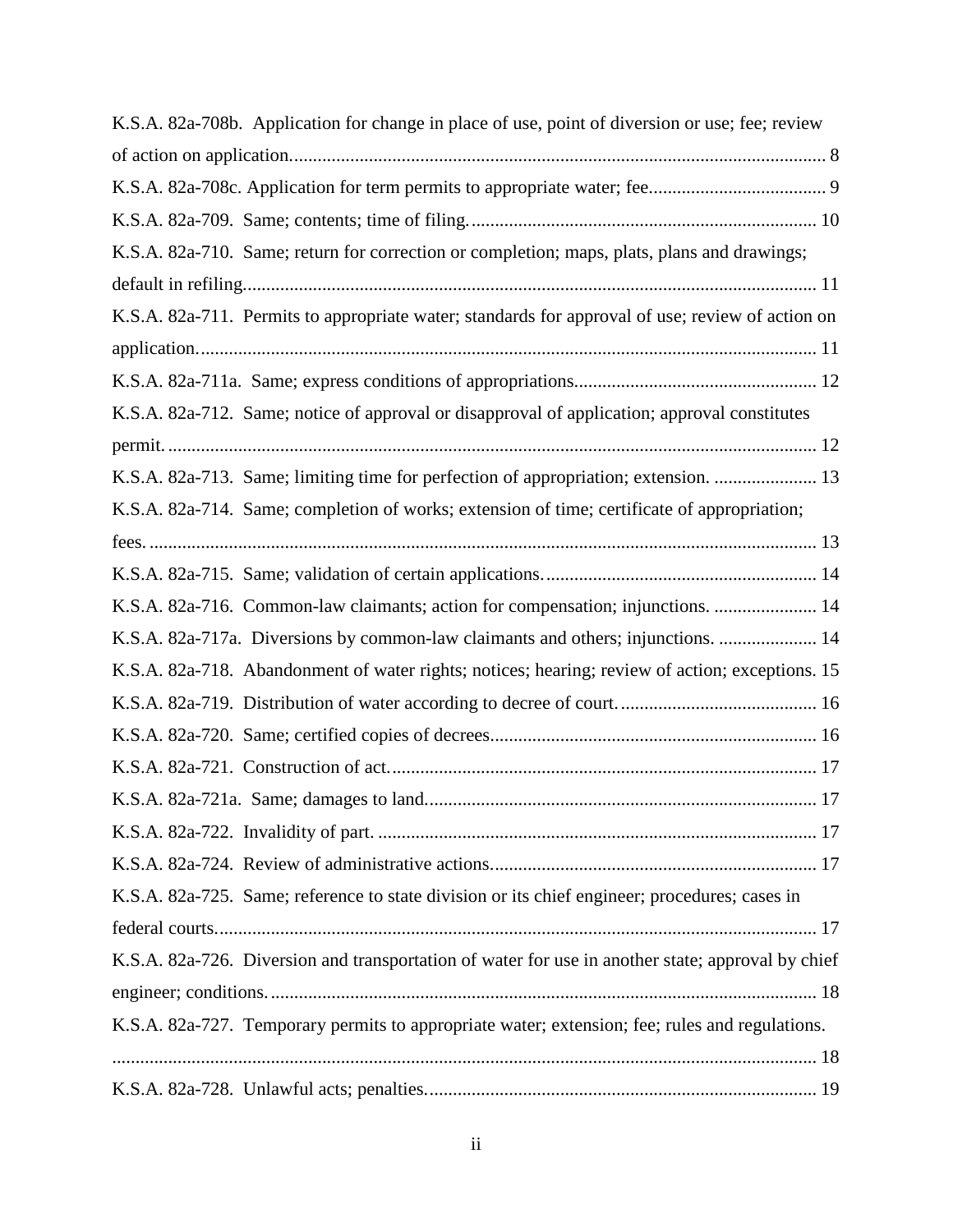| K.S.A. 82a-729. Act supplemental to article 7 of chapter 82a of the Kansas Statutes Annotated.   |
|--------------------------------------------------------------------------------------------------|
|                                                                                                  |
|                                                                                                  |
| K.S.A. 82a-731. Water appropriation certification fund created; expenditures therefrom 19        |
|                                                                                                  |
|                                                                                                  |
| K.S.A. 82a-734. Sand and gravel pits; beneficial use of water, when; permit; application; fee;   |
| perfection of appropriation; examination of diversion works; assessment of water protection fee. |
|                                                                                                  |
| K.S.A. 82a-734a. Sand and gravel pits, land-based; prohibition on certain rules and regulations, |
|                                                                                                  |
|                                                                                                  |
|                                                                                                  |
| K.S.A. 82a-741. Water conservation program; enrollment; application; fees; administration; rules |
|                                                                                                  |
|                                                                                                  |
| K.S.A. 82a-743. Limited transfer permits; term; fee; base water right; rules and regulations 29  |
| K.S.A. 82a-744. Water management and conservation measures; due consideration by chief           |
|                                                                                                  |
| K.S.A. 82a-745. Water conservation areas; establishment procedures; duties of chief engineer;    |
|                                                                                                  |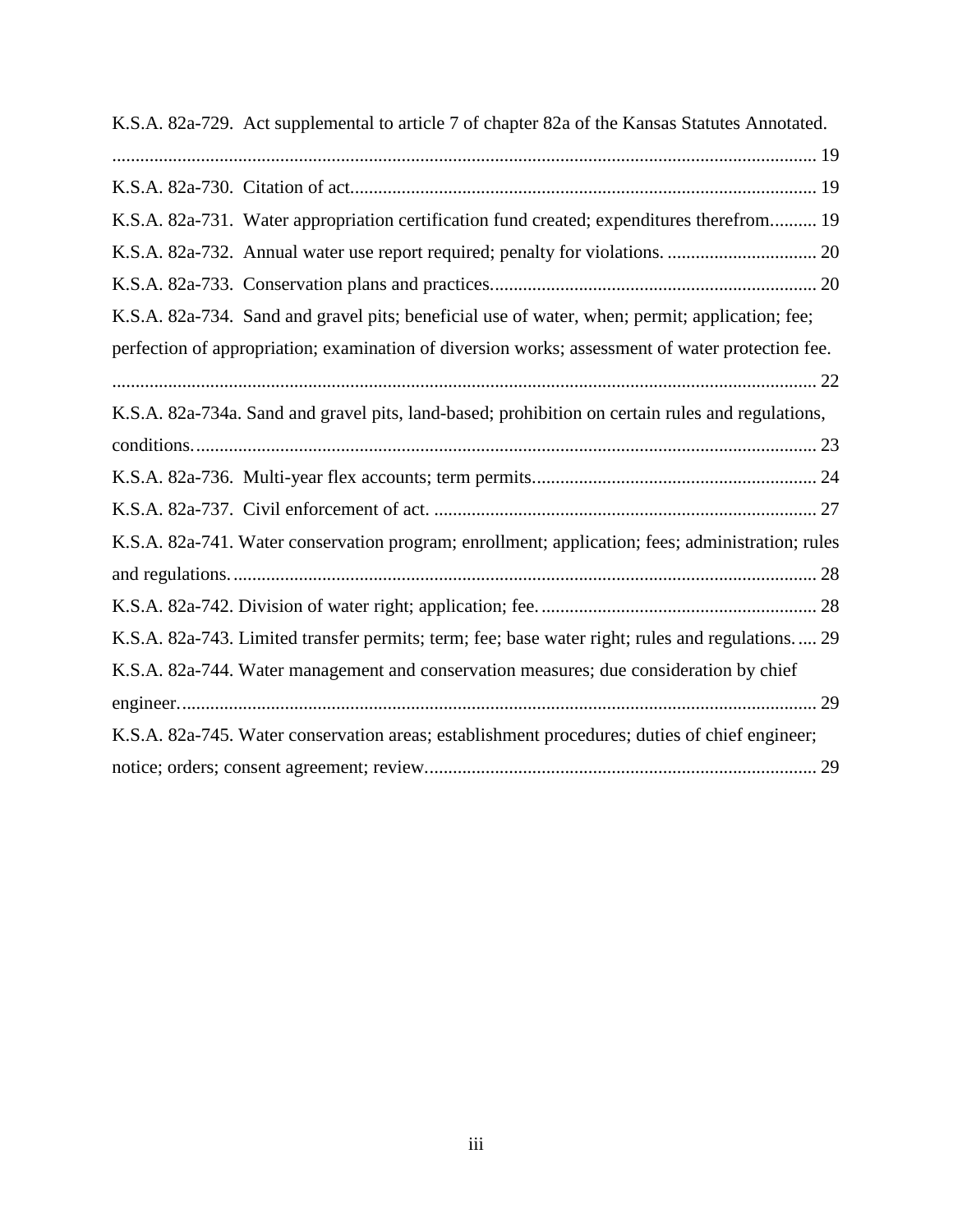<span id="page-3-0"></span>**K.S.A. 82a-701. Definitions.** When used in this act, unless the context indicates otherwise, the following words shall have the following meanings:

(a) "Person" shall mean and include a natural person, a partnership, an organization, a corporation, a municipality and any agency of the state or federal government.

(b) "Chief engineer" means the chief engineer of the division of water resources of the Kansas department of agriculture.

(c) "Domestic uses" means the use of water by any person or by a family unit or household for household purposes, or for the watering of livestock, poultry, farm and domestic animals used in operating a farm, and for the irrigation of lands not exceeding a total of two acres in area for the growing of gardens, orchards and lawns.

(d) "Vested right" means the right of a person under a common law or statutory claim to continue the use of water having actually been applied to any beneficial use, including domestic use, on or before June 28, 1945, to the extent of the maximum quantity and rate of diversion for the beneficial use made thereof, and shall include the right to take and use water for beneficial purposes where a person is engaged in the construction of works for the actual application of water to a beneficial use on June 28, 1945, provided such works shall be completed and water is actually applied for such use within a reasonable time thereafter by such person, such person's heirs, successors or assigns. Such a right does not include, however, those common law claims under which a person has not applied water to any beneficial use within the periods of time set out in this subsection.

(e) "Appropriator" means and includes a person who has an appropriation right that has been perfected in conformity with article 7 of chapter 82a of the Kansas Statutes Annotated and amendments thereto.

(f) "Appropriation right" is a right, acquired under the provisions of article 7 of chapter 82a of the Kansas Statutes Annotated and amendments thereto, to divert from a definite water supply a specific quantity of water at a specific rate of diversion, provided such water is available in excess of the requirements of all vested rights that relate to such supply and all appropriation rights of earlier date that relate to such supply, and to apply such water to a specific beneficial use or uses in preference to all appropriations right of later date.

(g) "Water right" means any vested right or appropriation right under which a person may lawfully divert and use water. It is a real property right appurtenant to and severable from the land on or in connection with which the water is used and such water right passes as an appurtenance with a conveyance of the land by deed, lease, mortgage, will, or other disposal, or by inheritance.

**History:** L. 1945, ch. 390, § 1; L. 1957, ch. 539, § 1; L. 1977, ch. 356, § 3; L. 2004, ch. 101, § 141; July 1; L. 2009, ch. 65, § 1; July 1.

<span id="page-3-1"></span>**K.S.A. 82a-702. Dedication of use of water.** All water within the state of Kansas is hereby dedicated to the use of the people of the state, subject to the control and regulation of the state in the manner herein prescribed.

**History:** L. 1945, ch. 390, § 2; June 28.

<span id="page-3-2"></span>**K.S.A. 82a-703. Water may be appropriated subject to vested rights.** Except as provided in K.S.A. 82a-703a and subject to vested rights, all waters within the state may be appropriated for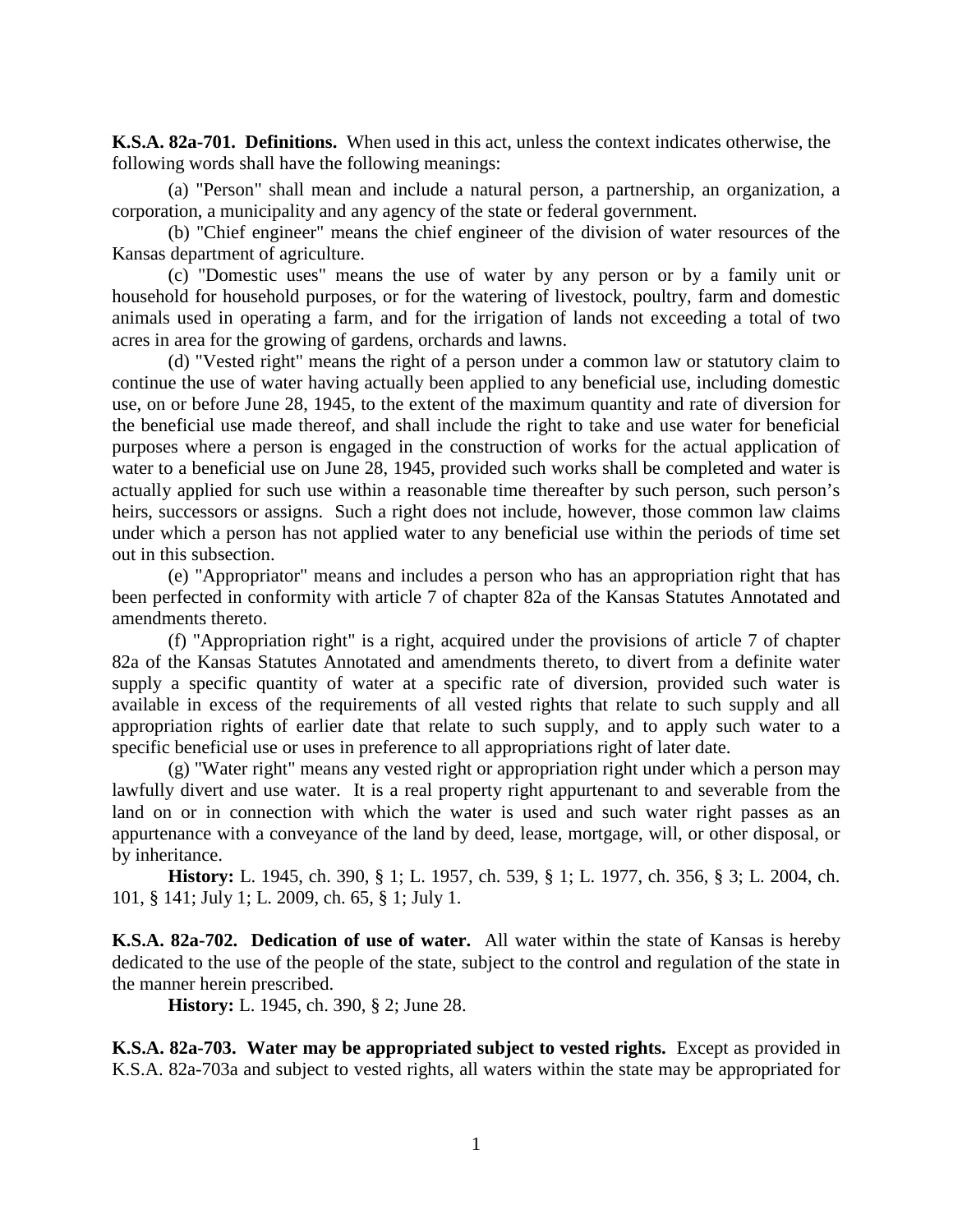beneficial use as herein provided. Nothing contained in this act shall impair the vested right of any person except for nonuse.

**History:** L. 1945, ch. 390, § 3; L. 1980, ch. 332, § 1; July 1.

<span id="page-4-0"></span>**K.S.A. 82a-703a. Minimum streamflows; duties of chief engineer.** Whenever the legislature enacts legislation establishing a minimum desirable streamflow for any watercourse in this state, the chief engineer shall withhold from appropriation that amount of water deemed necessary to establish and maintain for the identified watercourse the desired minimum streamflow.

**History:** L. 1980, ch. 332, § 2; L. 1984, ch. 379, § 21; L. 1985, ch. 338, § 1; July 1.

<span id="page-4-1"></span>**K.S.A. 82a-703b. Minimum desirable streamflows; condition of appropriation right, applicability.** (a) In addition to any other limitation or condition prescribed by law or rule and regulation of the chief engineer, it shall be an express condition of each and every appropriation right, except for use of water for domestic purposes, applied for after April 12, 1984, that such right shall be subject to any minimum desirable streamflow requirements identified and established pursuant to law on or before July 1, 1990, for the source of water supply to which such right applies.

(b) All vested rights, water appropriation rights and applications for permits to appropriate water having a priority date on or before April 12, 1984, shall not be subject to any minimum desirable streamflow requirements established pursuant to law.

**History:** L. 1984, ch. 377, § 1; L. 1987, ch. 402, § 2; July 1.

<span id="page-4-2"></span>**K.S.A. 82a-703c. Minimum streamflows established.** In accordance with the provisions of K.S.A. 82a-703a, and amendments thereto, the legislature hereby establishes the following minimum desirable streamflows:

Table--Minimum Desirable Streamflows (cfs)

|                          |    |              |     |         | Table--Millillium Desitable Streamhows (CIS) |         |    |              |                |                |                |    |
|--------------------------|----|--------------|-----|---------|----------------------------------------------|---------|----|--------------|----------------|----------------|----------------|----|
| Watercourse              |    |              |     | Month   |                                              |         |    |              |                |                |                |    |
|                          | J  | $\mathbf F$  | M   | A(a)    | M(a)                                         | J(a)    | J  | $\mathbf{A}$ | S              | $\Omega$       | N              | D  |
| Marais des Cygnes        |    |              |     |         |                                              |         |    |              |                |                |                |    |
| Ottawa                   | 15 | 15           | 15  | 15(40)  | 20(50)                                       | 25(50)  | 25 | 25           | 20             | 15             | 15             | 15 |
| LaCygne                  | 20 | 20           | 20  | 20(50)  | 20(150)                                      | 25(150) | 25 | 25           | 20             | 20             | 20             | 20 |
| Neosho                   |    |              |     |         |                                              |         |    |              |                |                |                |    |
| Americus                 | 5  | 5            | 5   | 5(20)   | 5(30)                                        | 5(30)   | 5  | 5            | 5              | 5              | 5              | 5  |
| Iola                     | 40 | 40           | 40  | 40(60)  | 40(200)                                      | 40(200) | 40 | 40           | 40             | 40             | 40             | 40 |
| Parsons                  | 50 | 50           | 50  | 50(100) | 50(300)                                      | 50(300) | 50 | 50           | 50             | 50             | 50             | 50 |
| Cottonwood               |    |              |     |         |                                              |         |    |              |                |                |                |    |
| Florence                 | 10 | 10           | 10  | 10(30)  | 10(60)                                       | 10(60)  | 10 | 10           | 10             | 10             | 10             | 10 |
| Plymouth                 | 20 | 20           | 20  | 20(60)  | 20(150)                                      | 20(150) | 20 | 20           | 20             | 20             | 20             | 20 |
| <b>Little Arkansas</b>   |    |              |     |         |                                              |         |    |              |                |                |                |    |
| Alta Mills               | 8  | 8            | 8   | 8       | 8                                            | 8       | 8  | 8            | 8              | 8              | 8              | 8  |
| Valley Center            | 20 | 20           | 20  | 20      | 20                                           | 20      | 20 | 20           | 20             | 20             | 20             | 20 |
| Arkansas River           |    |              |     |         |                                              |         |    |              |                |                |                |    |
| Kinsley(b)               | 2  | $\mathbf{2}$ | 3   | 3       | 5                                            | 5       | 3  | 1            | 1              | 1              | $\overline{2}$ | 2  |
| Great Bend(b)            | 3  | 3            | 3   | 3       | 10                                           | 10      | 5  | 3            | $\overline{2}$ | $\overline{2}$ | $\overline{2}$ | 3  |
| Hutchinson               | 80 | 80           | 100 | 100     | 100                                          | 100     | 80 | 80           | 60             | 60             | 60             | 80 |
| <b>Rattlesnake Creek</b> |    |              |     |         |                                              |         |    |              |                |                |                |    |
| Macksville(b)            | 5  | 5            | 10  | 10      | 10                                           | 10      | 5  | 1            | 1              | $\mathbf{1}$   | 5              | 5  |
| <b>Zenith</b>            | 15 | 15           | 15  | 15      | 15                                           | 15      | 5  | 3            | 3              | 3              | 10             | 15 |
| North Fork Ninnescah     |    |              |     |         |                                              |         |    |              |                |                |                |    |
| Above                    |    |              |     |         |                                              |         |    |              |                |                |                |    |
| Cheney                   | 40 | 50           | 50  | 50      | 40                                           | 30      | 10 | 5            | 5              | 10             | 40             | 40 |
| South Fork Ninnescah     |    |              |     |         |                                              |         |    |              |                |                |                |    |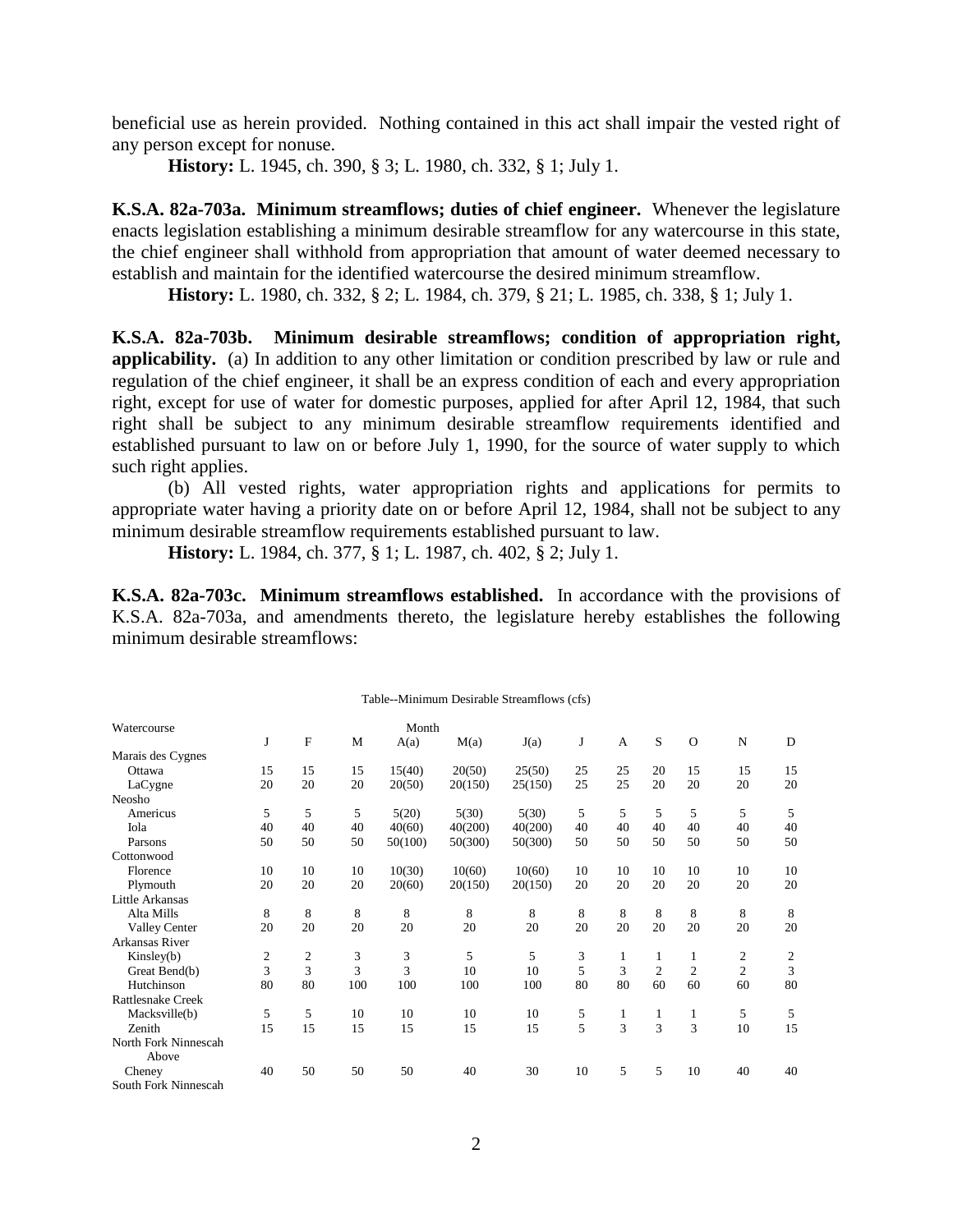| Pratt                   | 10  | 10  | 10  | 8   | 8      | 8      | 5              | 5              | 5              | 5            | 10  | 10  |
|-------------------------|-----|-----|-----|-----|--------|--------|----------------|----------------|----------------|--------------|-----|-----|
| Murdock                 | 80  | 90  | 90  | 90  | 90     | 50     | 30             | 30             | 30             | 50           | 80  | 80  |
| Ninnescah               |     |     |     |     |        |        |                |                |                |              |     |     |
| Peck                    | 100 | 100 | 100 | 100 | 100    | 70     | 30             | 30             | 30             | 50           | 100 | 100 |
| Saline                  |     |     |     |     |        |        |                |                |                |              |     |     |
| Russell                 | 5   | 5   | 15  | 15  | 15     | 12     | $\overline{2}$ | $\overline{c}$ | $\overline{c}$ | 5            | 5   | 5   |
| Smoky Hill              |     |     |     |     |        |        |                |                |                |              |     |     |
| Ellsworth(c)            | 20  | 20  | 25  | 30  | 35     | 45     | 35             | 15             | 15             | 15           | 20  | 20  |
| Medicine Lodge          |     |     |     |     |        |        |                |                |                |              |     |     |
| Kiowa                   | 50  | 55  | 60  | 60  | 40     | 30     | 6              | 1              | 1              | 4            | 40  | 50  |
| Chikaskia               |     |     |     |     |        |        |                |                |                |              |     |     |
| Corbin                  | 30  | 45  | 50  | 45  | 40     | 30     | 16             | 5              | 5              | 8            | 30  | 30  |
| <b>Big Blue</b>         |     |     |     |     |        |        |                |                |                |              |     |     |
| Marysville              | 100 | 100 | 125 | 150 | 150(d) | 150(d) | 80             | 90             | 65             | 80           | 80  | 80  |
| Little Blue             |     |     |     |     |        |        |                |                |                |              |     |     |
| <b>Barnes</b>           | 100 | 100 | 125 | 150 | 150(d) | 150(d) | 75             | 80             | 60             | 80           | 80  | 80  |
| Republican              |     |     |     |     |        |        |                |                |                |              |     |     |
| Concordia(e)            | 100 | 125 | 150 | 150 | 150    | 150    | 150            | 150            | 80             | 65           | 80  | 100 |
| Clay Center             | 125 | 150 | 200 | 250 | 250    | 250    | 200            | 200            | 100            | 90           | 100 | 125 |
| Mill Creek              |     |     |     |     |        |        |                |                |                |              |     |     |
| Paxico                  | 8   | 8   | 8   | 25  | 30     | 35     | 10             | 5              | 5              | $\mathbf{2}$ | 5   | 8   |
| Delaware                |     |     |     |     |        |        |                |                |                |              |     |     |
| Muscotah                | 10  | 10  | 20  | 20  | 20     | 20     | 5              | 3              | 3              | $\mathbf{2}$ | 10  | 10  |
| <b>Walnut River</b>     |     |     |     |     |        |        |                |                |                |              |     |     |
| Winfield                | 30  | 35  | 40  | 65  | 100    | 100    | 30             | 25             | 20             | 20           | 20  | 30  |
| <b>Whitewater River</b> |     |     |     |     |        |        |                |                |                |              |     |     |
| Towanda                 | 10  | 15  | 15  | 20  | 25     | 25     | 10             | 5              | 5              | 5            | 6   | 10  |
| Spring River            |     |     |     |     |        |        |                |                |                |              |     |     |
| Baxter Springs(f)       | 175 | 200 | 250 | 300 | 450    | 350    | 200            | 160            | 120            | 120          | 150 | 175 |
| Chapman Creek           |     |     |     |     |        |        |                |                |                |              |     |     |
| Chapman                 | 10  | 15  | 15  | 15  | 15     | 15     | 10             | 10             | 10             | 10           | 10  | 10  |
| <b>Solomon River</b>    |     |     |     |     |        |        |                |                |                |              |     |     |
| <b>Niles</b>            | 40  | 50  | 60  | 60  | 90     | 90     | 50             | 50             | 40             | 40           | 40  | 40  |

(a) Spawning flows to be managed if reservoirs in flood pool; otherwise use lower flows.

(b) Subject to subsequent assessment of lagged effects of extensive groundwater

appropriations in regional aquifer.

(c) Subject to subsequent assessment of lagged effects of upstream depletions.

(d) Subject to the stateline flows contained in the Blue River Compact.

(e) Subject to subsequent assessment of Harlan County reservoir operations, development of compact stateline flows and lagged effects of upstream depletions.

(f) Flows measured at Quapah, Oklahoma; may need review if a new station is established.

**History:** L. 1985, ch. 338, § 2; L. 1987, ch. 402, § 1; L. 1989, ch. 309, § 1; April 13.

<span id="page-5-0"></span>**K.S.A. 82a-704a. Determination of vested rights; procedure; duties of chief engineer.** (a) All persons claiming a vested right for the beneficial use of water, other than for domestic use, which has not been determined pursuant to K.S.A. 82a-704, shall file by July l, 1980, with the chief engineer a verified claim for such vested right. The chief engineer shall not accept any such claim after said date. Such verified claim shall be upon forms provided therefor by the chief engineer and shall set forth:

(1) The name and post-office address of the claimant;

(2) the source to which the claim relates;

(3) the amount of water claimed;

(4) the location of the works for the diversion and use of the claimed water;

(5) the dates of the beneficial use made; and

(6) any additional information the chief engineer may require.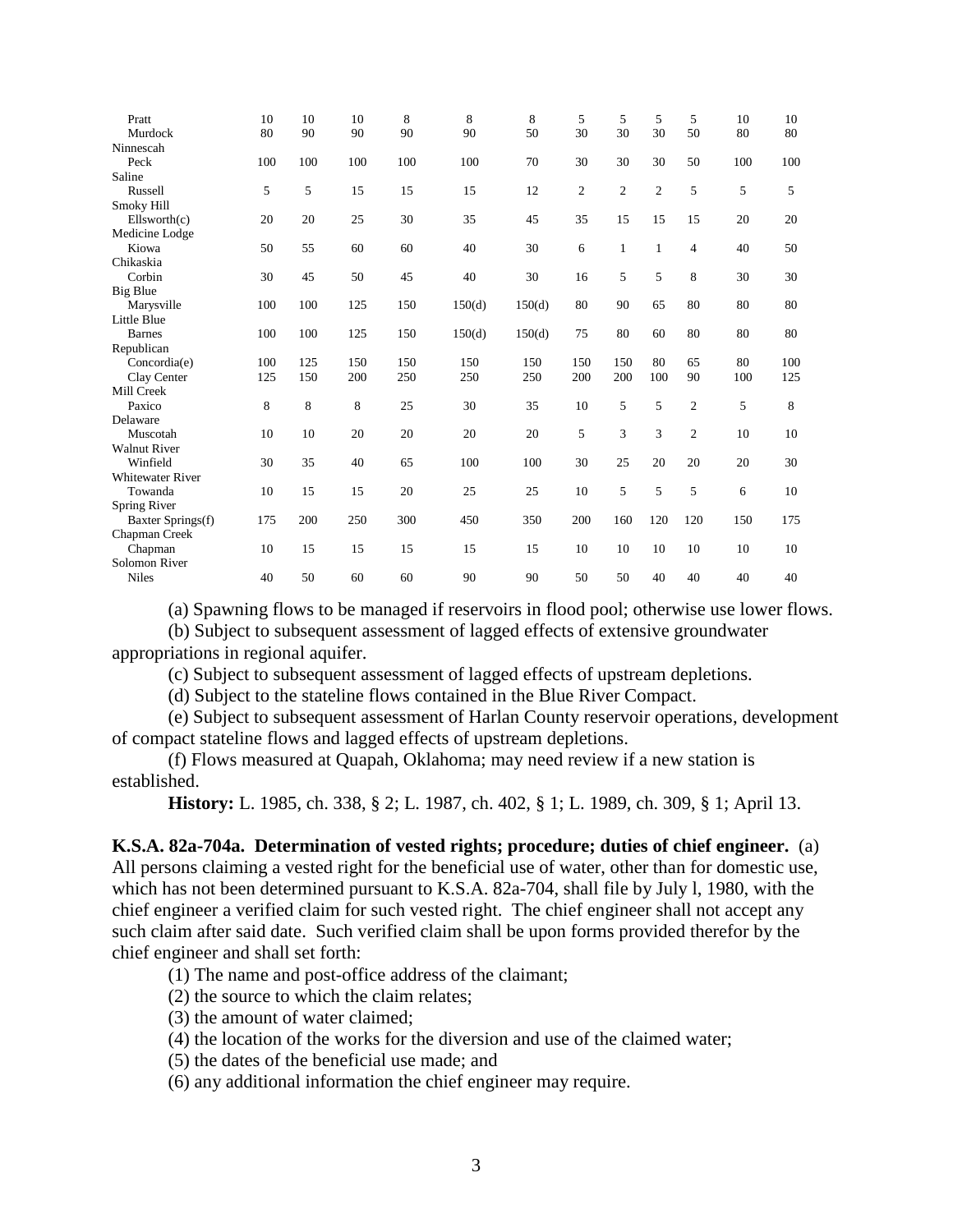(b) Upon receipt of a verified claim for a vested right for the beneficial use of water, the chief engineer shall investigate the same and shall conduct a hearing thereon. Such hearing shall be noticed by restricted mail to the claimant and to other known interested persons within a five (5) mile radius of the point of diversion of such claimed vested right at least thirty (30) days prior to the date set for the hearing. Notice shall also be given by publication in a newspaper of general circulation in the county wherein the vested right is claimed to exist at least once each week for three (3) consecutive weeks prior to the hearing. Such published notice shall contain the date and place of hearing and a general description of the area affected by the claimed vested right and shall be directed to all persons interested and concerned. At the hearing, the chief engineer shall take evidence of all persons interested and concerned and the same shall be considered in the determination of the existence of a vested right for beneficial use of water. As soon as possible thereafter the chief engineer shall make an order determining the existence or nonexistence of the claimed vested right and shall notify the claimant and contestants thereof as to the contents of such order. Service of such notice shall be deemed complete upon depositing such notice in the post office as restricted mail addressed to the vested right claimant and any contestant thereto whose address is known to the chief engineer, and upon the publication of an abstract of such order once each week for three (3) consecutive weeks in a newspaper of general circulation in the county wherein the vested right is claimed to exist.

(c) Any claimant of a vested right or person contesting the same who considers himself or herself aggrieved by the order of determination of a vested right may appeal to the district court in the manner prescribed by K.S.A. 82a-724.

(d) The order of determination of a vested right of the chief engineer shall be in full force and effect from the date of its entry in the records of his or her office unless and until its operation shall be stayed by an appeal therefrom by the claimant thereof or a contestant thereto in accordance with the provisions of K.S.A. 82a-724 except that no such determination shall be deemed an adjudication of the relation between any vested right holders with respect to the operation or exercise of their vested rights.

(e) The chief engineer shall file a copy of any order of determination of the existence of a vested right with the register of deeds of the county wherein the land is located to which such vested right is appurtenant. The register of deeds shall record the same as other instruments affecting real estate.

(f) No vested right for the beneficial use of water, other than for domestic use, shall be deemed to exist from and after July l, 1980, unless the same has been determined to exist pursuant to the provisions of this act or pursuant to the provisions of K.S.A. 82a-704.

**History:** L. 1978, ch. 434, § 1; July 1.

<span id="page-6-0"></span>**K.S.A. 82a-704b. Same; notice.** The chief engineer shall provide notice throughout the state of the provisions of this act by means assuring the widest dissemination thereof as practicable. **History:** L. 1978, ch. 434, § 2; July 1.

<span id="page-6-1"></span>**K.S.A. 82a-704c. Same; supplemental to Kansas water appropriation act.** The provisions of K.S.A. 82a-704a shall be a part of and supplemental to the Kansas water appropriation act. **History:** L. 1978, ch. 434, § 3; July 1.

<span id="page-6-2"></span>**K.S.A. 82a-705. Acquisition of a new appropriation right to use water other than domestic; approval.** No person shall have the power or authority to acquire a new appropriation right to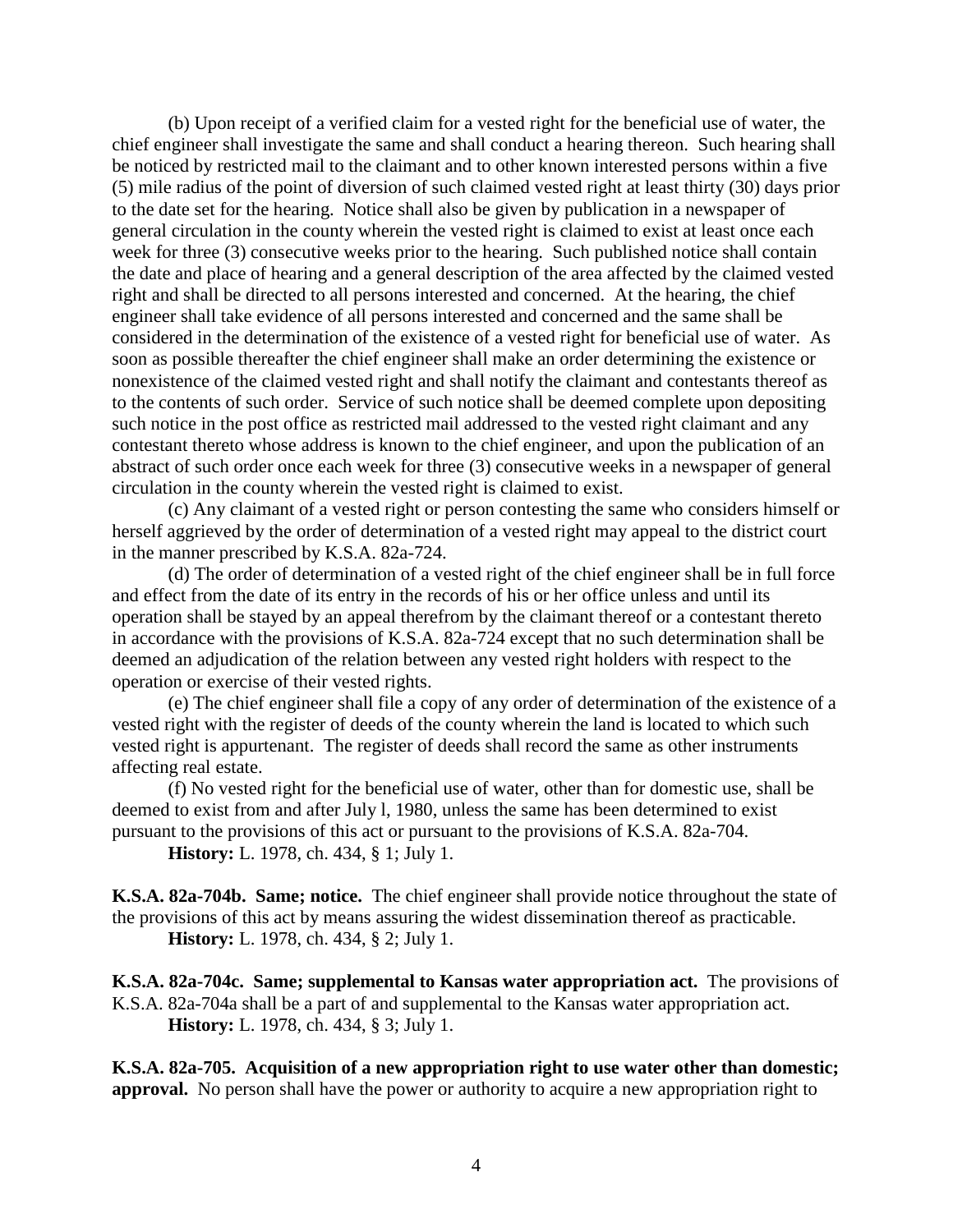the use of water for other than domestic use without first obtaining the approval of the chief engineer, and no water rights of any kind may be acquired hereafter solely by adverse use, adverse possession, or by estoppel.

**History:** L. 1945, ch. 390, § 5; L. 1957, ch. 539, § 7; June 29; L. 2009, ch. 65, § 2; July 1.

<span id="page-7-0"></span>**K.S.A. 82a-705a. Domestic use after June 28, 1945; information to chief engineer.** The use of water for domestic purposes instituted subsequently to June 28, 1945, to the extent that it is beneficial, shall constitute an appropriation right. The chief engineer, however, may require any person using water for any purpose to furnish information with regard to such use thereof.

**History:** L. 1957, ch. 539, § 2; June 29.

<span id="page-7-1"></span>**K.S.A. 82a-706. Duties of chief engineer as to beneficial use and rights of priority of appropriation.** The chief engineer shall enforce and administer the laws of this state pertaining to the beneficial use of water and shall control, conserve, regulate, allot and aid in the distribution of the water resources of the state for the benefits and beneficial uses of all of its inhabitants in accordance with the rights of priority of appropriation.

**History:** L. 1945, ch. 390, § 6; L. 1957, ch. 539, § 8; June 29.

<span id="page-7-2"></span>**K.S.A. 82a-706a. Rules, regulations and standards.** The chief engineer shall adopt, amend, promulgate, and enforce such reasonable rules, regulations, and standards necessary for the discharge of his or her duties and for the achievement of the purposes of this act pertaining to the control, conservation, regulation, allotment, and distribution of the water resources of the state. **History:** L. 1957, ch. 539, § 9; L. 1977, ch. 356, § 4; January 1, 1978.

<span id="page-7-3"></span>**K.S.A. 82a-706b. Diversion of water prohibited, when; unlawful acts; enforcement and augmentation by chief engineer.** (a) It shall be unlawful for any person to prevent, by diversion or otherwise, any waters of this state from moving to a person having a prior right to use the same, or for any person without an agreement with the state of Kansas to divert or take any water that has been released from storage under authority of water reservation rights held by the state of Kansas. Upon making a determination of an unlawful diversion the chief engineer or the chief engineer's authorized agents, shall, as may be necessary to secure water to the person having the prior right to its use, or to secure water for the purpose for which it was released from storage under authority of the state of Kansas or water reservation rights held by the state of Kansas: (1) Direct that the headgates, valves, or other controlling works of any ditch, canal, conduit, pipe, well or structure be opened, closed, adjusted or regulated; or (2) within the rattlesnake creek subbasin located in hydrologic unit code 11030009, allow augmentation for the replacement in time, location and quantity of the unlawful diversion, if such replacement is available and offered voluntarily. (b) The chief engineer, or the chief engineer's authorized agents, shall deliver a copy of such a directive to the persons involved either personally or by mail or by attaching a copy to such headgates, valves, or other controlling works to which it applies and such directive shall be legal notice to all persons involved in the diversion and distribution of the water of the ditch, canal, conduit, pipe, well or structure. For the purpose of making investigations of diversions and delivering directives as provided herein and determining compliance therewith, the chief engineer or the chief engineer's authorized agents shall have the right of access and entry upon private property.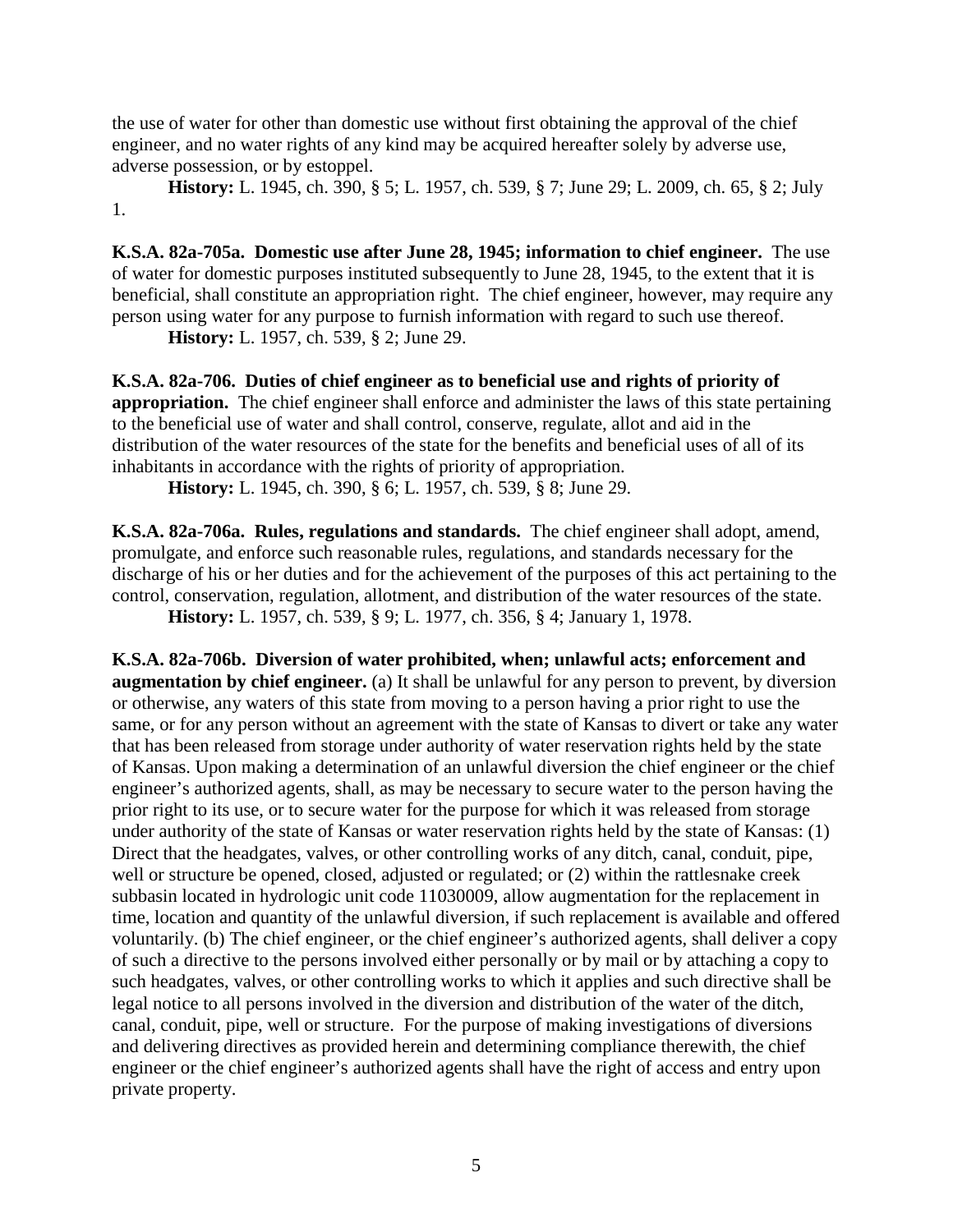**History:** L. 1957, ch. 539, § 10; L. 1965, ch. 557, § 1; June 30; L. 2015, ch. 60, § 1; July 1.

<span id="page-8-0"></span>**K.S.A. 82a-706c. Meters, gages and other measuring devices; waste and quality checks.** The chief engineer shall have full authority to require any water user to install meters, gages, or other measuring devices, which devices he or she or his or her agents may read at any time, and to require any water user to report the reading of such meters, gages, or other measuring devices at reasonable intervals. He or she shall have full authority to make, and to require any water user to make, periodic water waste and water quality checks and to require the user making such checks to report the findings thereof.

**History:** L. 1957, ch. 539, § 11: June 29.

<span id="page-8-1"></span>**K.S.A. 82a-706d. Duties of attorney general.** Upon request of the chief engineer the attorney general shall bring suit in the name of the state of Kansas, in courts of competent jurisdiction to enjoin the unlawful appropriation, diversion, use of the waters of the state, and waste or loss thereof.

**History:** L. 1957, ch. 539, § 12; June 29.

<span id="page-8-2"></span>**K.S.A. 82a-706e. State field offices and commissioners.** The chief engineer, subject to the approval of the secretary of agriculture, may establish field offices within this state to secure the best protection to all claimants of water therein and the most economical supervision thereof. Subject to the approval of the secretary of agriculture, the chief engineer may appoint a water commissioner for each field office so established, in accordance with the Kansas civil service laws, who shall be the agent of the chief engineer in supervising the distribution of waters within the area served by such field office, according to the rights and priorities of all parties concerned, and who shall perform such other duties as the chief engineer may direct.

**History:** L. 1957, ch. 539, § 13; L. 2004, ch. 101, § 142; July 1.

<span id="page-8-3"></span>**K.S.A. 82a-707. Principles governing appropriations; priorities.** (a) Surface or groundwaters of the state may be appropriated as herein provided. Such appropriation shall not constitute ownership of such water, and appropriation rights shall remain subject to the principle of beneficial use.

(b) The date of priority of every water right of every kind, and not the purpose of use, determines the right to divert and use water at any time when the supply is not sufficient to satisfy all water rights. Where lawful uses of water have the same date of priority, such uses shall have priority in the following order of preference: Domestic, municipal, irrigation, industrial, recreational and water power uses. The holder of a water right for an inferior beneficial use of water shall not be deprived of the use of the water either temporarily or permanently as long as such holder is making proper use of it under the terms and conditions of such holder's water right and the laws of this state, other than through condemnation.

(c) As between persons with appropriation rights, the first in time is the first in right. The priority of the appropriation right to use water for any beneficial purpose except domestic purposes shall date from the time of the filing of the application therefor in the office of the chief engineer. The priority of the appropriation right to use water for domestic purposes shall date from the time of the filing of the application therefor in the office of the chief engineer or from the time the user makes actual use of water for domestic purposes, whichever is earlier.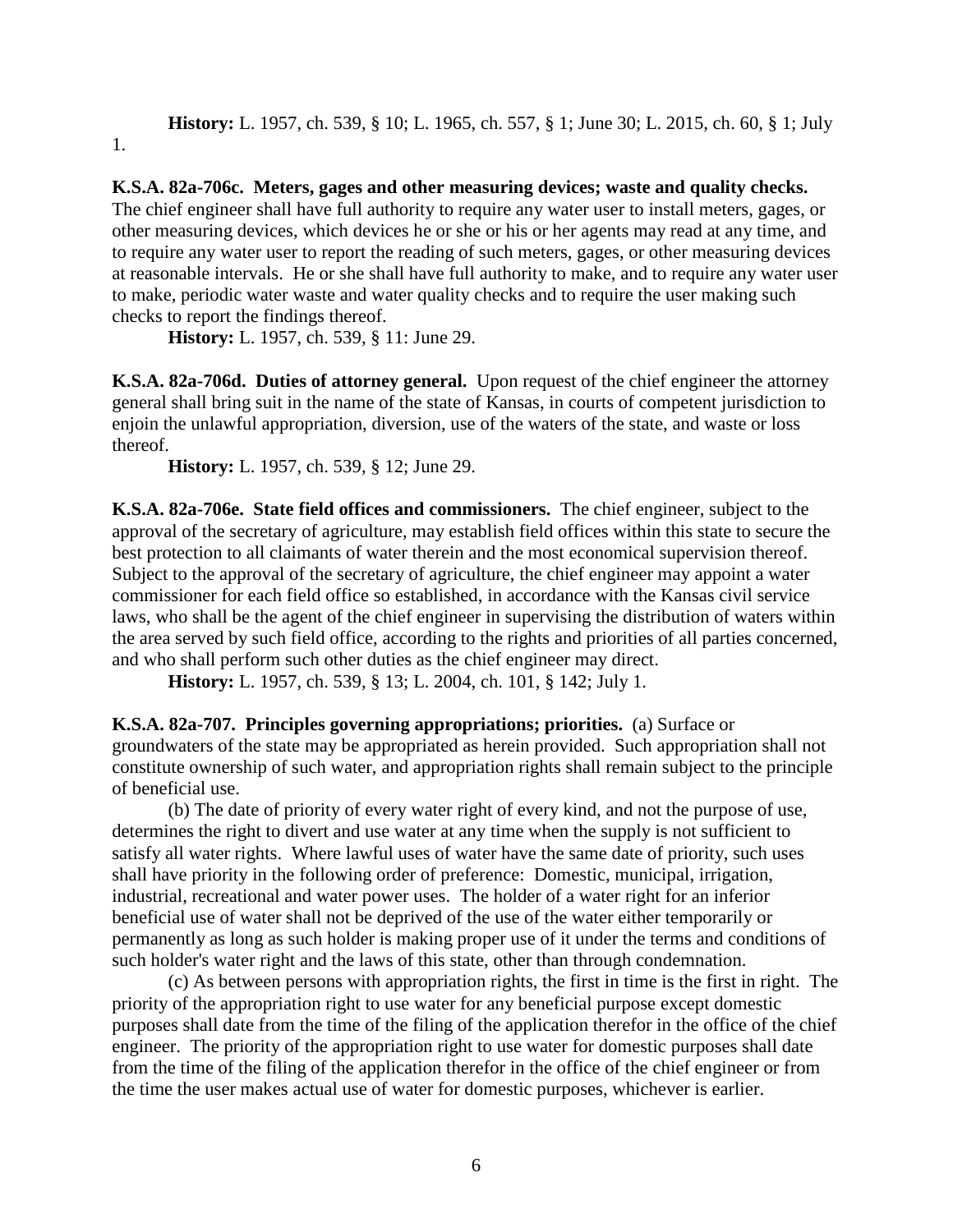(d) Any water right returned to the state under the provisions of K.S.A. 2-1915, and amendments thereto, shall be placed in the custodial care of the state. While in the custodial care of the state, the priority of the water right shall remain in effect and water available under the terms and conditions of the water right shall not be considered available for further appropriation. Any surface water right held in the custodial care of the state shall neither directly benefit nor impair any other surface water right within the stream reach designated for recovery. Any water right donated to the state shall be placed in the custodial care of the state or retired at the discretion of the chief engineer.

(e) Appropriation rights in excess of the reasonable needs of the appropriators shall not be allowed.

**History:** L. 1917, ch. 172, § 6; R.S. 1923, 24-903; L. 1945, ch. 390, § 7; L. 1957, ch. 539, § 14; L. 1988, ch. 396, § 3; July 1; L. 2009, ch. 65, § 3; July 1.

<span id="page-9-0"></span>**K.S.A. 82a-708a. Applications for permits to appropriate water; fee.** (a) Any person may apply for a permit to appropriate water to a beneficial use, notwithstanding that the application pertains to the use of water by another, or upon or in connection with the lands of another. Any rights to the beneficial use of water perfected under such application shall attach to the lands on or in connection with which the water is used and shall remain subject to the control of the owners of the lands as in other cases provided by law.

(b) Except as otherwise provided in subsections (d), (e) and (f), each application for a permit to appropriate water, except applications for permits for domestic use, shall be accompanied by an application fee fixed by this section for the appropriate category of acre feet in accordance with the following: Acre Feet Feet Fee

| for each additional 100       |
|-------------------------------|
| acre feet or any part thereof |

On and after July 1, 2023, the application fee shall be fixed by this section for the appropriate category of acre feet in accordance with the following:

| Acre Feet | Fee                           |
|-----------|-------------------------------|
|           |                               |
|           |                               |
|           |                               |
|           | for each additional 100       |
|           | acre feet or any part thereof |

The chief engineer shall render a decision on such permit applications within 150 days of receiving a complete application except when the application cannot be processed due to the standards established in K.A.R. 5-3-4c. Upon failure to render a decision within 180 days of receipt of a complete application, the application fee is subject to refund upon request.

(c) Except as otherwise provided in subsections (d), (e) and (f), each application for a permit to appropriate water for storage, except applications for permits for domestic use, shall be accompanied by an application fee fixed by this section for the appropriate category of storageacre feet in accordance with the following:

| Storage-Acre Feet | Fee |
|-------------------|-----|
|                   |     |
|                   |     |
|                   |     |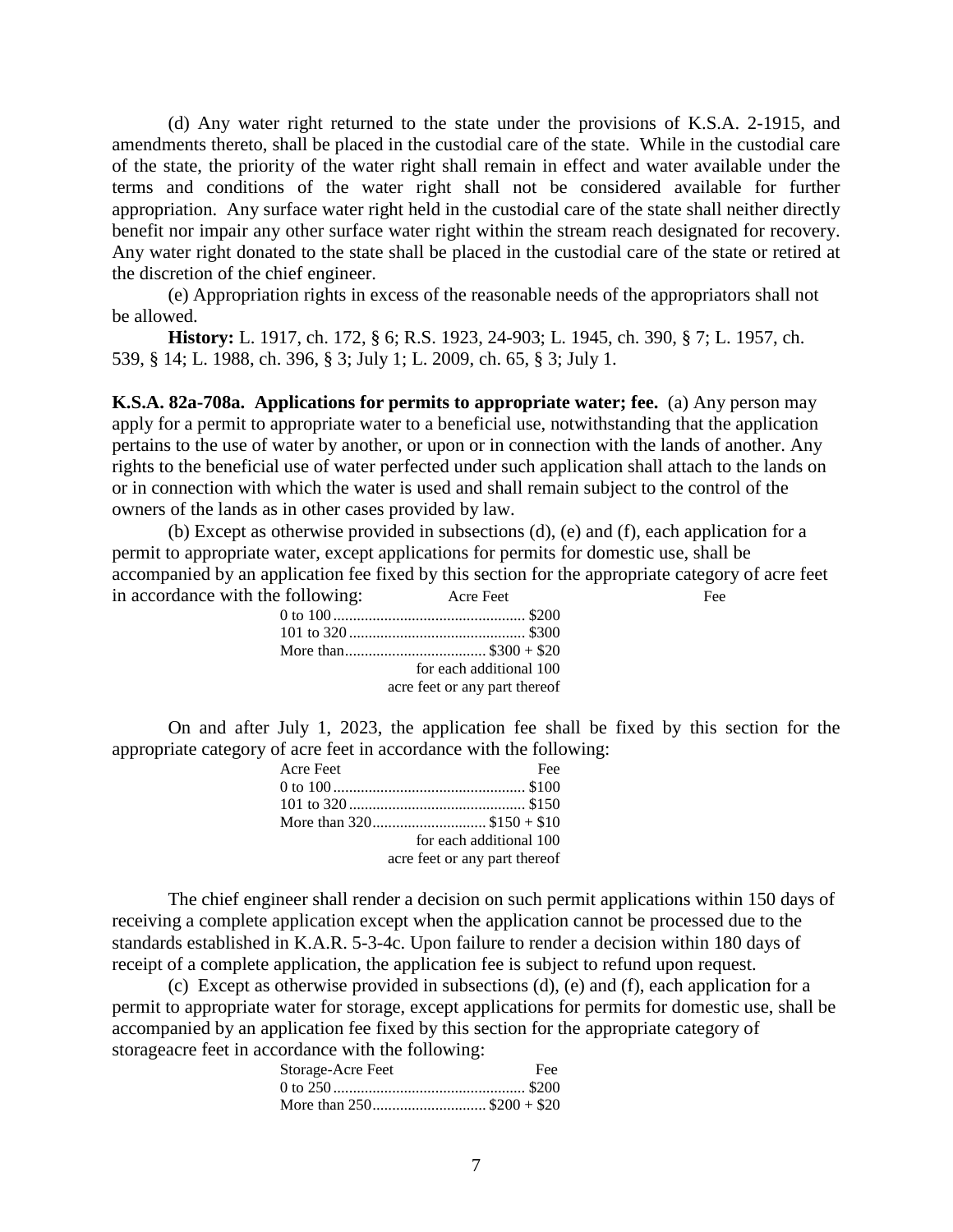for each additional 250 storage-acre feet or any part thereof

On and after July 1, 2023, the application fee shall be fixed by this section for the appropriate category of storage-acre feet in accordance with the following:

| Storage-Acre Feet                     | Fee                     |
|---------------------------------------|-------------------------|
|                                       |                         |
| More than $250$ \$100 + \$10          |                         |
|                                       | for each additional 250 |
| storage-acre feet or any part thereof |                         |

The chief engineer shall render a decision on such permit applications within 150 days of receiving a complete application except when the application cannot be processed due to the standards established in K.A.R. 5-3-4c. Upon failure to render a decision within 180 days of receipt of a complete application, the application fee is subject to refund upon request.

(d) Each application for a term permit pursuant to K.S.A. 2016 Supp. 82a-736, and amendments thereto, shall be accompanied by an application fee established by rules and regulations of the chief engineer in an amount not to exceed \$400 for the five-year period covered by the permit.

(e) For any application for a permit to appropriate water, except applications for permits for domestic use, which proposes to appropriate by both direct flow and storage, the fee charged shall be the fee under subsection (b) or subsection (c), whichever is larger, but not both fees.

(f) Each application for a permit to appropriate water for water power or dewatering purposes shall be accompanied by an application fee of \$100 plus \$200 for each 100 cubic feet per second, or part thereof, of the diversion rate requested in the application for the proposed project.

(g) All fees collected by the chief engineer pursuant to this section shall be remitted to the state treasurer as provided in K.S.A. 82a-731, and amendments thereto.

**History:** L. 1957, ch. 539, § 3; L. 1973, ch. 414, § 1; L. 1982, ch. 4, § 17; L. 1985, ch. 339, § 1; L. 1989, ch. 310, § 1; L. 2001, ch. 160, § 17; L. 2002, ch. 181, § 21; L. 2004, ch.85, § 16; July 1; L.2009, ch. 51, § 2; L. 2014, ch. 133, § 9; July 1; L. 2017, ch. 86, § 13; July 1.

<span id="page-10-0"></span>**K.S.A. 82a-708b. Application for change in place of use, point of diversion or use; fee; review of action on application.** (a) Any owner of a water right may change the place of use, the point of diversion or the use made of the water, without losing priority of right, provided such owner shall: (1) Apply in writing to the chief engineer for approval of any proposed change; (2) demonstrate to the chief engineer that any proposed change is reasonable and will not impair existing rights; (3) demonstrate to the chief engineer that any proposed change relates to the same local source of supply as that to which the water right relates; and (4) receive the approval of the chief engineer with respect to any proposed change. The chief engineer shall approve or reject the application for change in accordance with the provisions and procedures prescribed for processing original applications for permission to appropriate water. If the chief engineer disapproves the application for change, the rights, priorities and duties of the applicant shall remain unchanged. Any person aggrieved by an order or decision by the chief engineer relating to an application for change may petition for review thereof in accordance with the provisions of K.S.A. 2016 Supp. 82a-1901, and amendments thereto.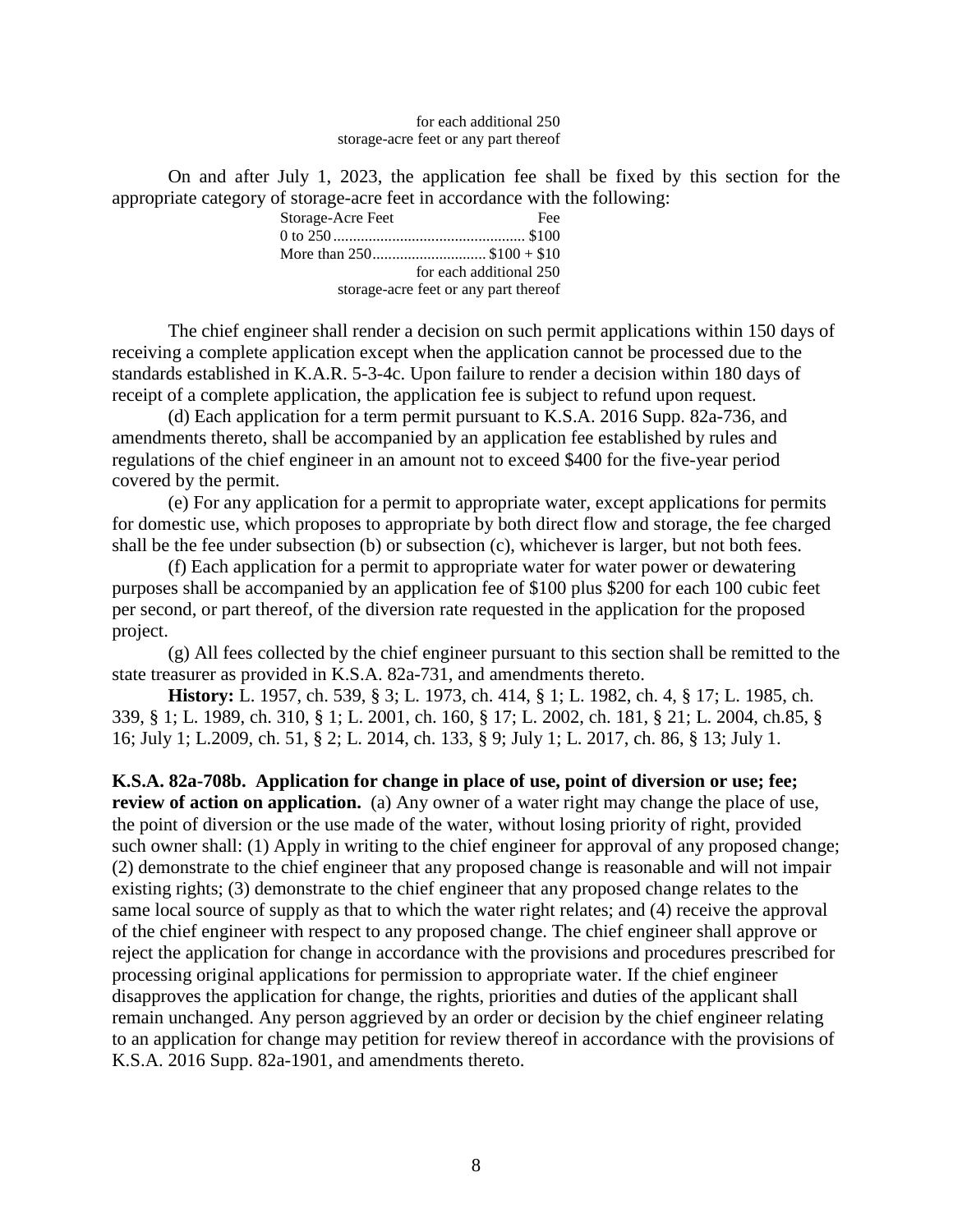(b) Each application to change the place of use, the point of diversion or the use made of the water under this section shall be accompanied by the application fee set forth in the schedule below:

| (1) | Application to change a point of diversion 300 feet or less                              | \$100      |
|-----|------------------------------------------------------------------------------------------|------------|
| (2) | Application to change a point of diversion more than 300 feet                            | <b>200</b> |
| (3) |                                                                                          | 200        |
| (4) |                                                                                          | 300        |
|     | On and after July 1, 2023, the application fee shall be set forth in the schedule below: |            |
| (1) | Application to change a point of diversion 300 feet or less                              | \$ 50      |
| (2) | Application to change a point of diversion more than 300 feet                            | 100        |
| (3) |                                                                                          | 100        |

(4) Application to change the use made of the water............................. 150

The chief engineer shall render a decision on such permit applications within 150 days of receiving a complete application except when the application cannot be processed due to the standards established in K.A.R. 5-3-4c. Upon failure to render a decision within 180 days of receipt of a complete application, the application fee is subject to refund upon request.

(c) All fees collected by the chief engineer pursuant to this section shall be remitted to the state treasurer as provided in K.S.A. 82a-731, and amendments thereto. **History:** L. 1957, ch. 539, § 4; L. 1982, ch. 4, § 18; L. 1985, ch. 339, § 2; L. 1990, ch. 361, § 1;

L. 1999, ch. 130, § 4; L. 2002, ch. 181, § 22; L. 2004, ch.85, § 17; L.2009, ch. 51, § 3; L. 2014, ch. 133, § 10; July 1; L. 2017, ch. 86, § 14; July 1.

<span id="page-11-0"></span>**K.S.A. 82a-708c. Application for term permits to appropriate water; fee.** (a) A term permit is a permit to appropriate water for a limited specified period of time in excess of six months. At the end of the specified time, or any authorized extension approved by the chief engineer, the permit shall be automatically dismissed, and any priority it may have had shall be forfeited. No water right shall be perfected pursuant to a term permit.

(b) Each application for a term permit to appropriate water shall be made on a form prescribed by the chief engineer and shall be accompanied by an application fee fixed by this section for the appropriate category of acre feet in accordance with the following: Acre Feet

| 1 101 U 1 U U 1                                       |  |
|-------------------------------------------------------|--|
|                                                       |  |
|                                                       |  |
|                                                       |  |
| for each additional 100 acre feet or any part thereof |  |

| On and after July 1, 2023, the application fee shall be set forth in the schedule below: |  |
|------------------------------------------------------------------------------------------|--|
|                                                                                          |  |
|                                                                                          |  |
|                                                                                          |  |
| for each additional 100 acre feet or any part thereof                                    |  |

The chief engineer shall render a decision on such term permit applications within 150 days of receiving a complete application except when the application cannot be processed due to the standards established in K.A.R. 5-3-4c. Upon failure to render a decision within 180 days of receipt of a complete application, the application fee is subject to refund upon request.

(c) Each application for a term permit to appropriate water for storage, except applications for permits for domestic use, shall be accompanied by an application fee fixed by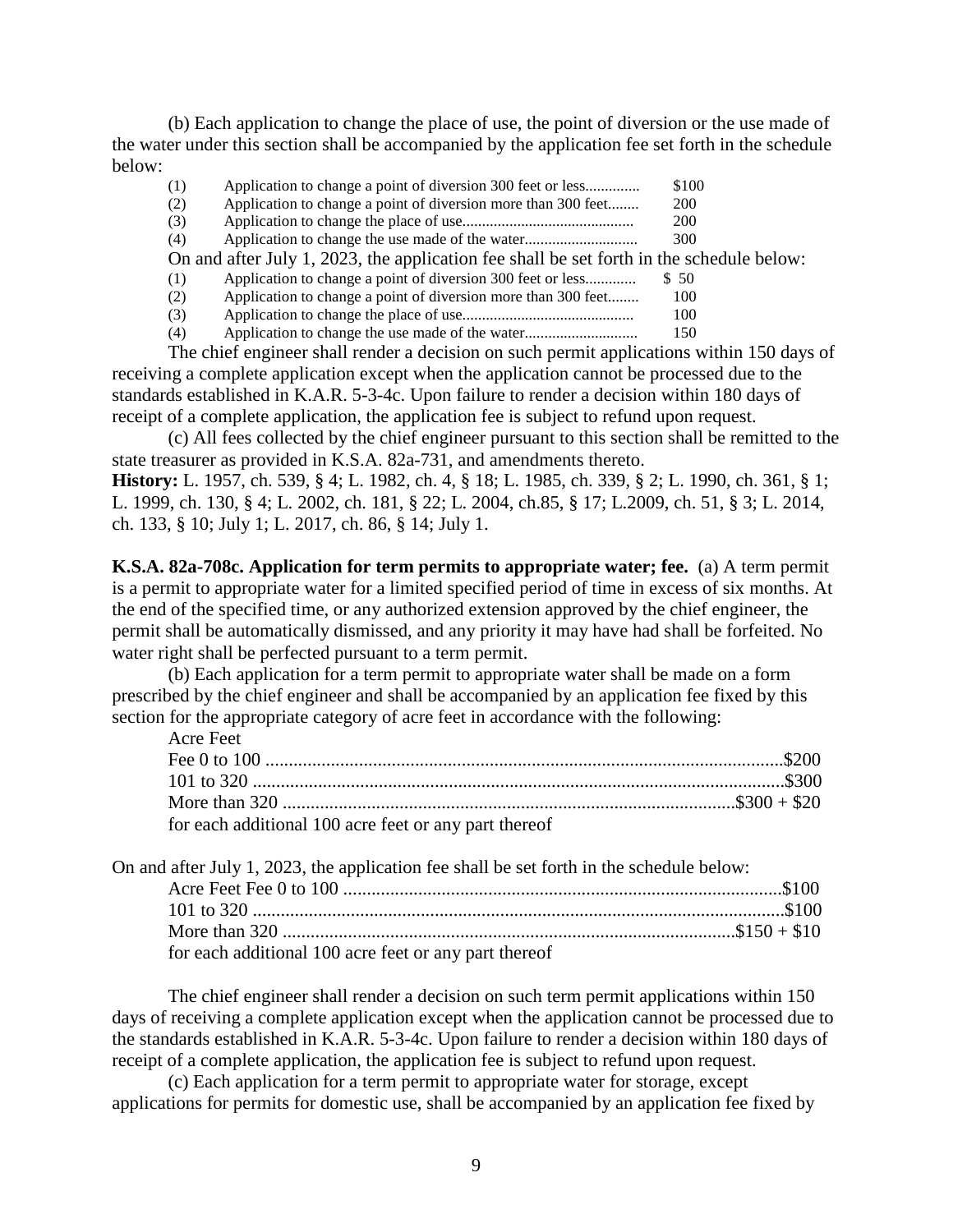this section for the appropriate category of storage-acre feet in accordance with the following: Storage-Acre Feet Feet Fee 0 to 250 .....................................................................................................................\$200 More than 250 .................................................................................................\$200 + \$20 for each additional 250 acre feet or any part thereof

On and after July 1, 2023, the application fee shall be set forth in the schedule below:

| for each additional 250 acre feet or any part thereof |  |
|-------------------------------------------------------|--|

The chief engineer shall render a decision on such term permit applications within 150 days of receiving a complete application except when the application cannot be processed due to the standards established in K.A.R. 5-3-4c. Upon failure to render a decision within 180 days of receipt of a complete application, the application fee is subject to refund upon request.

(d) Each application for a term permit pursuant to K.S.A. 2015 Supp. 82a-736, and amendments thereto, shall be accompanied by an application fee established by rules and regulations adopted by the chief engineer in an amount not to exceed \$400 for the five-year period covered by the permit.

(e) Notwithstanding the provisions of K.S.A. 82a-714, and amendments thereto, the applicant is not required to file a notice of completion of diversion works nor pay a field inspection fee. The chief engineer shall not conduct a field inspection of the diversion works required by statute for purposes of certification nor issue a certificate of appropriation for a term permit.

(f) A request to extend the term of a term permit in accordance with the rules and regulations adopted by the chief engineer shall be accompanied by the same filing fee applicable to other requests for extensions of time as set forth in K.S.A. 82a-714, and amendments thereto.

(g) An application to change the place of use, point of diversion, use made of water, or any combination thereof, pursuant to K.S.A. 82a-708b, and amendments thereto, shall not be approved for a term permit, except as provided in K.S.A. 82a-736, and amendments thereto.

(h) The chief engineer shall adopt rules and regulations to effectuate and administer the provisions of this section.

**History**: L. 2009, ch. 51, § 2; L. 2014, ch. 133, § 11; July 1; L. 2015, ch. 60, § 2; July 1; L. 2016, ch. 23, § 1; July 1; L. 2017, ch. 86, § 15; July 1.

<span id="page-12-0"></span>**K.S.A. 82a-709. Same; contents; time of filing.** No person may acquire a new appropriation right to the use of waters of the state for other than domestic purposes without making an application to the chief engineer for a permit to make such appropriation. However, any person using water for domestic purposes subsequent to June 28, 1945, and any person intending to use water hereafter for domestic purposes may make application to the chief engineer for a permit the same as any other person. The application shall set forth (a) the name and post-office address of the applicant;

(b) the source from which said appropriation shall be made;

(c) the maximum rate at which water is to be diverted or used and the total annual quantity of water sought;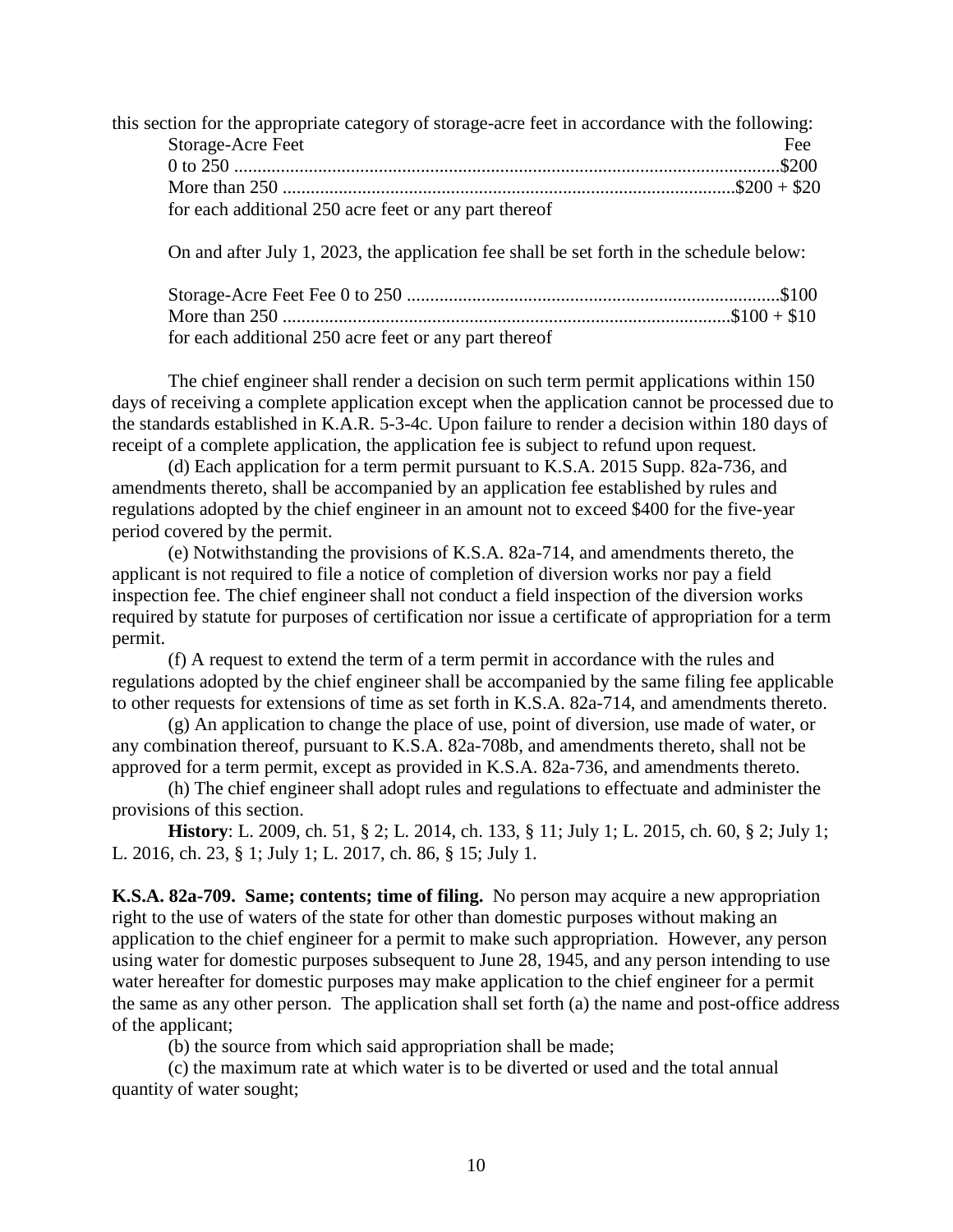(d) the location of the works or proposed works for the diversion and use of the water;

(e) the estimated time for the completion of any proposed works;

(f) the time of the first actual application of the water to the beneficial use involved, if there was such, and the estimated time for the first actual application of the water for the beneficial use proposed;

(g) sworn statement or evidence of legal access to or control of the point of diversion from the landowner, or the landowner's authorized representative;

(h) if for irrigation use, a description of the land to be irrigated by designating the number of irrigable acres in each forty (40) acre tract or fractional portion thereof;

(i) if for municipal water supply, it shall give the present population to be served and estimated future requirements of the city;

(j) any additional factors which may be required by the chief engineer.

Such application shall be filed and approved before the commencement of any work in connection with the construction, enlargement or extension of any works for the diversion, storage, and use of water.

**History:** L. 1945, ch. 390, § 9; L. 1957, ch. 539, § 15; L. 1977, ch. 356, § 5; January 1, 1978; L. 2009, ch. 65, § 4; July 1.

<span id="page-13-0"></span>**K.S.A. 82a-710. Same; return for correction or completion; maps, plats, plans and drawings; default in refiling.** Upon receipt of the application it shall be the duty of the chief engineer to endorse thereon the date of its receipt and assign a number to the same. If upon examination the application is found to be defective, inadequate or insufficient to enable such official to determine the nature and amount of the proposed appropriation, it shall be returned for correction or completion or for other required information. No application shall lose its priority of filing on account of such defects, provided acceptable data, proofs, maps, plats, plans and drawings are filed in the office of the chief engineer within thirty days following the date of the posting of the return of such application or such further time not exceeding one year as may be given by the chief engineer.

All maps, plats, plans and drawings shall conform to prescribed uniform standard as to materials, size, coloring and scale, and shall show: (a) The source from which the proposed appropriation is to be taken,

(b) all proposed dams, dikes, reservoirs, canals, pipe lines, power houses and other structures for the purpose of storing, conveying or using water for the purpose approved and their positions or courses in connection with the boundary lines and corners of the lands which they occupy. Land listed for irrigation shall be shown in government subdivisions or fractions thereof. Default in the refiling of any application within the time limit specified shall constitute a forfeiture of priority date and the dismissal of the application.

**History:** L. 1945, ch. 390, § 10; June 28.

<span id="page-13-1"></span>**K.S.A. 82a-711. Permits to appropriate water; standards for approval of use; review of action on application.** (a) If a proposed use neither impairs a use under an existing water right nor prejudicially and unreasonably affects the public interest, the chief engineer shall approve all applications for such use made in good faith in proper form which contemplate the utilization of water for beneficial purpose, within reasonable limitations except that the chief engineer shall not approve any application submitted for the proposed use of fresh water in any case where other waters are available for such proposed use and the use thereof is technologically and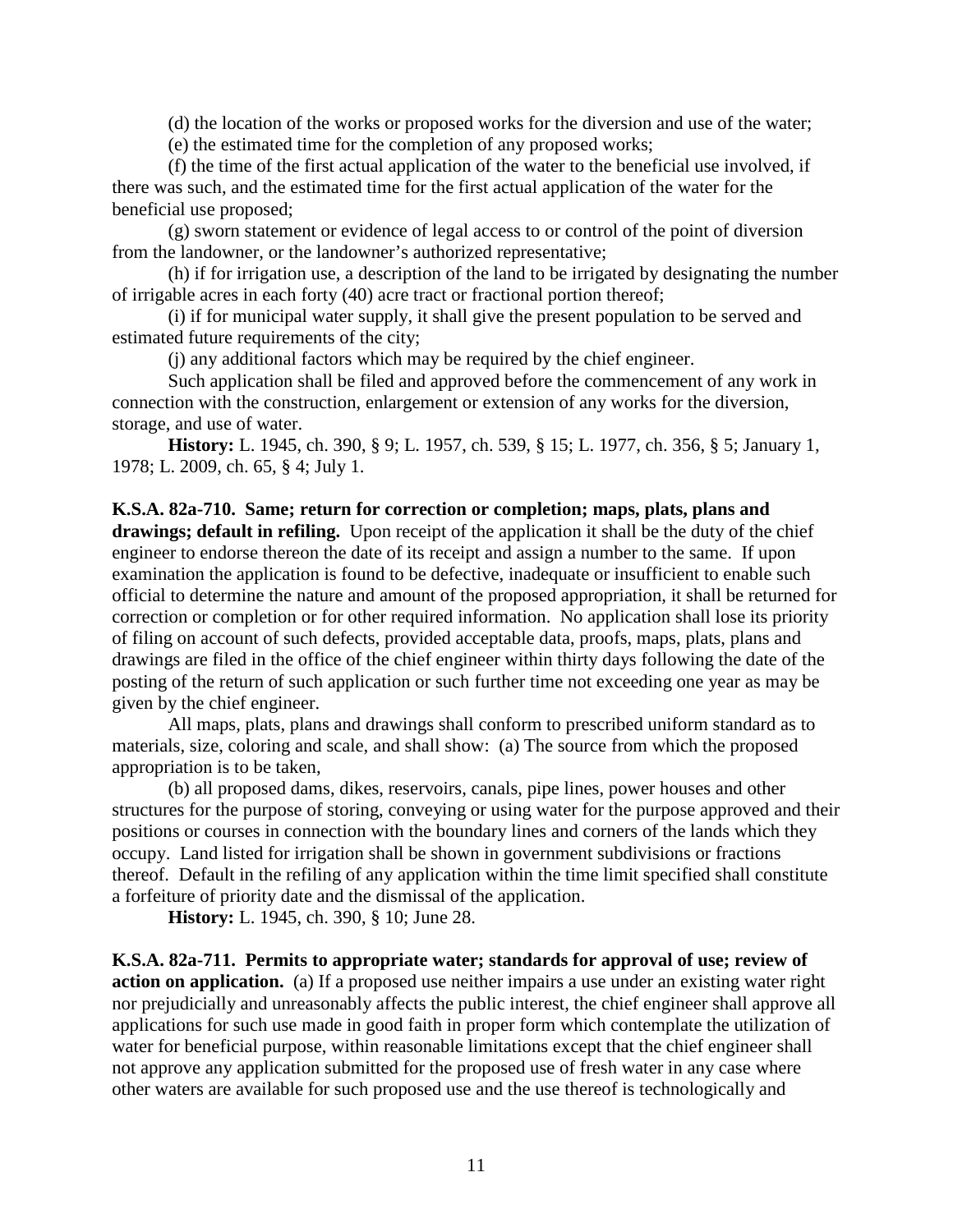economically feasible. Otherwise, the chief engineer shall make an order rejecting such application or requiring its modification to conform to the public interest to the end that the highest public benefit and maximum economical development may result from the use of such water.

(b) In ascertaining whether a proposed use will prejudicially and unreasonably affect the public interest, the chief engineer shall take into consideration:

(1) Established minimum desirable streamflow requirements;

(2) the area, safe yield and recharge rate of the appropriate water supply;

(3) the priority of existing claims of all persons to use the water of the appropriate water supply;

(4) the amount of each claim to use water from the appropriate water supply; and

(5) all other matters pertaining to such question.

(c) With regard to whether a proposed use will impair a use under an existing water right, impairment shall include the unreasonable raising or lowering of the static water level or the unreasonable increase or decrease of the streamflow or the unreasonable deterioration of the water quality at the water user's point of diversion beyond a reasonable economic limit. Any person aggrieved by any order or decision by the chief engineer relating to that person's application for a permit to appropriate water may petition for review thereof in accordance with the provisions of K.S.A. 2005 Supp. 82a-1901 and amendments thereto.

**History:** L. 1945, ch. 390, § 11; L. 1957, ch. 539, § 16; L. 1977, ch. 356, § 6; L. 1980, ch. 332, § 3; L. 1986, ch. 392, § 3; L. 1991, ch. 292, § 3; L. 1999, ch. 130, § 5; July 1.

<span id="page-14-0"></span>**K.S.A. 82a-711a. Same; express conditions of appropriations.** It shall be an express condition of each appropriation of surface or ground water that the right of the appropriator shall relate to a specific quantity of water and that such right must allow for a reasonable raising or lowering of the static water level and for the reasonable increase or decrease of the streamflow at the appropriator's point of diversion: PROVIDED, That in determining such reasonable raising or lowering of the static water level in a particular area, the chief engineer shall consider the economics of diverting or pumping water for the water uses involved; and nothing herein shall be construed to prevent the granting of permits to applicants later in time on the ground that the diversions under such proposed later appropriations may cause the water level to be raised or lowered at the point of diversion of a prior appropriator, so long as the rights of holders of existing water rights can be satisfied under such express conditions.

**History:** L. 1957, ch. 539, § 17; June 29.

<span id="page-14-1"></span>**K.S.A. 82a-712. Same; notice of approval or disapproval of application; approval** 

**constitutes permit.** The chief engineer shall notify the applicant of the approval or disapproval of the application. Upon approving the application the chief engineer shall authorize the applicant to proceed with the construction of the proposed diversion works and to proceed with all steps necessary for the application of the water to the approved and proposed beneficial use and otherwise perfect his or her proposed appropriation. The chief engineer may approve an application for a smaller amount of water than requested and he or she may approve an application upon such terms, conditions, and limitations as he or she shall deem necessary for the protection of the public interest. The approval of the application by the chief engineer, subject to the terms and conditions thereof, upon issuance, constitutes a permit to proceed with construction of diversion or other authorized works and with the diversion and use of water in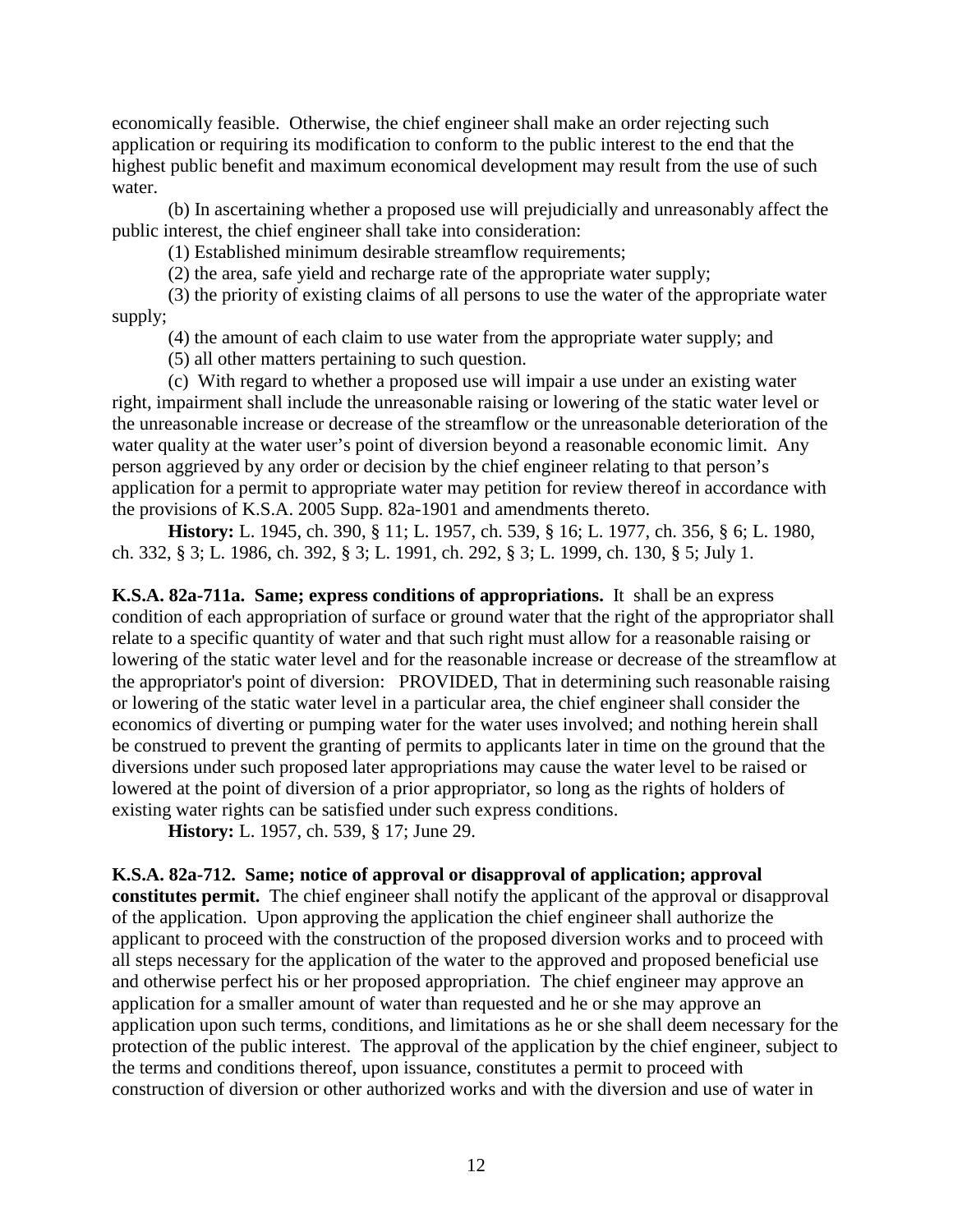accordance with the terms and conditions of his or her permit and no common-law claimant without a vested right, or other person without a vested right, a prior appropriation right, or an earlier permit shall prevent, restrain, or enjoin an applicant from proceeding in accordance with the terms and conditions of his or her permit or from diminishing the water supply.

**History:** L. 1945, ch. 390, § 12; L. 1957, ch. 539, § 18; June 29.

<span id="page-15-0"></span>**K.S.A. 82a-713. Same; limiting time for perfection of appropriation; extension.** The chief engineer shall limit the time for the perfecting of an appropriation to a reasonable period within which the proposed works can be completed by expeditious procedure, and he or she shall for good cause shown by the applicant allow an extension of time.

**History:** L. 1945, ch. 390, § 13; June 28.

### <span id="page-15-1"></span>**K.S.A. 82a-714. Same; completion of works; extension of time; certificate of**

**appropriation; fees.** (a) Upon the completion of the construction of the works and the actual application of water to the proposed beneficial use within the time allowed, the applicant shall notify the chief engineer to that effect. The chief engineer or the chief engineer's duly authorized representative shall then examine and inspect the appropriation diversion works and, if it is determined that the appropriation diversion works have been completed and the appropriation right perfected in conformity with the approved application and plans, the chief engineer shall issue a certificate of appropriation in duplicate. The original of such certificate shall be sent to the owner and shall be recorded with the register of deeds in the county or counties wherein the point of diversion is located, as are other instruments affecting real estate, and the duplicate shall be made a matter of record in the office of the chief engineer.

(b) Not later than 60 days before the expiration of the time allowed in the permit to complete the construction of the appropriation diversion works or the time allowed in the permit to actually apply water to the proposed beneficial use, the chief engineer shall notify the permit holder by certified mail that any request for extension of such time must be filed with the chief engineer before the expiration of the time allowed in the permit.

(c) Unless the applicant requests an extension or the certificate has not been issued due to the applicant's failure to comply with reasonable requests for information or to allow the opportunity to examine and inspect the appropriation diversion works, as necessary for certification, the chief engineer shall certify an appropriation:

(1) Before July 1, 2004, if the time allowed in the permit to perfect the water right expired before July 1, 1999, except in those cases in which abandonment proceedings pursuant to K.S.A. 82a-718, and amendments thereto, are pending on July 1, 2004;

(2) before July 1, 2006, in such cases in which an abandonment proceeding was pending pursuant to K.S.A. 82a-718, and amendments thereto, on July 1, 2004; or

(3) not later than five years after the date the applicant notifies the chief engineer of the completion of construction of the works and the actual application of water to the proposed beneficial use within the time allowed, in all other cases. If the chief engineer fails to issue a certificate within the time provided by this subsection, the applicant may request review, pursuant to K.S.A. 2016 Supp. 82a-1901, and amendments thereto, of the chief engineer's failure to act.

(d) Except for works constructed to appropriate water for domestic use, each notification to the chief engineer under subsection (a) shall be accompanied by a field inspection fee of \$400, or on and after July 1, 2023, a fee of \$200, except that for applications filed on or after July 1,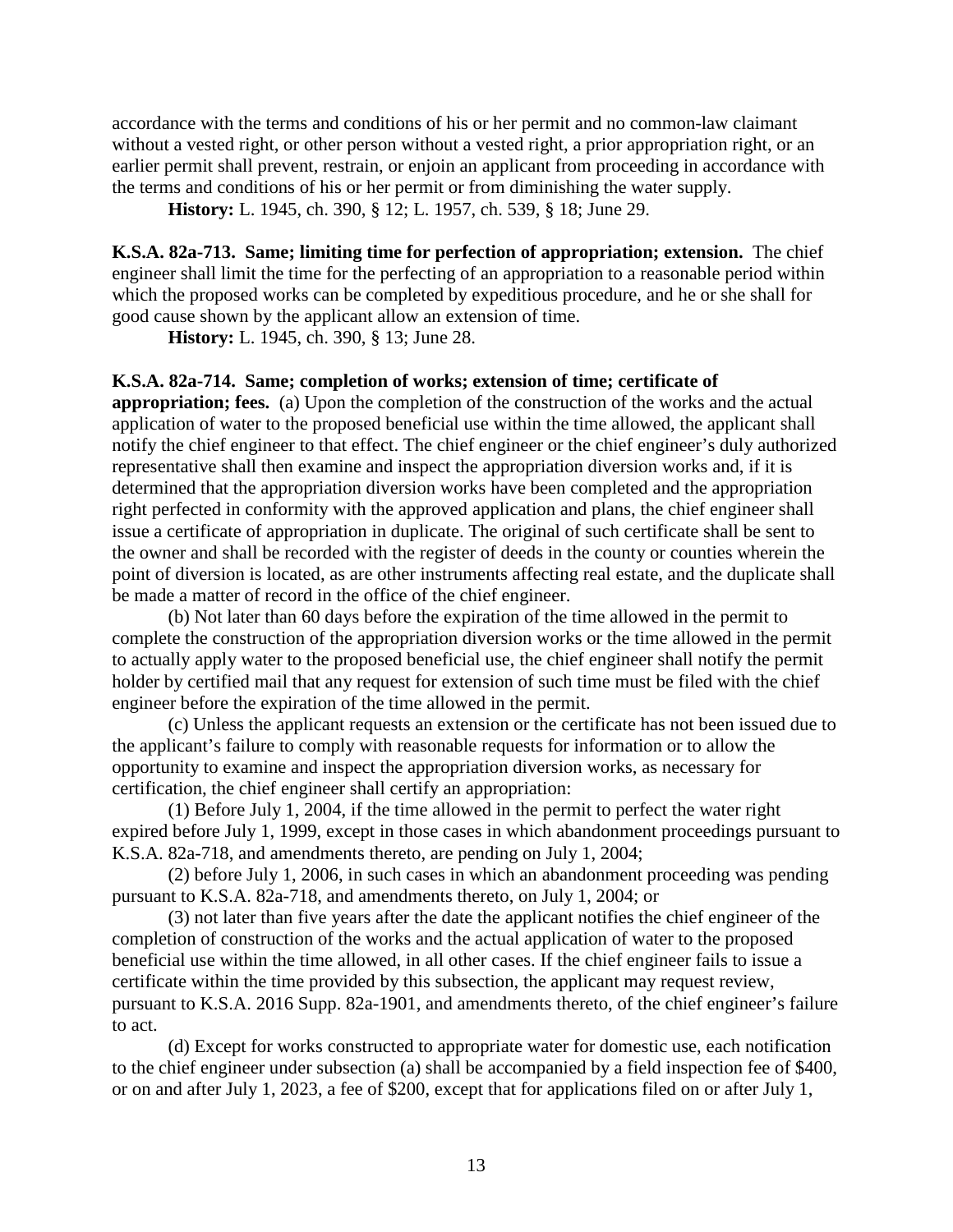2009, for works constructed for sediment control use and for evaporation from a groundwater pit for industrial use shall be accompanied by a field inspection fee of \$200. Failure to pay the field inspection fee, after reasonable notice by the chief engineer of such failure, shall result in the permit to appropriate water being revoked, forfeiture of the priority date and revocation of any appropriation right that may exist.

(e) A request for an extension of time to: (1) Complete the diversion works; or (2) perfect the water right, shall be accompanied by a fee of \$50, or commencing July 1, 2002, and ending June 30, 2023, a fee of \$100.

(f) A request to reinstate a water right or a permit to appropriate water which has been dismissed shall be filed with the chief engineer within 60 days of the date dismissed and shall be accompanied by a fee of \$100, or commencing July 1, 2002, and ending June 30, 2023, a fee of \$200.

(g) All fees collected by the chief engineer pursuant to this section shall be remitted to the state treasurer as provided in K.S.A. 82a-731, and amendments thereto.

**History:** L. 1945, ch. 390, § 14; L. 1957, ch. 539, § 20; L. 1985, ch. 339, § 3; L. 1990, ch. 362, § 1; L. 1999, ch. 130, § 6; L. 2002, ch. 181, § 23; L. 2004, ch.165, § 2; May 27; L.2009, ch. 51, § 4; L. 2014, ch. 133, § 12; July 1; L. 2017, ch. 86, § 16; July 1.

<span id="page-16-0"></span>**K.S.A. 82a-715. Same; validation of certain applications.** All applications for the appropriation of water to beneficial use as filed with the chief engineer, subsequent to May 5, 1941, and all processing, proceedings and certificates pertaining thereto are validated to same extent as if filed after the effective date of this act, but with priorities as of the dates of filing of applications. All subsequent processing of such applications as are still pending and undetermined shall be further considered and processed as provided in this act.

**History:** L. 1945, ch. 390, § 15; June 28.

<span id="page-16-1"></span>**K.S.A. 82a-716. Common-law claimants; action for compensation; injunctions.** If any appropriation, or the construction and operation of authorized diversion works results in an injury to any common-law claimant, such person shall be entitled to due compensation in a suitable action at law against the appropriator for damages proved for any property taken. Any person with a valid water right or permit to divert and use water may, after first exhausting the remedies available under K.S.A. 82a-717a, and amendments thereto, restrain or enjoin in any court of competent jurisdiction a subsequent diversion by a common-law claimant without vested rights without first condemning those common-law rights. After first exhausting the remedies available under K.S.A. 82a-717a, and amendments thereto, an appropriator shall have the right to injunctive relief to protect his or her prior right of beneficial use as against use by an appropriator with a later priority of right.

**History:** L. 1945, ch. 390, § 16; L. 1957, ch. 539, § 21; June 29; L. 2017, ch. 55, § 1; July 1.

<span id="page-16-2"></span>**K.S.A. 82a-717a. Diversions by common-law claimants and others; injunctions.** (a) No common-law claimant without a vested right, or other person without a vested right, a prior appropriation right, or an earlier permit shall divert or threaten to divert water if such diversion or threatened diversion impairs or would impair any vested right, appropriation right, or right under a permit to appropriate water. But any common-law claimant with a vested right, or other person with a vested right, a prior appropriation right, or an earlier permit may divert water in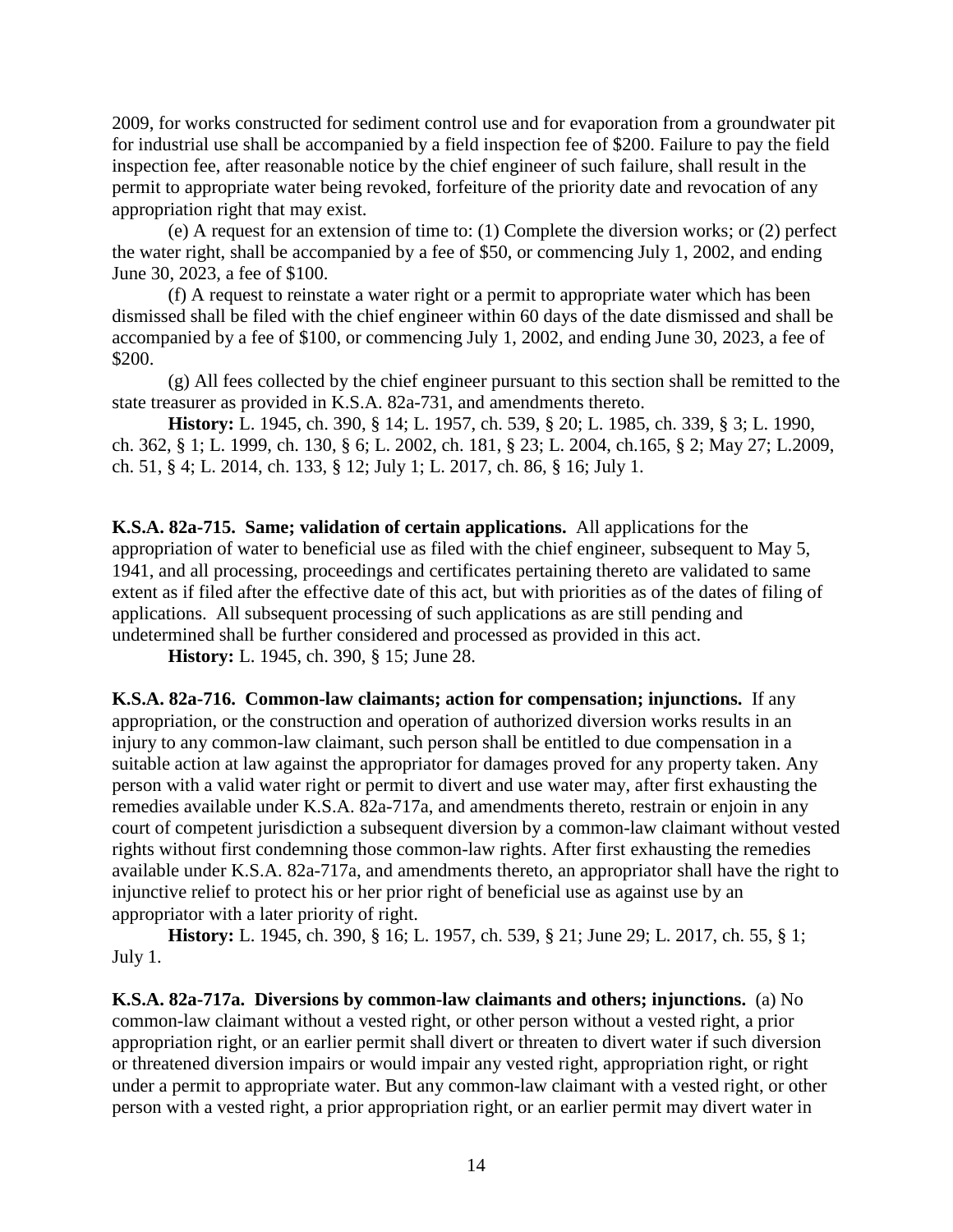accordance with any such right or permit although such diversion or use thereunder conflicts with the diversion, use, proposed diversion, or proposed use made or proposed by a common-law claimant who does not have a vested right, or other person who does not have a vested right, a prior appropriation right or an earlier permit.

(b) (1) Any common-law claimant with a vested right, or other person with a vested right, a prior appropriation right, or an earlier permit may, in accordance with this subsection, obtain an order from the chief engineer that limits, curtails or prevents any diversion or proposed diversion that impairs or would impair such right in the event that any such diversion or proposed diversion is made or is threatened to be made by any common-law claimant, or other person who does not have a vested right, a prior appropriation right, or an earlier permit.

(2) Any common-law claimant with a vested right, or other person with a vested right, a prior appropriation right, or an earlier permit who claims impairment of such right by any other person without a prior right to the same water shall submit a complaint to the chief engineer in accordance with rules and regulations of the chief engineer.

(A) Within two weeks of receiving a complaint of impairment, the chief engineer shall initiate an investigation of such complaint and provide notice of such investigation to the complainant and the allegedly impairing party or parties. As part of the investigation, the chief engineer shall provide an opportunity for the parties to submit any relevant information, including submission of an engineering study that meets standards designated by the chief engineer through rules and regulations.

(B) Following the investigation, the chief engineer may issue an order, consistent with K.S.A. 82a-706b, and amendments thereto, and rules and regulations of the chief engineer, that limits, curtails or prevents the diversion and use of water by any person without a prior right to the same water or that otherwise disposes of the complaint.

(C) The chief engineer shall complete any investigation initiated pursuant to this subsection within 12 months of the date the complaint was submitted to the chief engineer, provided that the chief engineer may extend the investigation for good cause by notifying the parties in writing of the amount of time needed to complete the investigation.

(3) Concurrent with submission of a complaint under paragraph (2), or during the pendency of the chief engineer's investigation pursuant to the complaint, the complainant may petition the chief engineer to issue a temporary order, to be effective until a final order is issued under paragraph  $(2)(B)$ , that limits, curtails or prevents the diversion and use of water by any person without a prior right to the same water upon a finding by the chief engineer that a substantial likelihood exists that impairment is occurring or will occur and that an order limiting, curtailing or preventing diversion and use of water by any person without a prior right to the same water would not be adverse to the public interest.

(4) Any order issued by the chief engineer pursuant to this subsection is subject to review in accordance with the Kansas judicial review act.

**History:** L. 1957, ch. 539, § 19; June 29; L. 2017, ch. 55, § 2; July 1.

### <span id="page-17-0"></span>**K.S.A. 82a-718. Abandonment of water rights; notices; hearing; review of action;**

**exceptions.** (a) All appropriations of water must be for some beneficial purpose. Every water right of every kind shall be deemed abandoned and shall terminate when without due and sufficient cause no lawful, beneficial use is henceforth made of water under such right for five successive years. Before any water right shall be declared abandoned and terminated the chief engineer shall conduct a hearing thereon. Notice shall be served on the user at least 30 days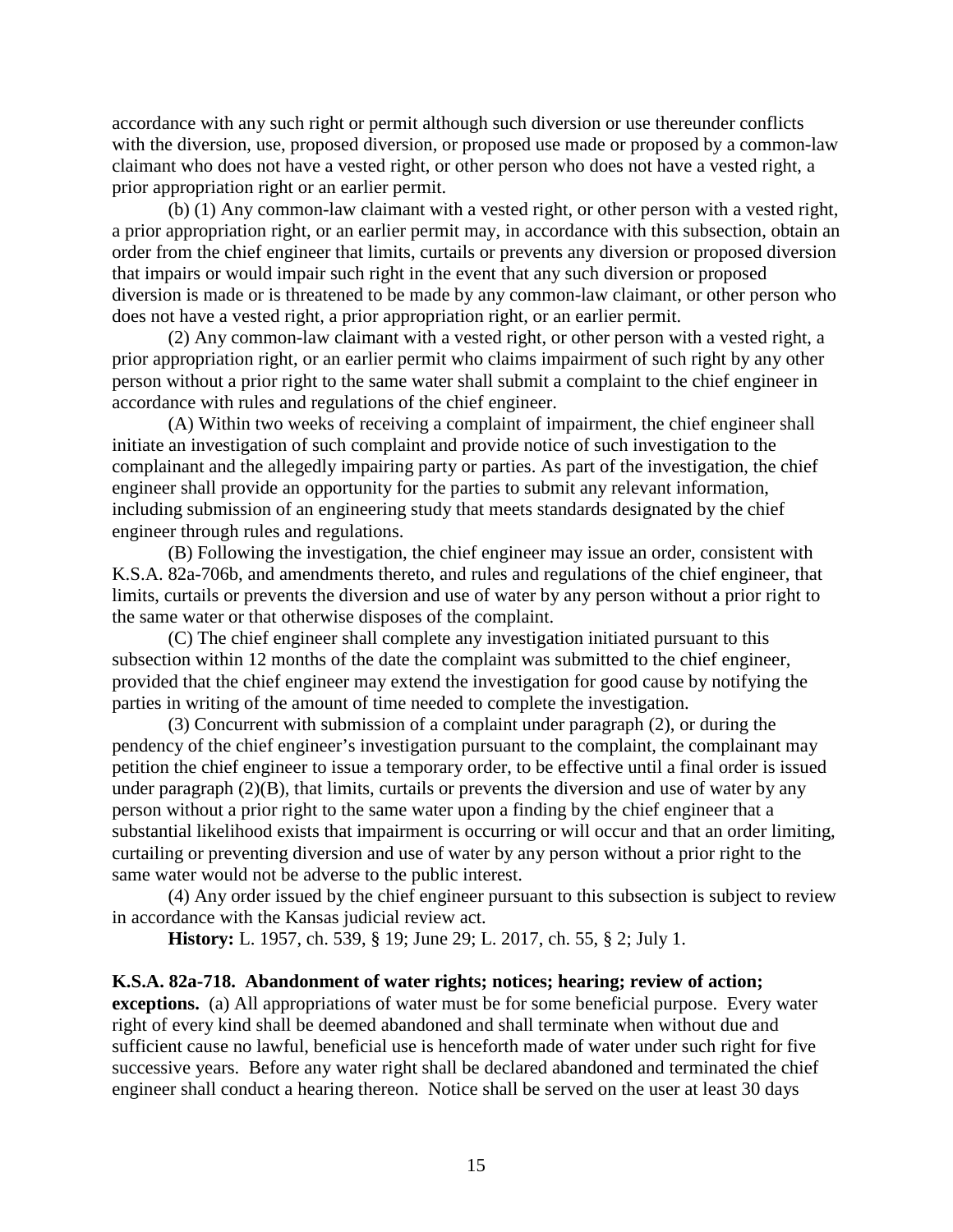before the date of the hearing. The determination of the chief engineer pursuant to this section shall be subject to review in accordance with the provisions of K.S.A. 2009 Supp. 82a-1901, and amendments thereto.

The verified report of the chief engineer or such engineer's authorized representative shall be prima facie evidence of the abandonment and termination of any water right.

(b) Except as provided in subsection (3), when no lawful, beneficial use of water under a water right has been reported for three successive years, the chief engineer shall notify the user, by certified mail, return receipt requested, that:

(1) No lawful, beneficial use of the water has been reported for three successive years;

(2) if no lawful, beneficial use is made of the water for five successive years, the right may be terminated; and

(3) the right will not be terminated if the user shows that for one or more of the five consecutive years the beneficial use of the water was prevented or made unnecessary by circumstances that are due and sufficient cause for nonuse, which circumstances shall be included in the notice.

(c) The provisions of subsection (a) shall not apply to a water right that has not been declared abandoned and terminated before the effective date of this act if the five years of successive nonuse occurred exclusively and entirely before January 1, 1990. However, the provisions of subsection (a) shall apply if the period of five successive years of nonuse began before January 1, 1990, and continued after that date.

(d) Notwithstanding the provisions of subsection (a), an eligible water right enrolled in and continually in compliance with the water rights conservation program, pursuant to section 25, and amendments thereto, shall be deemed to have due and sufficient cause for nonuse and shall not be deemed abandoned.

(e) Notwithstanding the provisions of subsection (a), a groundwater right, which has as its local supply an aquifer area that has been closed to new appropriations by rule, regulation or order of the chief engineer shall be deemed to have due and sufficient cause for nonuse and shall not be deemed abandoned.

**History:** L. 1945, ch. 390, § 19; L. 1957, ch. 539, § 23; L. 1988, ch. 356, § 350; L. 1999, ch. 122, § 1; L. 1999, ch. 149, § 13; July 1; L. 2010, ch 59, § 1, L. 2011, ch. 89, § 26; July 1; L. 2012, ch. 6, § 1; July 1.

<span id="page-18-0"></span>**K.S.A. 82a-719. Distribution of water according to decree of court.** Whenever the rights for the use of waters of the state shall have been adjudicated by any court, the division of water resources with the aid of its chief engineer and other officers and employees, shall aid in the distribution of such water according to such decree and shall distribute the water among the several ditches or water users pursuant to the decree; and shall have the power to open, close or adjust the headgates and regulate the controlling works of any ditch or structure, or cause the same to be opened, closed, adjusted and regulated so as to make a distribution of the water in conformity with the decree.

**History:** L. 1933, ch. 206, § 2; L. 1945, ch. 390, § 20; June 28.

<span id="page-18-1"></span>**K.S.A. 82a-720. Same; certified copies of decrees.** The clerk of any court of this state in which a decree shall be made fixing the rights pertaining to ditches or water users to water, shall within ten days after such decree shall have been entered, forward to the chief engineer of the division of water resources, by registered mail, a certified copy of such decree.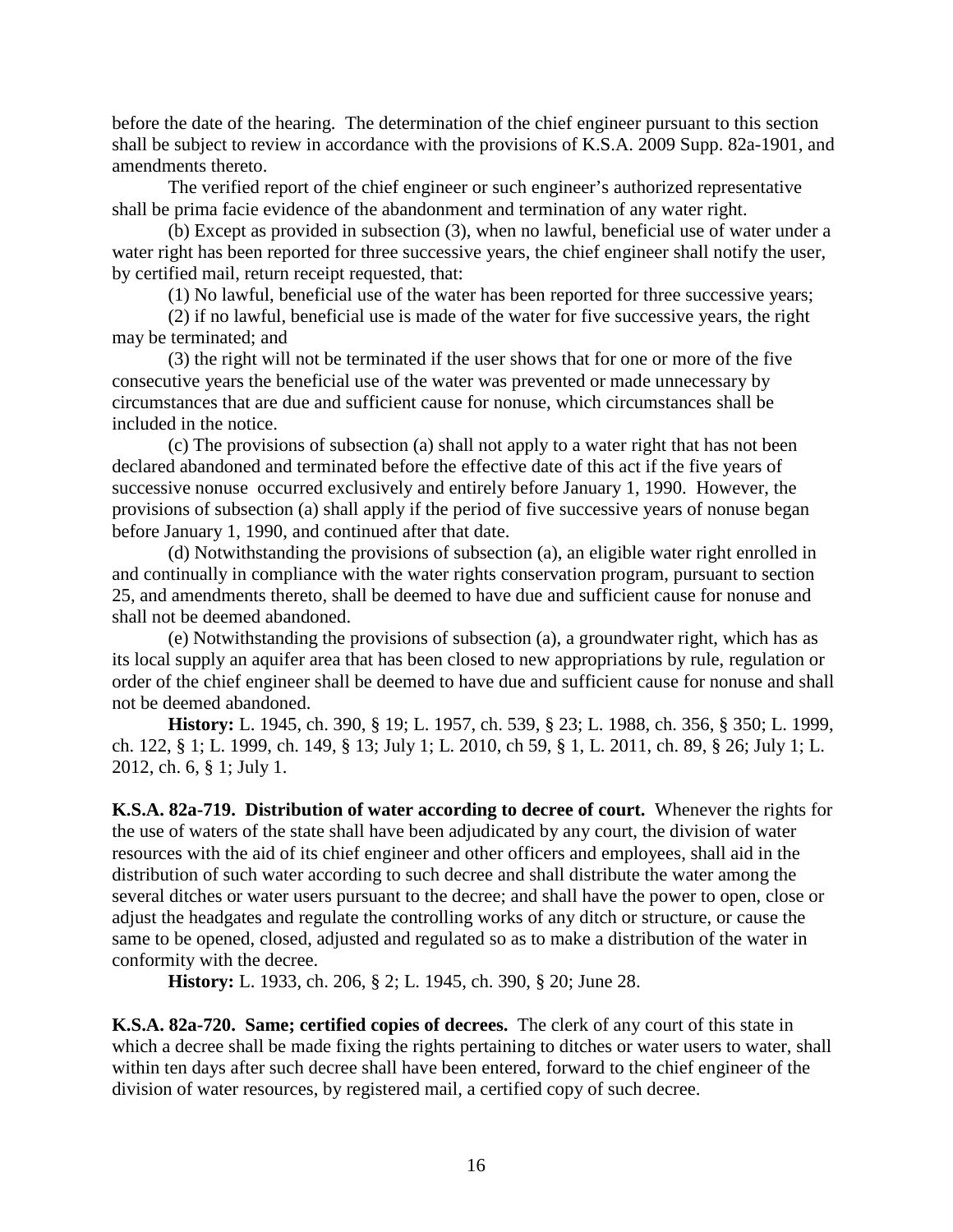**History:** L. 1933, ch. 206, § 4; L. 1945, ch. 390, § 21; June 28.

<span id="page-19-0"></span>**K.S.A. 82a-721. Construction of act.** This act shall be construed liberally to effectuate the purposes hereof, and the enumeration of specific powers in this act shall not operate to restrict the meaning of any general grant of power contained in this act or to exclude other powers comprehended in such general grant.

**History:** L. 1945, ch. 390, § 23; June 28.

<span id="page-19-1"></span>**K.S.A. 82a-721a. Same; damages to land.** Nothing in this act shall be construed as limiting any right of an owner of an estate or interest in or concerning land to recover damage for any injury done to his or her land or to any water rights appurtenant thereto.

**History:** L. 1957, ch. 539, § 22; June 29.

<span id="page-19-2"></span>**K.S.A. 82a-722. Invalidity of part.** If any clause, sentence, paragraph, section or part of this act shall be adjudged by any court of competent jurisdiction to be invalid, such judgment shall not affect, impair or invalidate the remainder thereof, but shall be confined in its operation to the clause, sentence, paragraph, section or part thereof directly involved in the controversy in which such judgment shall have been rendered, and it shall be presumed that the legislature would have enacted this law with the section, subsection or clause held to be invalid, omitted.

**History:** L. 1945, ch. 390, § 24; June 29.

<span id="page-19-3"></span>**K.S.A. 82a-724. Review of administrative actions.** Any order pursuant to K.S.A. 2009 Supp. 82a-1901 and amendments thereto upon review of any action of the chief engineer pursuant to K.S.A. 82a-704a, 82a-708b, 82a-711 or 82a-718, and amendments thereto, is subject to review in accordance with the Kansas judicial review act.

**History:** L. 1957, ch. 539, § 24; L. 1978, ch. 435, § 1; L. 1986, ch. 318, § 143; L. 1999, ch. 130, § 8; July 1; L. 2010, ch 17, § 212, July 1.

<span id="page-19-4"></span>**K.S.A. 82a-725. Same; reference to state division or its chief engineer; procedures; cases in federal courts.** In any suit to which the state is not a proper party brought in any court of competent jurisdiction in this state for determination of rights to water, the court may order a reference to the division of water resources or its chief engineer, as referee, for investigation of and report upon any or all of the physical facts involved and the division or its chief engineer shall thereupon make such an investigation and report as ordered by the court. The report shall set forth such findings of fact as may be required by the court's order of reference and may contain such opinions upon the facts as it deems proper in view of the issues submitted. Before filing its report, the division or its chief engineer shall mail notice of its report, together with a copy of it, to the parties or their attorneys of record.

Within thirty (30) days from the date of the mailing of the copy of the report, any party may file objections to it with the division of water resources or its chief engineer. After the division, or its chief engineer, has considered the objections, it shall file its report, as referee, with the clerk of the court and give notice by registered or certified mail of the filing of its report to the parties or their attorneys. The court shall review the report upon exceptions thereto filed with the clerk of the court within thirty (30) days after date of mailing registered notice of the filing of the report. Except in its discretion or for good cause shown, the court shall not consider any exception to the report unless it appears that the excepting party presented the matter of the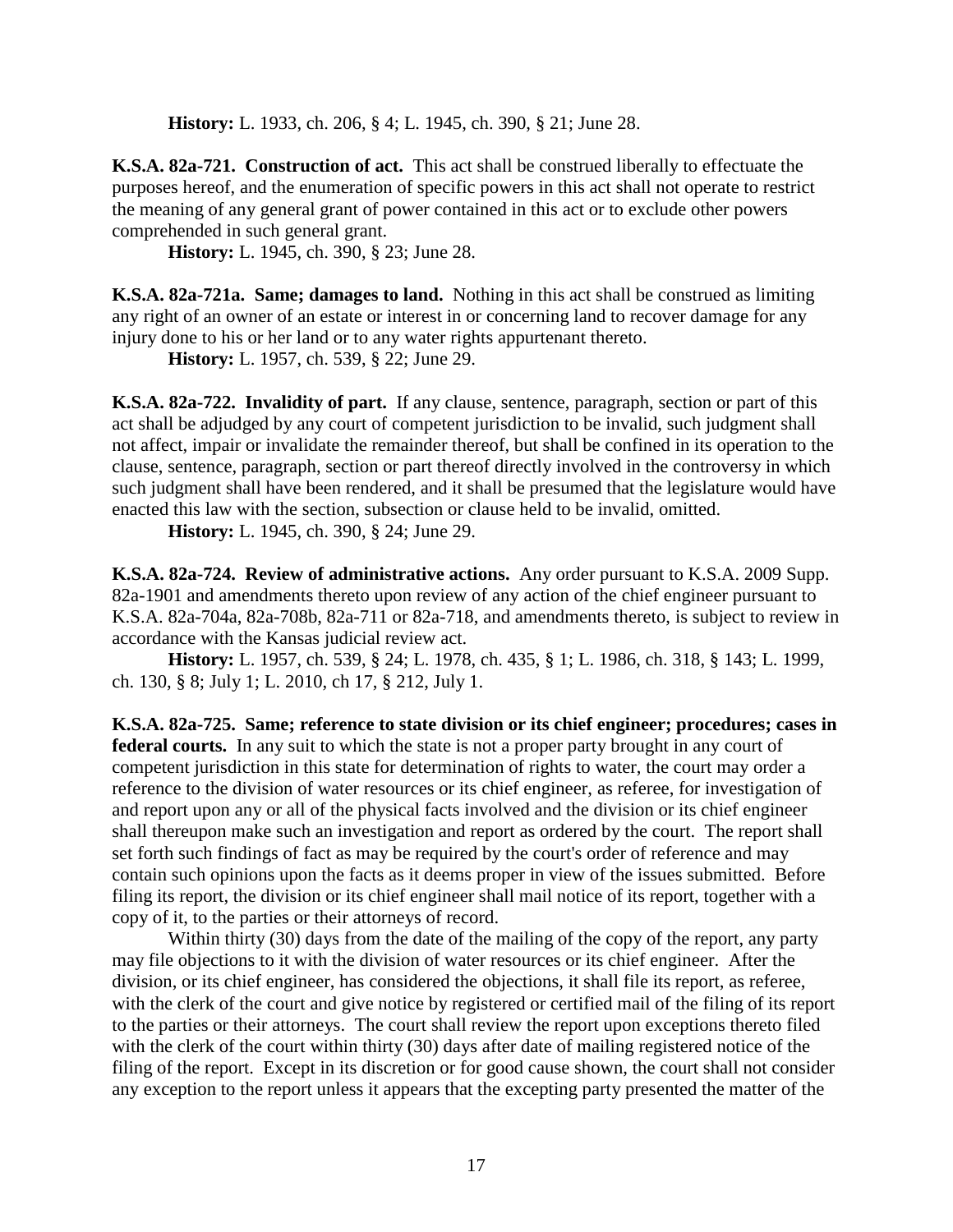exception to the division or its chief engineer in the form of an objection. The report shall be evidence of the physical facts found therein, but the court shall hear such evidence as may be offered by any party to rebut the report or the evidence. If suit is brought in a federal court for determination of rights to water within, or partially within, the state, the division or its chief engineer may accept a reference of such suit as master or referee for the court.

**History:** L. 1957, ch. 539, § 25; June 29.

<span id="page-20-0"></span>**K.S.A. 82a-726. Diversion and transportation of water for use in another state; approval by chief engineer; conditions.** (a) Any person intending to divert and transport water produced from a point or points of diversion located in this state for use in another state, shall make application to the chief engineer for a permit to appropriate water for beneficial use or file an application for change in point of diversion, place of use, type of use or any combination thereof. Subject to the provisions of subsection (b), the chief engineer shall approve such application upon such terms, conditions and limitations that the chief engineer shall deem necessary for the protection of public interest, including an express condition that if any such water is necessary to protect the public health and safety of the citizens of this state, such approved application may be suspended, modified or revoked by the chief engineer for such necessity.

(b) The chief engineer shall approve an application pursuant to this section only if the chief engineer finds that:

(1) The diversion and transportation of such water complies with the Kansas water appropriation act, the water transfer act and any other state law pertaining to such diversion, transportation and use of water;

(2) the statutes and common law of the state where such water will be used do not prohibit the use of water at the proposed place of use or for the proposed type of use, or both, if the water were to be diverted in that state; and

(3) the proposed diversion and transportation of water will not allow water apportioned to the state of Kansas by an interstate water compact to be used in another state.

(c) In order to make the finding required by subsection  $(b)(2)$ , the chief engineer shall rely on a determination by the attorney general of the other state of whether the proposed use would be prohibited in that state.

**History:** L. 1976, ch. 435, § 1; L. 1984, ch. 380, § 1; L. 2000, ch. 98, § 1; July 1.

<span id="page-20-1"></span>**K.S.A. 82a-727. Temporary permits to appropriate water; extension; fee; rules and regulations.** (a) Subject to existing water rights and the principle of beneficial use, the chief engineer may grant upon application made therefor temporary permits and extensions thereof to appropriate water in any case where the public interest in such water will not be unreasonably or prejudicially affected, except that the chief engineer shall not grant any such permit to appropriate fresh water in any case where other waters are available for the proposed use and the use thereof is technologically and economically feasible. No such temporary permit or any extension thereof shall be granted for a period of time in excess of six months. Each application submitted for a temporary permit or extension thereof shall be accompanied by an application fee of \$200, or on and after July 1, 2023, a fee of \$100.

(b) The chief engineer shall adopt rules and regulations to effectuate and administer the provisions of this section.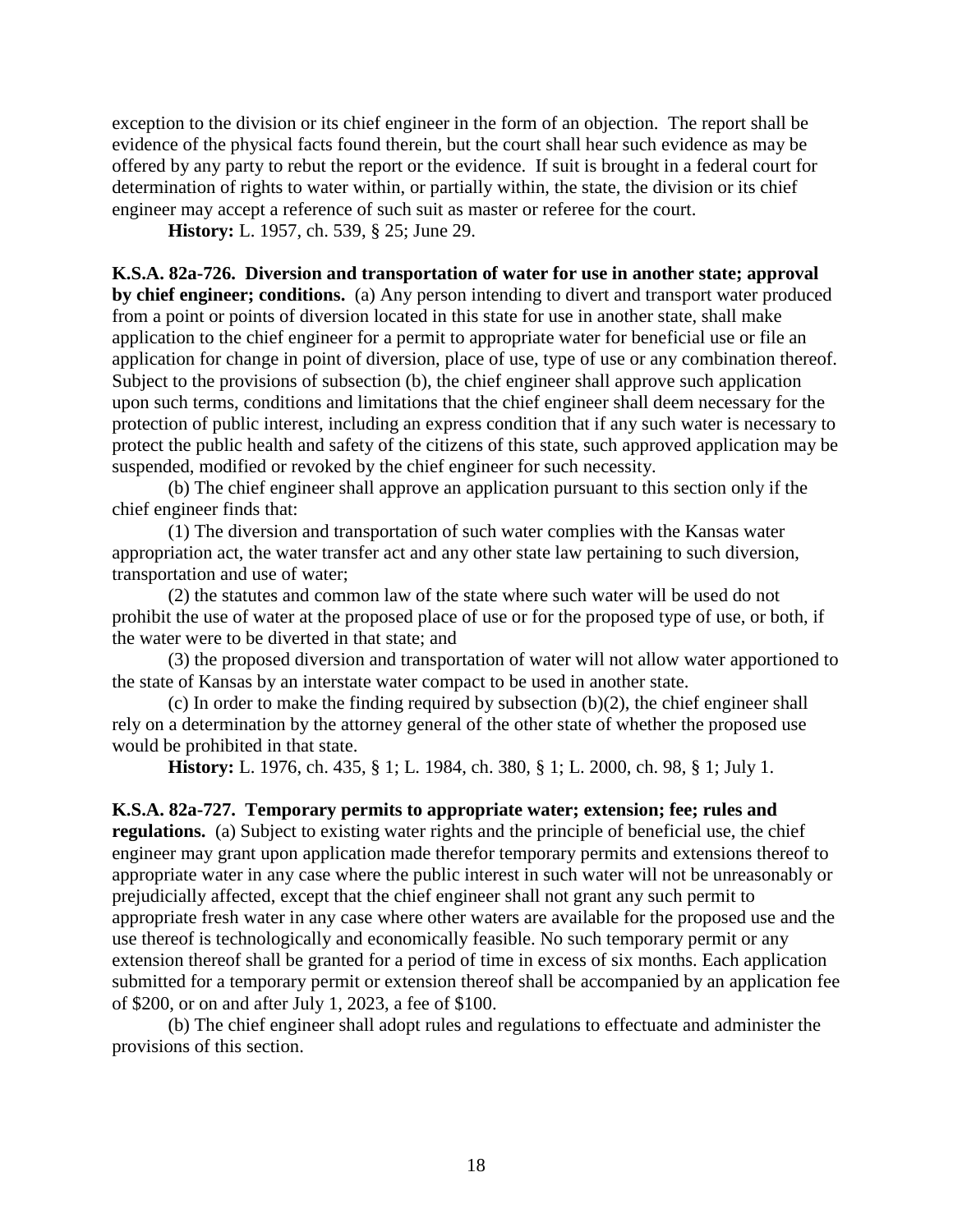(c) Nothing in this section shall be deemed to vest in the holder of any permit granted pursuant to provisions of this section any permanent right to appropriate water except as is provided by such permit.

(d) All fees collected by the chief engineer pursuant to this section shall be remitted to the state treasurer as provided in K.S.A. 82a-731, and amendments thereto.

**History:** L. 1977, ch. 356, § 1; L. 1982, ch. 4, § 19; L. 1985, ch. 339, § 4; L. 2002, ch. 181, § 24; L. 2004, ch.85, § 19; July 1; L. 2009, ch. 51, § 5; L. 2014, ch. 133, § 13; July 1; L. 2017, ch. 86, § 17; July 1.

<span id="page-21-0"></span>**K.S.A. 82a-728. Unlawful acts; penalties.** (a) Except for the appropriation of water for the purpose of domestic use, the production and return of salt water in connection with the operation of oil and gas wells in accordance with the written approval granted therefor by the Kansas corporation commission pursuant to K.S.A. 55-901, and amendments thereto, the withdrawal and use of water in accordance with provisions of K.S.A. 82a-1313, and amendments thereto, and the annual diversion and beneficial use of not more than 15 acre feet of surface water impounded in any reservoir having a total water volume of less than 15 acre feet, it shall be unlawful for any person to appropriate or threaten to appropriate water from any source without first applying for and obtaining a permit to appropriate water in accordance with the provisions of chapter 7 of article 82a of the Kansas Statutes Annotated and acts amendatory thereof or supplemental thereto or, for any person to violate any condition of a vested right, appropriation right or an approved application for a permit to appropriate water for beneficial use. As used in this subsection salt water shall mean water containing more than 5,000 milligrams per liter chlorides.

(b) (1) The violation of any provision of this section by any person is a class C misdemeanor.

(2) Each day that any such violation occurs after notice of the original violation is given by the chief engineer to any such violator by restricted mail shall constitute a separate offense. **History:** L. 1977, ch. 356, § 2; L. 1981, ch. 397, § 2; July 1.

<span id="page-21-1"></span>**K.S.A. 82a-729. Act supplemental to article 7 of chapter 82a of the Kansas Statutes Annotated.** The provisions of K.S.A. 82a-727 and 82a-728 shall be a part of and supplemental to the provisions of article 7 of chapter 82a of the Kansas Statutes Annotated and acts amendatory thereof or supplemental thereto.

**History:** L. 1977, ch. 356, § 7; January 1, 1978.

<span id="page-21-2"></span>**K.S.A. 82a-730. Citation of act.** K.S.A. 82a-701 to 82a-726, inclusive, and acts amendatory thereof and supplemental thereto shall be called and may be cited as the Kansas water appropriation act.

**History:** L. 1977, ch. 356, § 8; L. 1984, ch. 380, § 2; July 1.

<span id="page-21-3"></span>**K.S.A. 82a-731. Water appropriation certification fund created; expenditures therefrom.** There is hereby created in the state treasury the water appropriation certification fund. The chief engineer of the division of water resources of the Kansas department of agriculture shall remit all moneys received under K.S.A. 82a-708a, 82a-708b and 82a-727, and amendments thereto, and section 25, and amendments thereto, to the state treasurer in accordance with the provisions of K.S.A. 75-4215, and amendments thereto. Upon receipt of each such remittance, the state treasurer shall deposit the entire amount in the state treasury to the credit of the water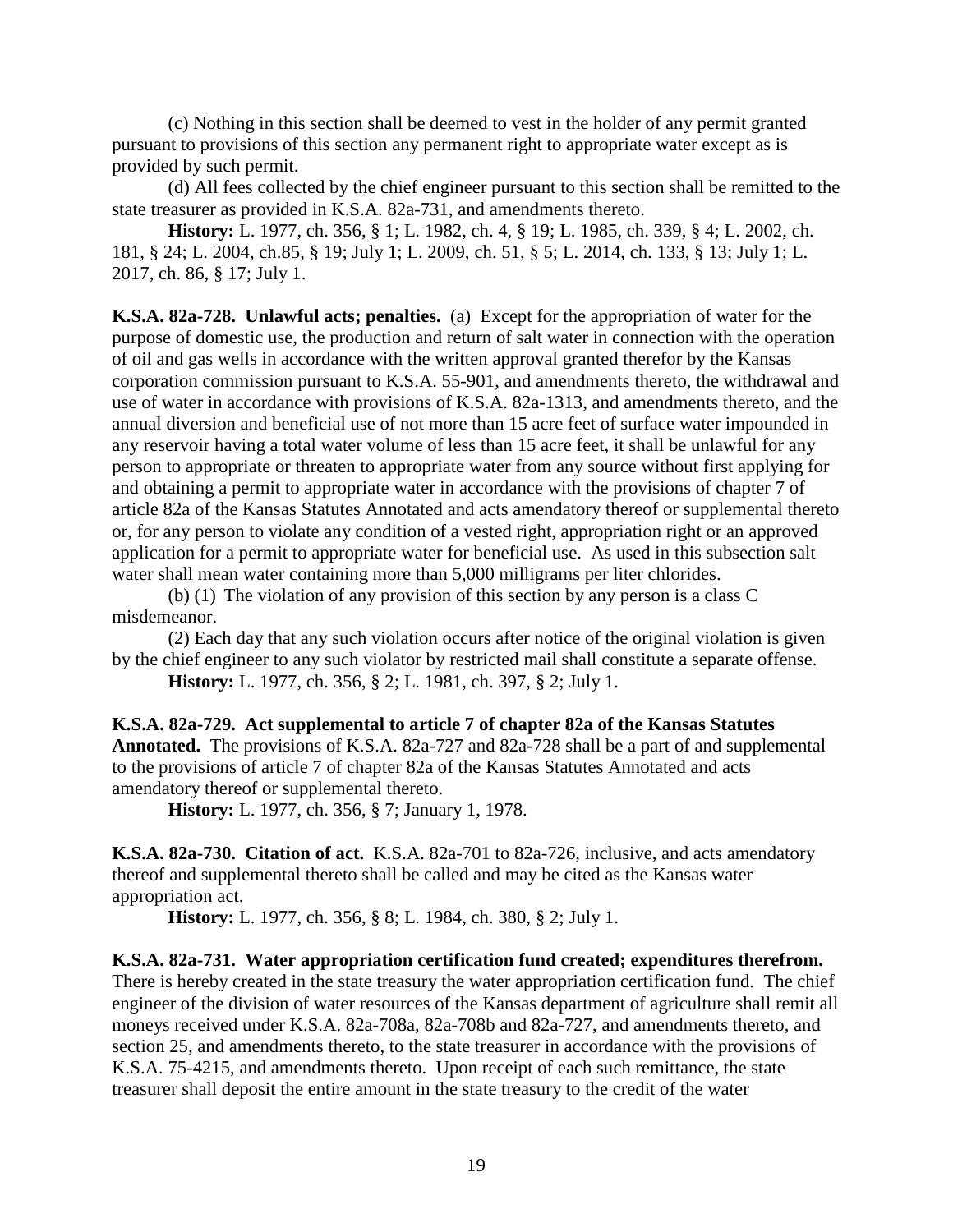appropriation certification fund. All expenditures from the water appropriation certification fund shall be made in accordance with appropriation acts upon warrants of the director of accounts and reports issued pursuant to vouchers approved by the secretary of agriculture or by a person designated by the secretary.

**History:** L. 1982, ch. 4, § 21; L. 2001, ch. 5, § 471; L. 2004, ch. 101 § 143; L. 2011, ch. 89, § 27; July 1.

<span id="page-22-0"></span>**K.S.A. 82a-732. Annual water use report required; penalty for violations.** (a) The owner of a water right or permit to appropriate water for beneficial use, except for domestic use, shall file or cause to be filed an annual water use report for the previous calendar year on a form prescribed by the chief engineer of the division of water resources of the Kansas department of agriculture on or before March 1 following the end of the previous calendar year. The report shall completely and accurately set forth such water use information as requested by the chief engineer.

(b) Any owner of a water right or permit to appropriate water for beneficial use, except for domestic use, who fails to timely file a water use report or other documents required under the provisions of subsection (a) shall be subject to a civil penalty in an amount not to exceed \$1,000 per water right. In addition to assessing a civil penalty as provided in this section, in the event the owner of a water right or permit to appropriate water for beneficial use fails to file or cause to be filed an annual water use report by June 1 of the calendar year in which it is due, the chief engineer may issue an order indefinitely suspending all water use under such water right or permit to appropriate water for beneficial use until such time as the annual water use report has been submitted or the chief engineer has determined that water use has been otherwise sufficiently documented with the division. The chief engineer upon a finding that the owner of a water right or permit to appropriate water for beneficial use has failed to file or cause to be filed such a report may impose a civil penalty, suspend the water right indefinitely, or require use of telemetry for the purpose of documentation.

(c) Any person filing a document knowing it to contain any false information as to a material matter shall be guilty of a class C misdemeanor.

(d) All fines collected by the chief engineer pursuant to this section shall be remitted to the state treasurer as provided in K.S.A. 82a-731, and amendments thereto.

(e) This section shall be part of and supplemental to the water appropriation act, K.S.A. 82a-701 et seq., and amendments thereto.

**History:** L. 1988, ch. 395, § 1; L. 1991, ch. 292, § 4; L. 2004, ch. 101 § 144; July 1; L. 2016, ch. 71, § 5; July 1.

<span id="page-22-1"></span>**K.S.A. 82a-733. Conservation plans and practices.** (a) The chief engineer may require an applicant for a permit to appropriate water for beneficial use or the owner of a water right or permit to appropriate water for beneficial use to adopt and implement conservation plans and practices. The chief engineer shall not mandate the adoption and implementation of conservation plans and practices except pursuant to a finding that such plans and practices will assure public benefit and promote public interest. In selecting the applications, water rights or permits for which conservation plans and practices are required to be adopted and implemented, the chief engineer shall give priority to:

(1) Water users that share a common source of supply that could be insufficient during times of drought;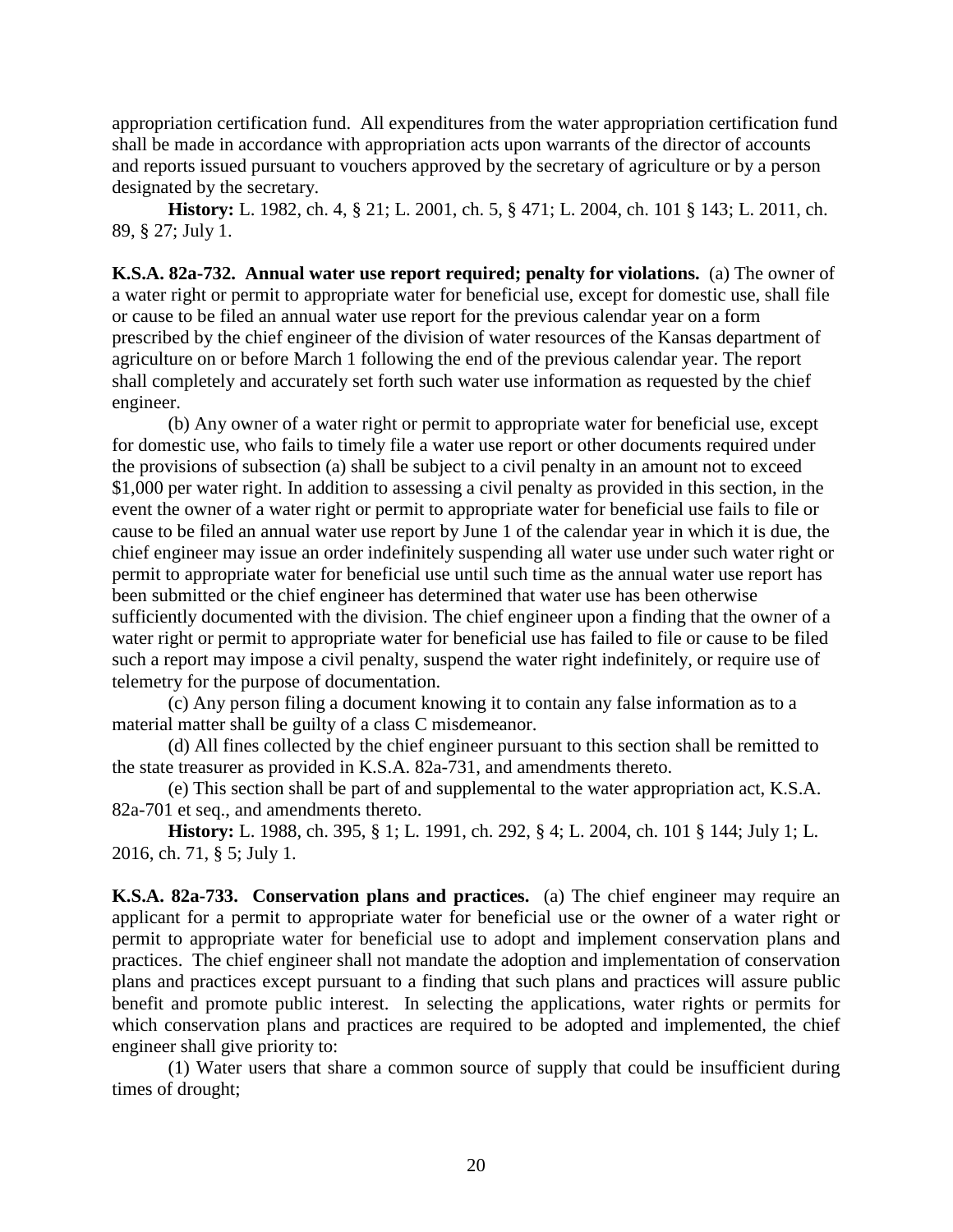(2) water users whose use is significantly higher than their peers from the same geographical area with comparable circumstances; and

(3) water users who apply for any state administered grant, loan or cost-share moneys for water-related projects. Prior to requiring the adoption and implementation of conservation plans and practices, the chief engineer shall assess the availability of technical assistance and inform the owner of a water right or permit to appropriate water for beneficial use or the applicant for such a permit who is required to adopt and implement a conservation plan and practices of the available sources of technical assistance to prepare the conservation plan.

(b) The chief engineer shall allow the owner of a water right or permit to appropriate water for beneficial use or the applicant for such a permit a minimum of 60 days to prepare a required conservation plan. The time allowed to prepare the required conservation plan may be extended by the chief engineer for good cause shown by the applicant. The chief engineer shall provide the owner of the water right or permit to appropriate water for beneficial use or the applicant for such a permit a reasonable time to implement the conservation plan and, for good cause shown, such as the need to apply extensive land treatment practices, the chief engineer may extend the time for implementation for a period of up to five years.

(c) Plans and practices required pursuant to this section shall be consistent with the guidelines for conservation plans and practices developed and maintained by the Kansas water office pursuant to subsection (c) of K.S.A. 74-2608 and amendments thereto. If requested by the owner of the water right or permit to appropriate water for beneficial use or the applicant for such a permit, the chief engineer, in consultation with the director of the Kansas water office, shall determine whether such plans and practices are consistent with the guidelines adopted by the Kansas water office. The Kansas water office shall provide, or arrange to provide, technical assistance for water users required to adopt and implement conservation plans and practices pursuant to this section.

(d) Before any state agency makes any loan or grant, or provides any cost-share funds, for any water-related projects to any person or entity, the state agency may require the person or entity to submit to, and have approved by, the chief engineer a water conservation plan consistent with the guidelines for conservation plans and practices developed and maintained by the Kansas water office pursuant to subsection (c) of K.S.A. 74-2608 and amendments thereto.

(e) As used in this section, "water-related projects" shall include, but not be limited to, the following: Interconnections between water supply systems; development of new water supply and delivery systems; improvements or repairs to an existing water supply system, sanitary sewer system or water treatment system, which would significantly increase the amount of water used; small lakes development, improvement or repair; and development of other small impoundments for public water supply or irrigation.

(f) The chief engineer may approve the conservation plans and practices required pursuant to the provisions of this section on such terms, conditions and limitations as deemed necessary to carry out the provisions of this section. The implementation of the conservation plan and practices as approved or any subsequent approved modification shall constitute a condition of the water right or permit to appropriate water for beneficial use.

(g) Any conservation plans and practices required pursuant to this section with regard to any groundwater right or permit to appropriate groundwater from within the boundaries of a groundwater management district shall be subject to approval by both the chief engineer and the board of directors of the groundwater management district unless such plans and practices are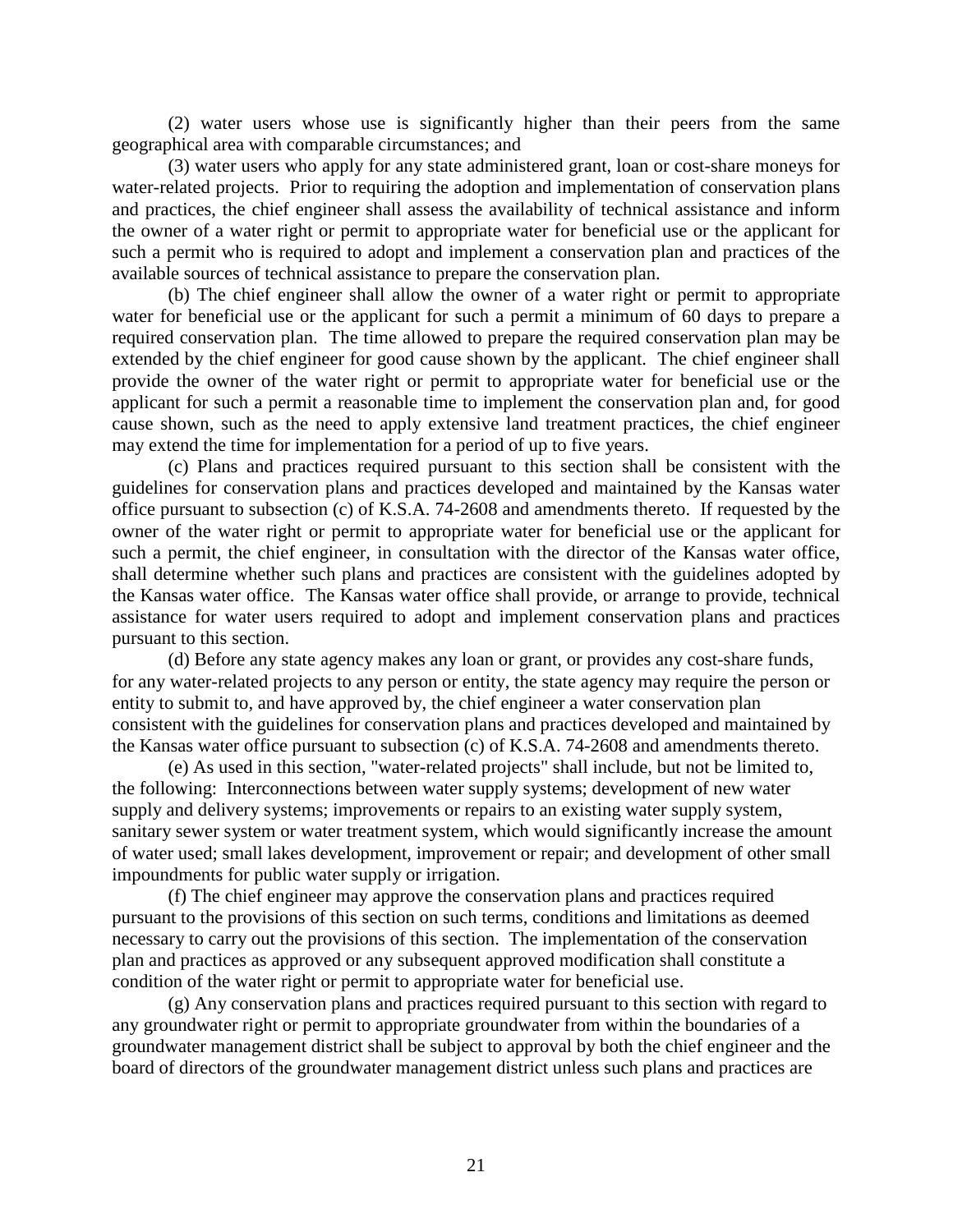incorporated in the groundwater management district's management program which has been approved by the chief engineer pursuant to K.S.A. 82a-1029 and amendments thereto.

(h) The chief engineer may delegate authority to implement and enforce any of the provisions of this section to a groundwater management district on such terms as may be appropriate and necessary to carry out the provisions of this section within the boundaries of such district.

(i) The chief engineer may delegate to any city which has conservation plans meeting state guidelines the authority to require domestic water users within such city to adopt and implement conservation plans and practices so that such city can require compliance from private domestic well owners within the city limits.

(j) This section shall be part of and supplemental to the Kansas water appropriation act. **History:** L. 1991, ch. 292, § 5; July 1.

<span id="page-24-0"></span>**K.S.A. 82a-734. Sand and gravel pits; beneficial use of water, when; permit; application; fee; perfection of appropriation; examination of diversion works; assessment of water protection fee.** (a) An operator shall notify the chief engineer of the location and area extent of any existing or proposed sand and gravel pit to be excavated, expanded or operated by the operator.

(b) The net evaporation of water exposed as the result of the opening or operation of sand and gravel pits shall be construed to be a beneficial use or diversion of water for the purposes of the Kansas water appropriation act, K.S.A. 82a-701 *et seq*., and amendments thereto, if the sand and gravel pit is opened or operated in a township where the average annual potential net evaporation is greater than 18 inches per year, as determined by the chief engineer.

(c) If the chief engineer determines that an existing or proposed sand and gravel pit operation is a beneficial use of water, the operator shall apply to the chief engineer for a permit to appropriate water in accordance with the Kansas water appropriation act or otherwise acquire ownership or control of sufficient water rights, or by other methods pursuant to rules and regulations adopted by the chief engineer, or both, to offset net evaporation for the operation. The chief engineer may reduce this required offset based on the estimated use of groundwater by the existing vegetation.

(d) (1) The permit shall authorize net evaporation as the primary use, and hydraulic dredging and sand washing as secondary uses of water if such secondary uses are located within the same source of supply and are associated with the operation. Any secondary uses shall use water in a manner in which there is no significant net consumptive use. The permit shall not be subject to the installation of a water flow meter or administration of minimum desirable stream flow. Where the average potential net evaporation is less than 18 inches per year as determined by the chief engineer, the chief engineer shall issue a single term permit for the life of the project, not to exceed 80 years, for such secondary uses.

(2) The secondary uses shall be granted for the proposed life of the project or until the exhaustion of sand and gravel reserves. At the end of the industrial project, the owner shall file an application authorized by K.S.A. 82a-708b, and amendments thereto, to change the primary use made of water to recreational use to authorize the net evaporation use caused by the exposed groundwater.

(3) If a permit is denied, the chief engineer shall set forth all reasons for such denial.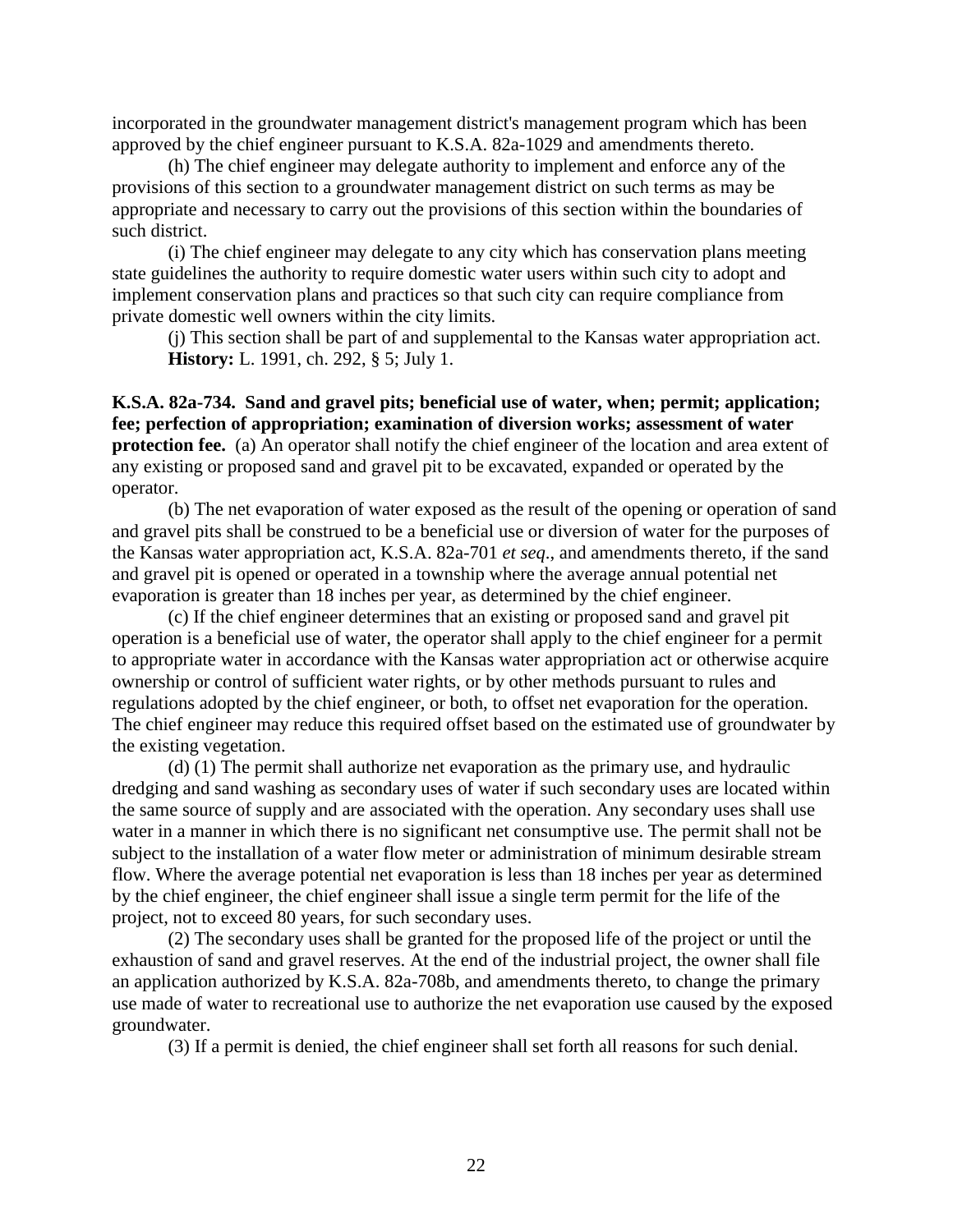(4) Any applicant who is denied a project permit by a final order of the chief engineer under this section may appeal such order in the manner provided by the Kansas judicial review act.

(5) Any application for a project permit shall be accompanied by a filing fee of \$500 and any request for modification shall be accompanied by a fee of \$250. Applicants for a project permit under this section shall not be required to pay fees pursuant to K.S.A. 82a-708a and 82a-708c, and amendments thereto, as part of such application.

(e)(1) The initial period of time allowed to complete construction of diversion works pursuant to an approved application to appropriate water for the purpose of net evaporation from a sand and gravel pit operation shall be reasonable and consistent with the proposed use. The chief engineer may allow extension of such period by not to exceed two 10-year extensions if it can be shown that the operation requires the additional time for the operator to satisfy the operator's market demand in the area. The two 10-year extensions may be granted at the same time, to run consecutively, if the applicant submits to the chief engineer a written development plan.

(2) The period of time allowed to perfect an approved application to appropriate water for the purpose of net evaporation from a sand and gravel pit operation shall be not less than 20 years and, for good cause shown, the chief engineer may allow one or more 10-year extensions of such period. The chief engineer shall consider the time needed until exhaustion of proven reserves, closure in accordance with the surface land reclamation and mining act, K.S.A. 49-601 *et seq*., and amendments thereto, and the availability of water for the proposed use, but in no case shall allow longer than 80 years for perfection.

(3) Nothing herein shall require an extension of time to construct diversion works or to perfect a water right if there is demonstrable impairment of a use under an existing water right from the same source of supply, as determined pursuant to K.S.A. 82a-711, and amendments thereto.

(4) Upon examination of the diversion works for sand and gravel operations, the chief engineer or the chief engineer's duly authorized representative shall, within 90 days of the examination, notify the applicant if there was a failure to construct the diversion works at the authorized location or any deficiency of the terms and conditions of the permit. This notice will provide steps necessary to gain compliance with state law. If the chief engineer fails to examine the diversion works within two years of the notice of completion for any sand and gravel operation diversion works, the applicant shall not be required to forfeit priority date as a result of failure to construct a diversion works at the authorized location or any deficiency of the terms and conditions of the permit.

(f) Net evaporation from sand and gravel pits, as calculated by the chief engineer, will be reported as an industrial use to the director of taxation for the purpose of assessing the water protection fee pursuant to K.S.A. 82a-954, and amendments thereto.

(g) This section shall be part of and supplemental to the Kansas water appropriations act. **History:** L. 1995, ch. 72, § 1; L. 2004, ch. 100, § 1; July 1; L. 2012, ch. 133, § 2; July 1; L. 2013, ch. 111, § 3; July 1.

<span id="page-25-0"></span>**K.S.A. 82a-734a. Sand and gravel pits, land-based; prohibition on certain rules and regulations, conditions.** Any rules and regulations adopted by the secretary of health and environment pursuant to K.S.A. [65-171d,](http://www.ksrevisor.org/statutes/chapters/ch65/065_001_0071d.html) and amendments thereto, shall not apply to land-based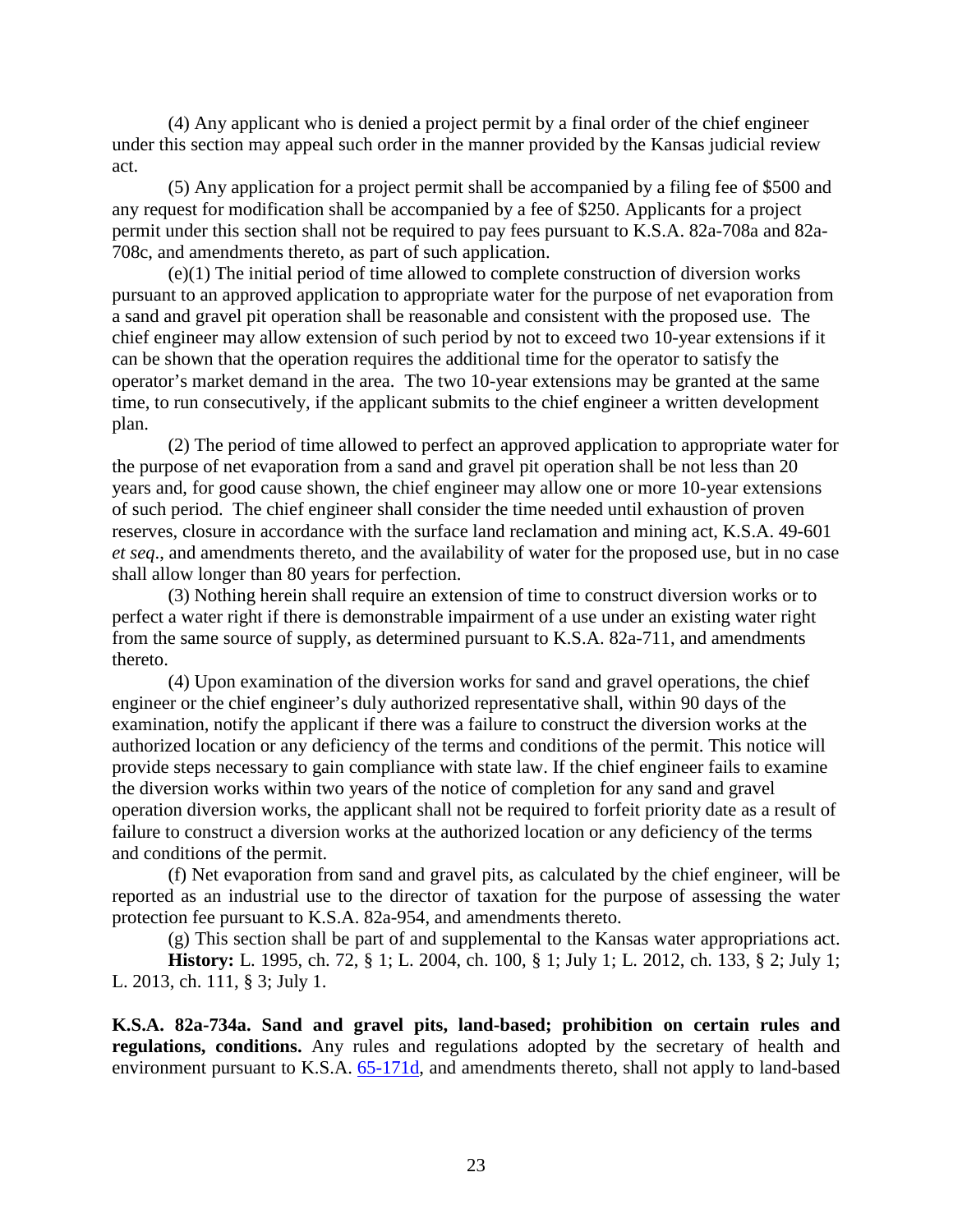sand and gravel pits or aggregate mining operations utilizing washwater ponds if the only water or wastewater directed to the dredge pit or washwater pond consists of the following:

(a) Dredge return flows;

(b) flows generated from aggregate classification; or

(c) flows from washing aggregate, if water used in such flows is returned to the dredge pit or washwater pond.

**History:** L. 2013, ch. 111, § 2; July 1.

<span id="page-26-0"></span>**K.S.A. 82a-736. Multi-year flex accounts; term permits.** (a) It is hereby recognized that an opportunity exists to improve water management by enabling multi-year flexibility in the use of water authorized to be diverted under a groundwater water right, provided, that such flexibility neither impairs existing water rights, nor increases the total amount of water diverted, so that such flexibility has no long-term negative effect on the source of supply. It is therefore declared necessary and advisable to permit the establishment of multiyear flex accounts for groundwater water rights, together with commensurate protections for existing water rights and their source of supply.

(b) As used in this section:

(1) "Alternative base average usage" means an allocation based on net irrigation requirements calculated pursuant to subsection  $(c)(1)$   $(D)(ii)$  that may be used in place of the base average usage.

(2) "Base water right" means a water right under which an applicant applies to the chief engineer to establish a multi-year flex account and where all of the following conditions exist:

(A) The authorized source of supply is groundwater; and

(B) the water right is not currently the subject of a multiyear allocation due to a change approval that allows an expansion of the authorized place of use.

(3) "Multi-year flex account" means a term permit that suspends a base water right during its term, except when the term permit may be no longer exercised because of an order of the chief engineer, and is subject to the terms and conditions as provided in subsection (e).

(4) "Base average usage" means: (A) The average amount of water actually diverted for the authorized beneficial use under the base water right during calendar years 2000 through 2009, excluding:

(i) Any amount diverted in any such year that exceeded the amount authorized by the base water right;

(ii) any amount applied to an unauthorized place of use; and

(iii) diversions in calendar years when water was diverted under a multi-year allocation with an expansion of the authorized place of use due to a change approval;

(B) if water use records are inadequate to accurately determine actual water use or upon demonstration of good cause by the applicant, the chief engineer may calculate the base average usage with less than all 10 calendar years during 2000 and 2009. In no case shall the base average usage be calculated with less than five calendar years during 2000 and 2009; or

(C) if the holder of the base water right shows to the satisfaction of the chief engineer that water conservation reduced water use under the base water right during calendar years 2000 through 2009, then the base average usage shall be calculated with the five calendar years immediately before the calendar year when water conservation began.

(5) "Chief engineer" means the chief engineer of the division of water resources of the department of agriculture.

(6) "Flex account acreage" means the maximum number of acres lawfully irrigated during a calendar year, except for any acres irrigated under a multi-year allocation that allowed for an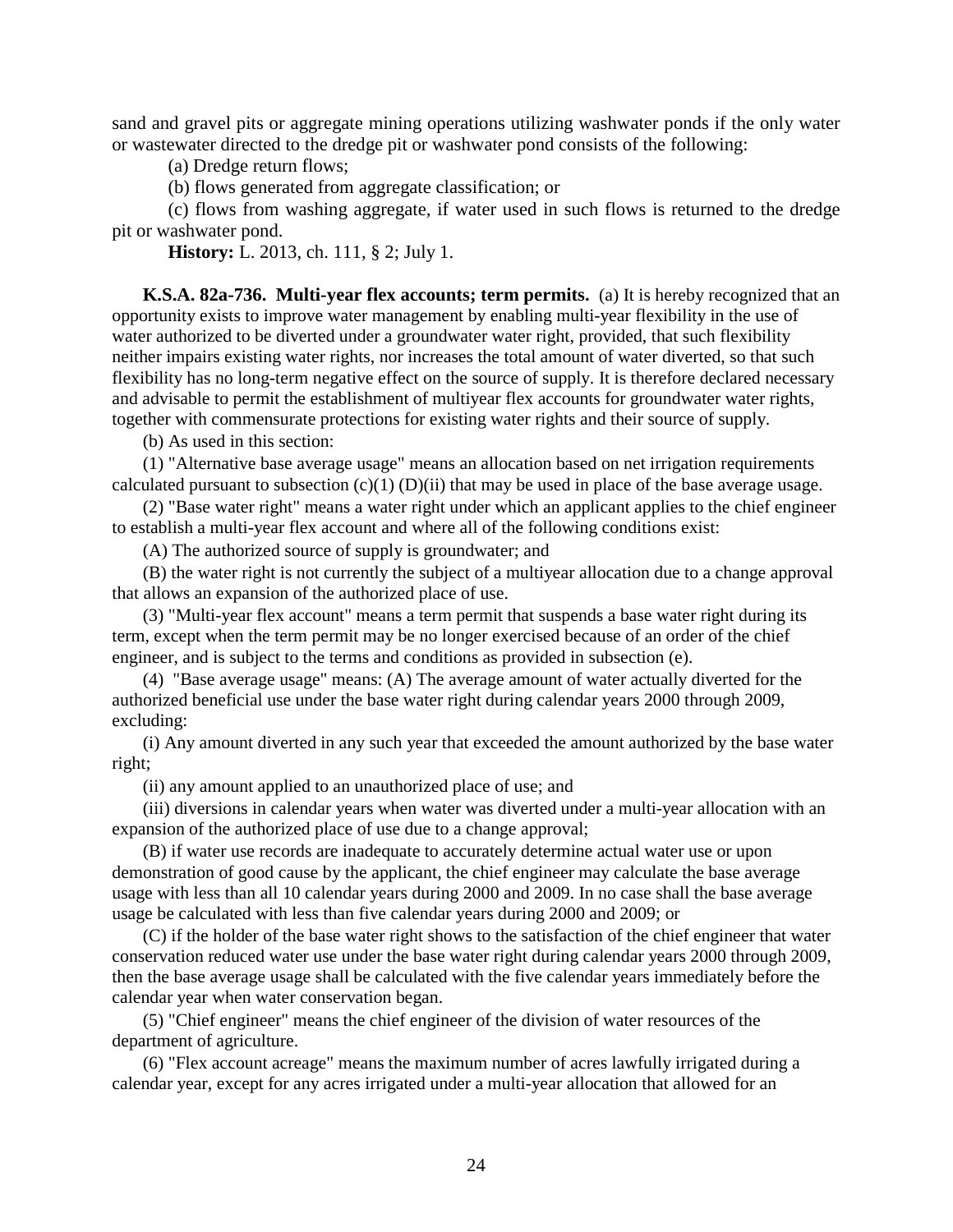expansion of the authorized place of use due to a change approval and any of the following conditions are met:

(A) The calendar year is 2000 through 2009;

(B) if water conservation reduced water use under the base water right during calendar years 2000 through 2009, the calendar year is a year within the five calendar years immediately prior to the calendar year when water conservation began; or

(C) if an application to appropriate water was approved after December 31, 2004, the calendar year is any during the perfection period.

(7) "Net irrigation requirement" means the net irrigation requirement for 50% chance rainfall of the county that corresponds with the location of the authorized place of use of the base water right as provided in K.A.R. 5-5-12, on the effective date of this act.

(c)(1) Any holder of a base water right that has not been deposited or placed in a safe deposit account in a chartered water bank may establish a multi-year flex account where the holder may deposit, in advance, the authorized quantity of water from such water right for any five consecutive calendar years, except when the chief engineer determines a shorter period is necessary for compliance with a local enhanced management area or an intensive groundwater use control area and the corrective controls in the area do not prohibit the use of multi-year flex accounts, and subject to all of the following:

(A) The water right must be vested or shall have been issued a certificate of appropriation;

(B) the withdrawal of water pursuant to the water right shall be properly and adequately metered;

(C) the water right is not deemed abandoned and is in compliance with the terms and conditions of its certificate of appropriation, all applicable provisions of law and orders of the chief engineer;

(D) the amount of water deposited in the multi-year flex account shall not exceed the greatest of the following:

(i) 500% of the base average usage;

(ii) 500% of the product of the annual net irrigation requirement multiplied by the flex account acreage, multiplied by 110%, but not greater than five times the maximum annual quantity authorized by the base water right;

(iii) if the authorized place of use is located wholly within the boundaries of a groundwater management district, an amount that shall not increase the long-term average use of the groundwater right as specified by rule or regulation promulgated pursuant to K.S.A. 82a1028(o), and amendments thereto; or

(iv) pursuant to subparagraph (F), the amount computed in (i), (ii) or (iii) plus any deposited water remaining in a multi-year flex account up to 100% of the base average usage or alternative base average usage;

(E) if the multi-year flex account is approved for less than five calendar years, the amount of water deposited in the multi-year flex account shall be prorated based on the number of calendar years approved and otherwise calculated as required by subsection  $(c)(1)(D)$  (i), (ii) or (iii); and

(F) any deposited water remaining in a multi-year flex account up to 100% of the base average usage or alternative base average usage may be added to the deposit amount calculated in subparagraph (D) if the base water right is enrolled in another multi-year flex account during the calendar year in which the existing multi-year flex account expires. The total amount of water deposited in any multi-year flex account shall not exceed 500% of the authorized quantity of the base water right;

(2) The provisions of K.A.R. 5-5-11 are limited to changes in annual authorized quantity and shall not apply to this subsection.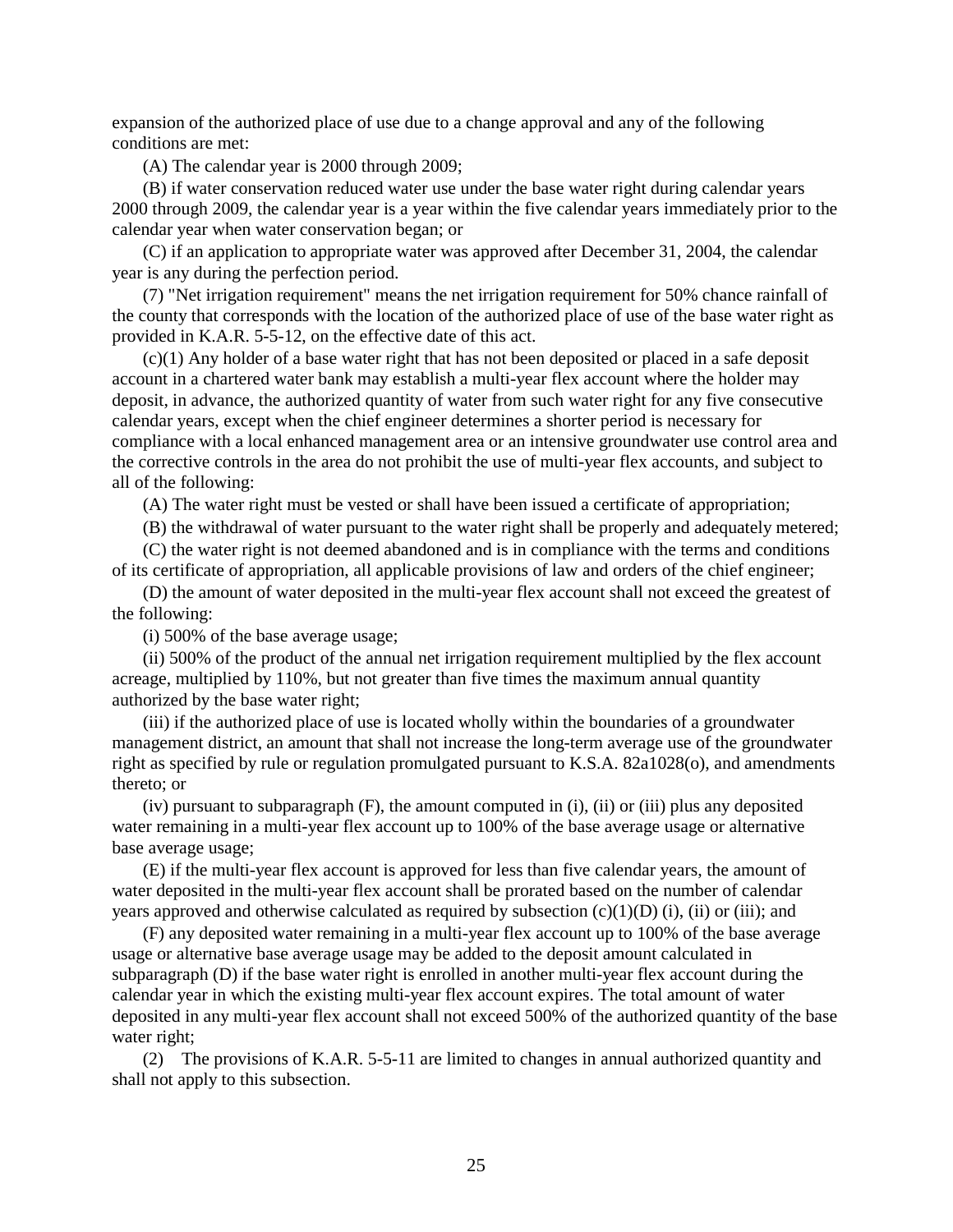(d) The chief engineer shall implement a program providing for the issuance of term permits to holders of groundwater water rights who have established flex accounts in accordance with this section. Such term permits shall authorize the use of water in a flex account at any time during the consecutive calendar years for which the application for the term permit authorizing a multi-year flex account is made, without annual limits on such use.

(e) Term permits provided for by this section shall be subject to the following:

(1) A separate term permit shall be required for each point of diversion authorized by the base water right.

(2) The quantity of water authorized for diversion shall be limited to the amount deposited pursuant to subsection  $(c)(1)(D)$ .

(3) The rate of diversion for each point of diversion authorized under the term permit shall not exceed the rate of diversion for each point of diversion authorized under the base water right.

(4) The authorized place of use shall be the place of use or a subdivision of the place of use for the base water right. Any approval of an application to change the place of use of the base water right shall automatically result in a change to the place of use for the term permit.

(5) The point of diversion authorized by the term permit shall be specified by referencing one point of diversion authorized by the base water right at the time the multi-year flex account term permit application is filed with the chief engineer or at the time any approvals changing such referenced point of diversion of the base water right are approved during the multi-year flex account period. For a base water right with multiple points of diversion, each point of diversion authorized by a term permit shall receive a specific assignment of a maximum authorized quantity of water, assigned proportionately to the authorized annual quantities of the respective points of diversion under the base water right.

(6) The chief engineer may establish, by rules and regulations, criteria for such term permits.

(7) Except as explicitly provided for by this section, such term permits shall be subject to all provisions of the Kansas water appropriation act, and rules and regulations adopted under such act, and nothing in this section shall authorize impairment of any vested right or prior appropriation right by the exercise of such term permit.

(f) An application for a multi-year flex account shall be filed with the chief engineer on or before December 31 of the first year of the multi-year flex account term for which the application is being made.

(g) All costs of administration of this section shall be paid from fees for term permits provided for by this section. Any appropriation or transfer from any fund other than the water appropriation certification fund for the purpose of paying such costs shall be repaid to the fund from where such appropriation or transfer is made. At the time of repayment, the secretary of agriculture shall certify to the director of accounts and reports the amount to be repaid and the fund to be repaid. Upon receipt of such certification, the director of accounts and reports shall promptly transfer the amount certified to the specified fund.

(h) The fee for a multi-year flex account term permit shall be the same as specified for other term permits in K.S.A. 82a-708c, and amendments thereto.

(i) The chief engineer shall have full authority pursuant to K.S.A. 82a-706c, and amendments thereto, to require any additional measuring devices and any additional reporting of water use for term permits issued pursuant to this section. Failure to comply with any measuring or reporting requirement may result in a penalty, up to and including the revocation of the term permit and the suspension of the base water right for the duration of the term permit period.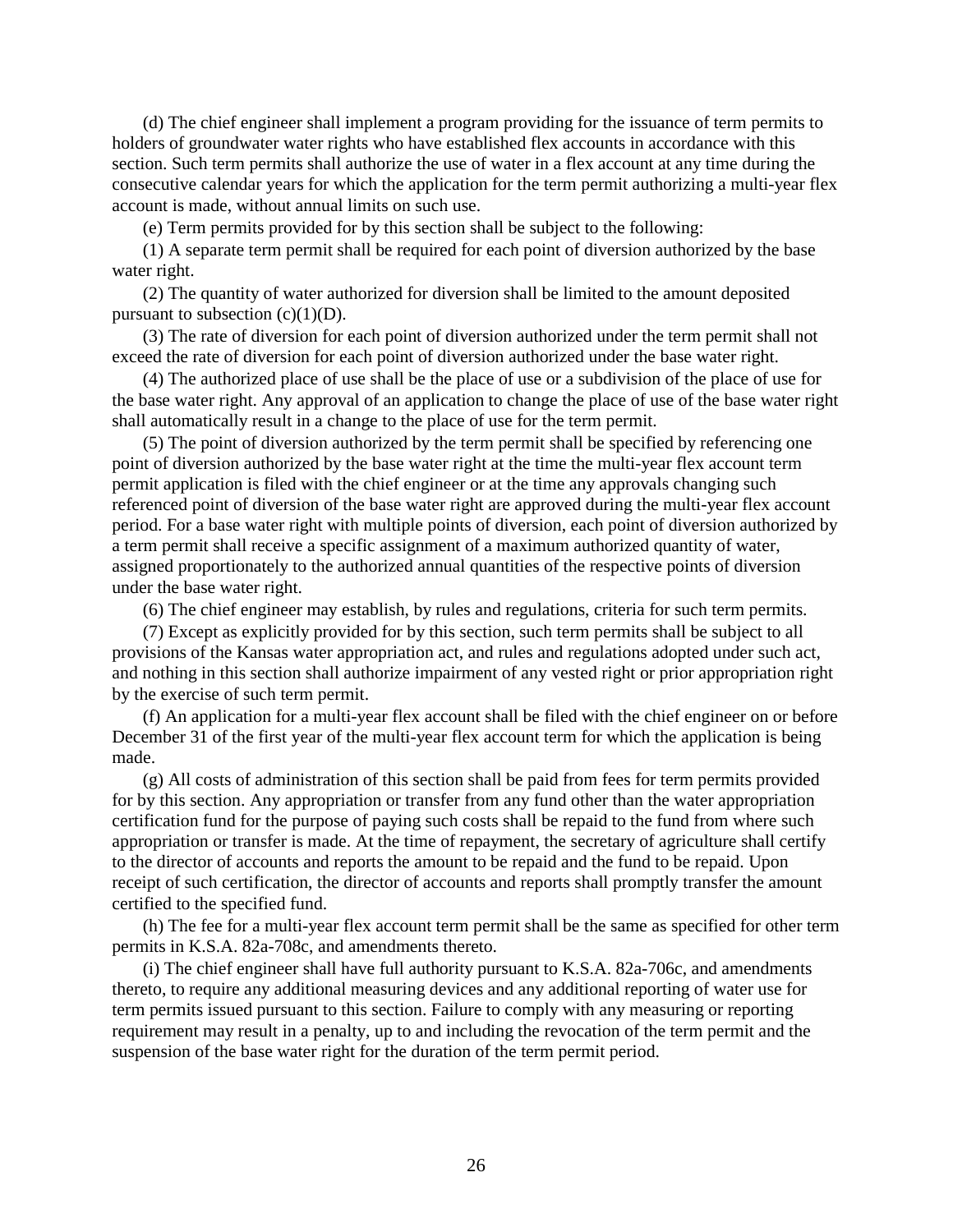(j) The chief engineer shall submit a written report on the implementation of this section to the house standing committee on agriculture and natural resources and the senate standing committee on natural resources on or before February 1 of each year.

(k) This section shall be part of and supplemental to the Kansas water appropriation act.

**History:** L. 2001, ch. 160, § 16; L. 2005, ch. 142, § 3; L. 2011, ch. 89, § 28; L. 2012, ch. 7, § 1; L. 2015, ch. 60, § 3; L. 2016, ch. 23 § 2; L. 2018, ch. 21, § 1; July 1; as amended by 2021 HB 2172, sec. 1; effective July 1, 2021.

### <span id="page-29-0"></span>**K.S.A. 82a-737. Civil enforcement of act.** (a) As used in this section:

(1) ''Chief engineer'' means the chief engineer of the division of water resources of the department of agriculture.

(2) ''Secretary'' means the secretary of agriculture.

(b) Any person who commits any of the following may incur a civil penalty as provided by this section:

(1) Any violation of the Kansas water appropriation act, K.S.A. 82a- 701 et seq., and amendments thereto), or any rule and regulation adopted thereunder;

(2) any violation of an order issued pursuant to K.S.A. 82a-1038, and amendments thereto, relating to an intensive groundwater use control area; or

(3) any violation of a term, condition or limitation imposed by the chief engineer as authorized by law, including, but not limited to: (A) Diversion of water from an unauthorized point of diversion; (B) failure to limit the use of water to the authorized place of use; (C) failure to submit or comply with the terms of conservation plans as required pursuant to K.S.A. 82a-733, and amendments thereto; (D) failure to comply with the maximum annual quantity or rate of diversion authorized; (E) failure to properly install, maintain or assure the accuracy of acceptable water measurement devices; (F) failure to comply with orders related to minimum desirable stream flow, unlawful diversion, impairment of senior water rights or waste of water; or (G) failure to limit the use of water to an authorized type of use.

(c) The amount of the civil penalty provided for by this section shall be not less than \$100 nor more than \$1,000 per violation. In the case of a continuing violation, each day such violation continues may be deemed a separate violation. Such civil penalty may be assessed in addition to any other penalty provided by law.

(d) The chief engineer or the chief engineer's duly authorized agent, upon a finding that a person has committed a violation specified in subsection (b), may order the modification or suspension of the person's water right or use of water, in addition to any other penalty provided by law.

(e) No civil penalty or suspension or modification of a water right or use of water shall be imposed pursuant to this section except on the written order of the chief engineer or duly authorized agent of the chief engineer. Such order shall state the nature of the violation, the factual basis for the finding, the penalty to be imposed and the appropriate procedure for appeal of the order, as established by K.S.A. 2016 Supp. 82a-1901, and amendments thereto.

(f) Any person aggrieved by an order of the chief engineer, or the chief engineer's duly authorized agent, pursuant to this section may request a hearing or review as provided by K.S.A. 2016 Supp. 82a-1901, and amendments thereto, and, upon exhaustion of administrative remedies, may appeal to the district court in the manner provided by the Kansas judicial review act.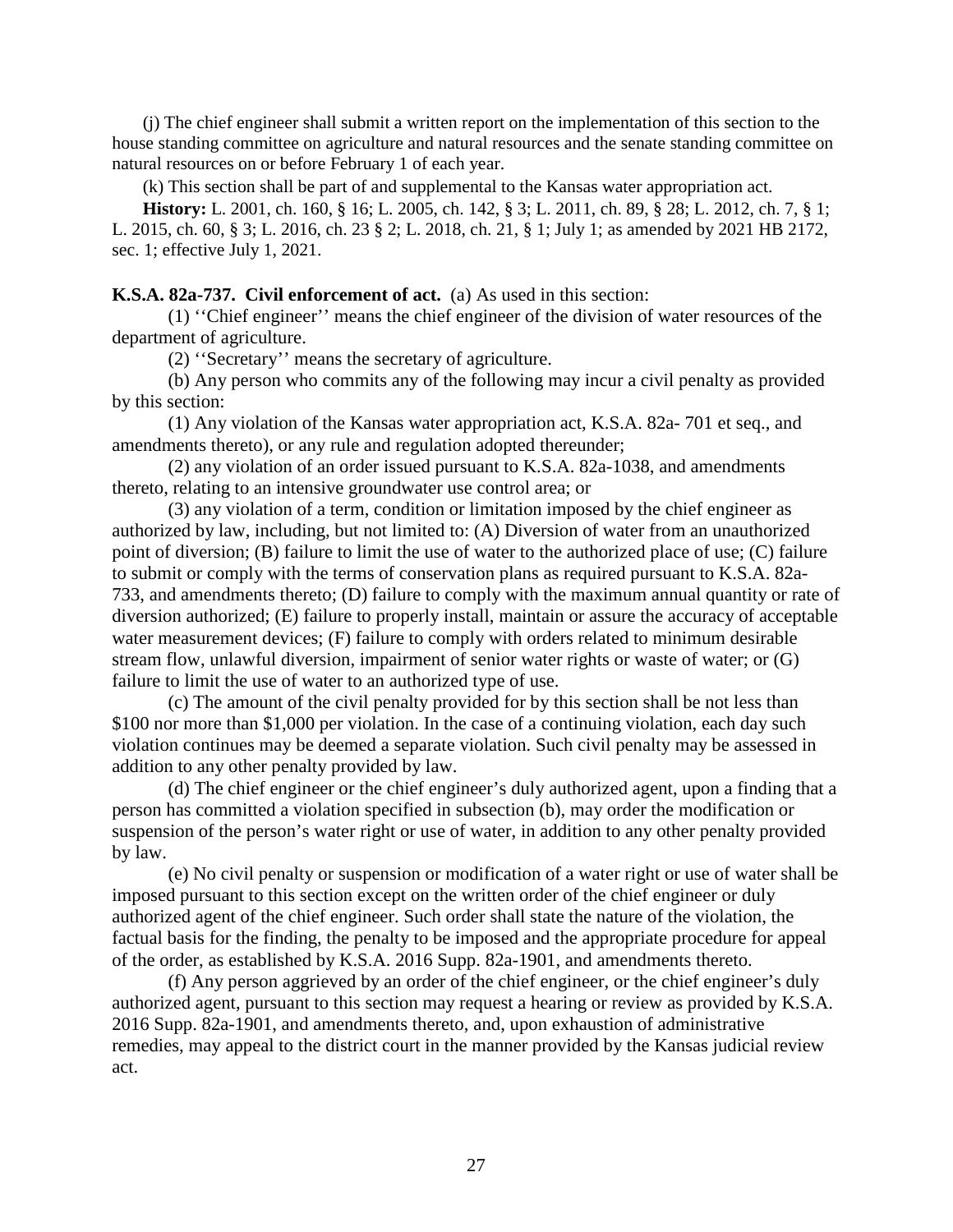(g) The provisions of this section shall be part of and supplemental to the Kansas water appropriation act.

**History:** L. 2001, ch. 160, § 14; July 1; L. 2010, ch 17, § 213, July 1; L. 2017, ch. 23, § 4; July 1.

### <span id="page-30-0"></span>**K.S.A. 82a-741. Water conservation program; enrollment; application; fees;**

**administration; rules and regulations.** (a) The chief engineer may administer a water rights conservation program. An eligible water right in good standing may be enrolled in the program, subject to the approval of the chief engineer.

(b) A water right may be enrolled in the program for a period that shall not exceed 10 years. A water right enrolled in the program may be re-enrolled within two years of the expiration date of the previous enrollment period, subject to the approval of the chief engineer.

(c) Each application for enrollment in the program and each application for renewal of enrollment shall include a non-refundable fee not to exceed \$300.

(d) All fees collected by the chief engineer pursuant to this section shall be remitted to the state treasurer as provided in K.S.A. 82a-731, and amendments thereto.

(e) The chief engineer shall adopt rules and regulations to effectuate and administer the provisions of this section.

**History:** L. 2011, ch. 89, § 25, July 1.

<span id="page-30-1"></span>**K.S.A. 82a-742. Division of water right; application; fee.** (a) Any owner of a water right that is not deemed abandoned may divide that water right into two or more distinct water rights without losing priority, if such owner:

(1) Notifies the chief engineer in writing of the proposed division with the written consent of all persons having an ownership interest in the water right;

(2) designates the relative priority of the divided water rights;

(3) demonstrates to the chief engineer that the division is reasonable and will not increase consumptive use; and

(4) demonstrates to the chief engineer that the request does not violate the provisions of the Kansas water appropriation act.

(b) Acceptance of the request to divide a water right pursuant to this section shall not authorize any change in the place of use, point of diversion or use made of water, as provided in K.S.A. 82a-708b, and amendments thereto.

(c) If the chief engineer finds the request complies with subsections (a) and (b), the chief engineer shall issue an order dividing the water right and describing the terms and conditions of each water right. If the chief engineer finds the request does not comply with subsections (a) and (b), the request shall be returned and no action taken.

(d) In the event of a judicial determination of ownership interests resulting in a partition of a water right that is not deemed abandoned, the chief engineer shall issue an order dividing such water right in a manner consistent with the terms of the judicial determination to the extent it does not violate the provisions of the Kansas water appropriation act.

(e) Each request to divide a water right, pursuant to this section, shall be made on a form prescribed by the chief engineer and shall be accompanied by a fee of \$300.

(f) All fees collected by the chief engineer pursuant to this section shall be remitted to the state treasurer as provided in K.S.A. 82a-731, and amendments thereto.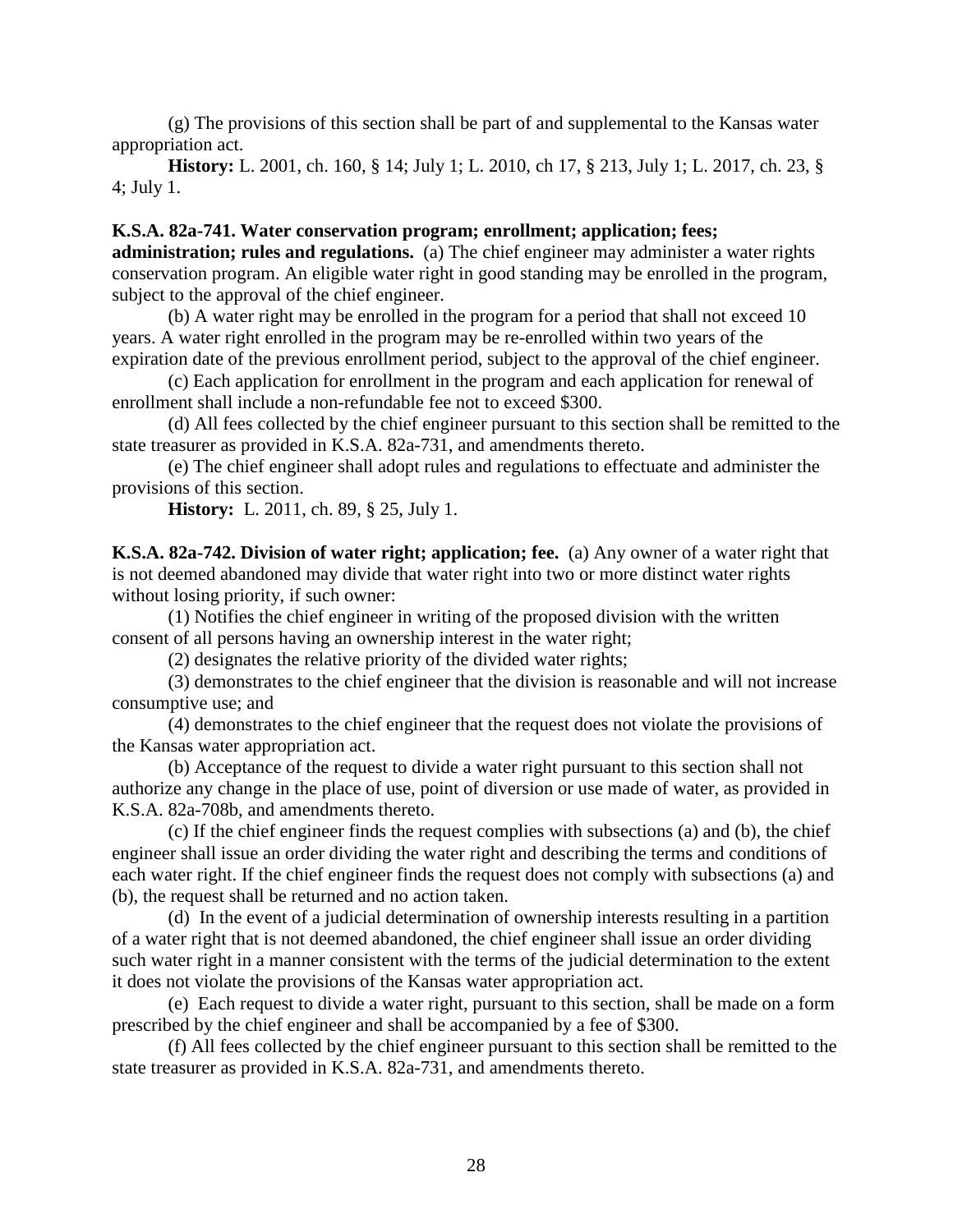(g) This section shall be part of and supplemental to the Kansas water appropriation act. **History:** L. 2012, ch. 133, § 1, July 1.

### <span id="page-31-0"></span>**K.S.A. 82a-743. Limited transfer permits; term; fee; base water right; rules and**

**regulations.** (a) Subject to existing water rights and the principle of beneficial use, the chief engineer may grant, upon application made therefor, limited transfer permits to authorize the use of up to 4,000,000 gallons from an existing water right. The term of such limited transfer permit will be limited to a single calendar year. Each application submitted for a limited transfer permit shall be on a form prescribed by the chief engineer and accompanied by an application fee of \$200.

(b) (1) If the base water right is groundwater, the use of water can be transferred to another well within the same source of supply within two miles.

(2) If the base water right is surface water, the use can be transferred to another surface water use within the same surface water system.

(c) The chief engineer shall adopt rules and regulations to effectuate and administer the provisions of this section. Such rules and regulations shall require that there is no increase in consumptive use enabled by the transfer permit, prescribe necessary recordkeeping and reporting requirements, prevent impairment of existing rights and address any other matter deemed necessary by the chief engineer to protect the public interest.

(d) Nothing in this section shall be deemed to vest in the holder of any permit granted pursuant to provisions of this section any permanent right to appropriate water except as is provided by such permit.

(e) All fees collected by the chief engineer pursuant to this section shall be remitted to the state treasurer as provided in K.S.A. 82a-731, and amendments thereto.

(f) This section shall be part of and supplemental to the Kansas water appropriation act. **History:** L. 2013, ch. 111, § 1, July 1.

<span id="page-31-1"></span>**K.S.A. 82a-744. Water management and conservation measures; due consideration by chief engineer.** (a) The chief engineer shall give due consideration to water management or conservation measures previously implemented by a water right holder when implementing any further limitations on a water right pursuant to any program established or implemented on and after July 1, 2015. The chief engineer shall take into account reductions in water use, changes in water management practices and other measures undertaken by such water right holder.

(b) This section shall be part of and supplemental to the Kansas water appropriation act. **History:** L. 2015, ch. 60, § 5; July 1.

<span id="page-31-2"></span>**K.S.A. 82a-745. Water conservation areas; establishment procedures; duties of chief engineer; notice; orders; consent agreement; review.** (a) Any water right owner or a group of water right owners in a designated area may enter into a consent agreement and order with the chief engineer to establish a water conservation area. The water right owner or group of water right owners shall submit a management plan to the chief engineer. Such management plan shall be the basis of the consent agreement and order designating a water conservation area and shall:

(1) Include clear geographic boundaries;

(2) include the written consent of all participating water right owners within the geographic boundaries described in paragraph (1) to enter into the consent agreement and order;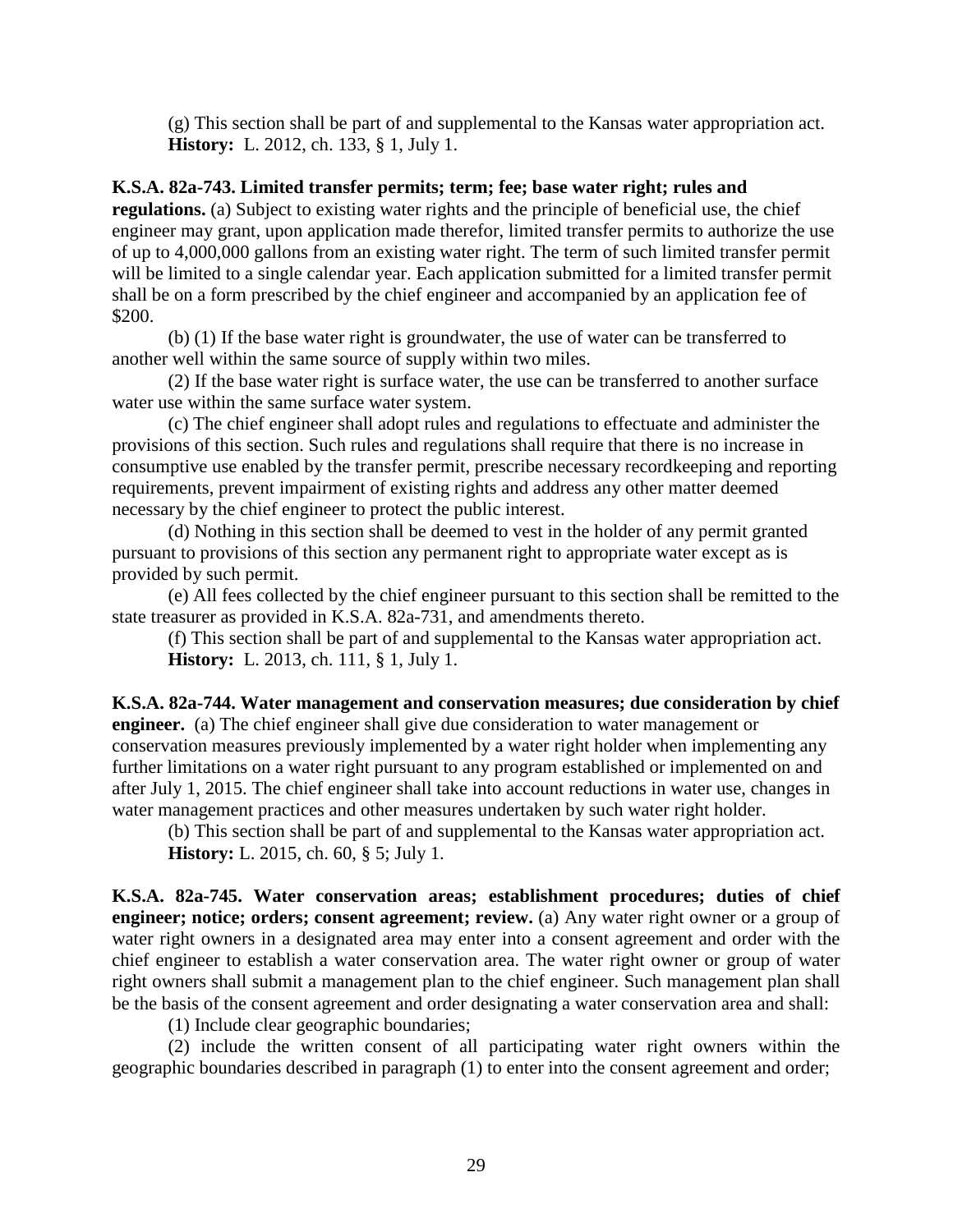(3) include a finding or findings that one or more of the circumstances specified in K.S.A. 82a-1036(a) through (d), and amendments thereto, exist, or include a finding or findings that the area within the geographic boundaries described in paragraph (1) has been closed to new appropriations by rule, regulation or order of the chief engineer;

(4) include provisions regarding the proposed duration of the water conservation area and any process by which water right owners may request to be added or removed from the water conservation area;

(5) include goals and one or more of the corrective control provisions provided in subsection (b);

(6) give due consideration to water users who have previously implemented reductions in water use resulting in voluntary conservation measures;

(7) include compliance monitoring and enforcement; and

(8) be consistent with state law.

(b) A consent agreement and order of designation of a water conservation area pursuant to this section shall define the boundaries of the water conservation area and may include any of the following corrective control provisions:

(1) Closing the water conservation area to any further appropriation of groundwater. In which event, the chief engineer shall thereafter refuse to accept any application for a permit to appropriate groundwater located within such area;

(2) determining the permissible total withdrawal of groundwater in the water conservation area each day, month or year, and apportioning such permissible total withdrawal among the valid groundwater right holders in such area in accordance with the relative dates of priority of such rights;

(3) reducing the permissible withdrawal of groundwater by any one or more appropriators thereof, or by wells in the water conservation area;

(4) requiring and specifying a system of rotation of groundwater use in the water conservation area; and

(5) any other provisions necessary to effectuate agreed-upon water conservation goals consistent with the public interest. The chief engineer shall be responsible for the monitoring and enforcement of any corrective control provisions ordered for a water conservation area.

(c) The order of designation shall be in full force and effect from the date of its entry in the records of the chief engineer's office. The chief engineer upon request shall deliver a copy of such order to any interested person who is affected by such order and shall file a copy of the same with the register of deeds of any county within which any part of the water conservation area lies.

(d) If any corrective control provisions of a water conservation area conflict with rules and regulations of a groundwater management district or requirements of a local enhanced management plan or intensive groundwater use control area that result in greater overall conservation of water resources within which a participating water right is situated, the chief engineer is authorized to amend the provisions of the water conservation area to conform to any rules and regulations or requirements that result in greater conservation of water resources, as determined by the chief engineer.

(e) To provide flexibility in the management of water resources, as part of the consent agreement and order of designation, the chief engineer may authorize a management plan that allots water authorized by existing water rights, subject to the following limitations:

(1) The management plan shall be limited to the term of the water conservation area;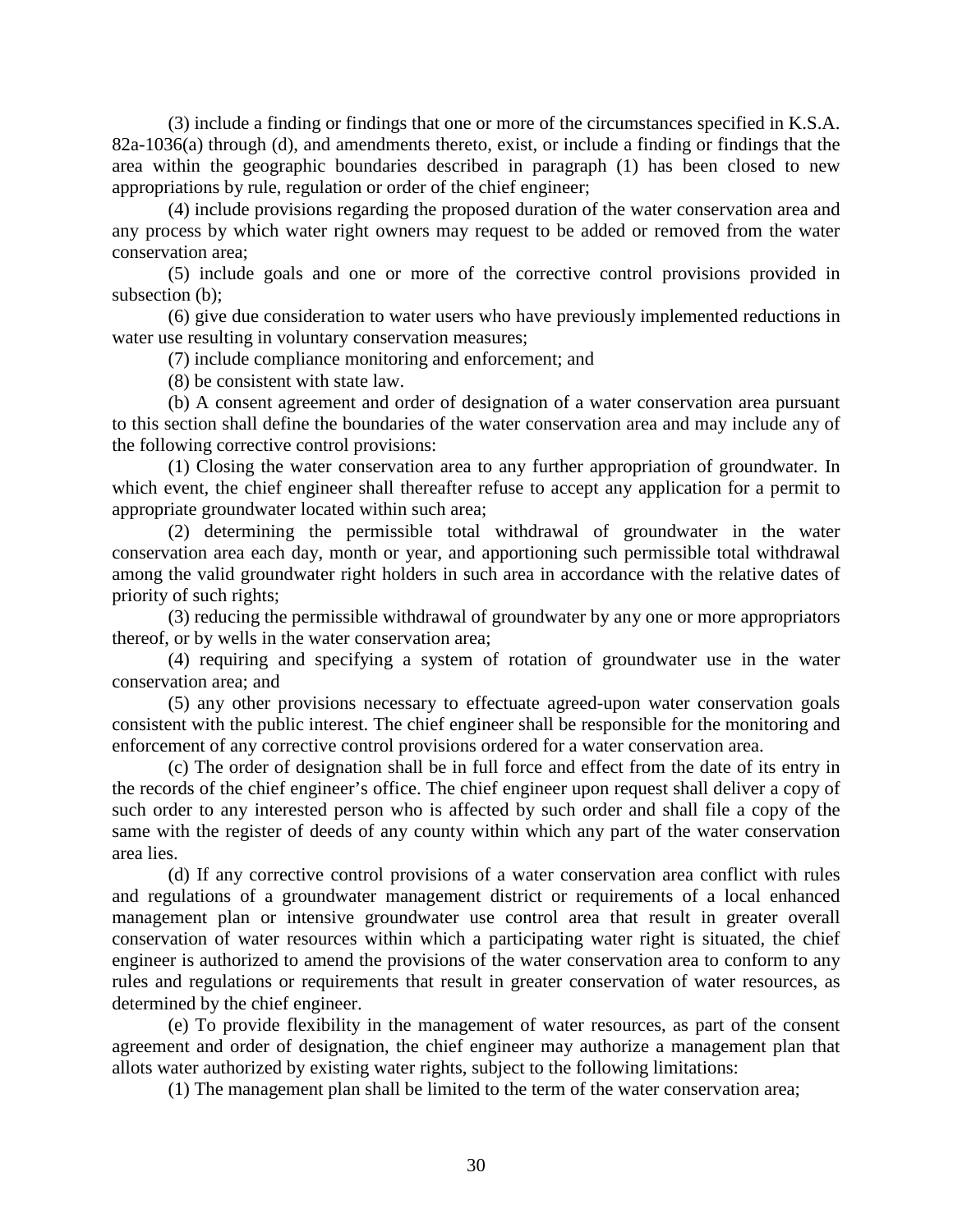(2) the management plan may allow, in any given calendar year, the water use of an individual water right or rights to exceed the annual authorized quantity of the individual water right or rights participating in the management plan, provided that the water use shall not exceed the total annual authorized aggregate quantity and rate of all the water rights participating in the management plan in any given calendar year;

(3) the authority granted through the management plan shall supersede the participating water rights during the term of the water conservation area or until the management plan is suspended by the chief engineer in accordance with this subsection; and

(4) for purposes of determining priority, the management plan shall be assigned the priority date of its effectuation.

(f) In addition to a management plan under subsection (e), as a part of the consent agreement and order of designation, the chief engineer may include the use of multi-year flex accounts as authorized by K.S.A. 2016 Supp. 82a-736, and amendments thereto.

(g) No management plan authorized under a water conservation area shall be allowed to impair any water right. At any time during the term of a water conservation area, if the chief engineer determines that impairment may be occurring, following a complaint and preliminary investigation into relevant physical facts, the chief engineer may suspend operation of the water conservation area. In the event of such suspension, each participating water right may be operated in accordance with its permitted terms and conditions as in effect prior to operation of the water conservation area. Upon conclusion of an investigation by the chief engineer and a finding of impairment, the chief engineer may terminate the water conservation area, or may modify the water conservation area subject to consent of the participating water right owners, to alleviate any impairment.

(h) Prior to execution of a proposed water conservation area consent agreement and order of designation pursuant to this section, the chief engineer shall notify in writing the groundwater management district within which any participating water right is situated. Such groundwater management district shall be given an opportunity to provide a written recommendation regarding the proposed water conservation area and management plan within 45 days of notification by the chief engineer. The review period may be extended by up to 30 days upon approval by the chief engineer. Subject to subsection (d), any participating water right in a water conservation area shall continue to be subject to all applicable rules and regulations and management plans of the groundwater management district in which the water right is situated.

(i) The chief engineer shall provide notification, as specified in K.S.A. 2016 Supp. 82a-1906, and amendments thereto, to all water right owners with a point of diversion within 1 ⁄2 a mile, or farther if deemed necessary by a rule and regulation of the chief engineer, of the boundaries of a water conservation area. Notification shall include a reference to an electronic publication of the management plan and any relevant technical analysis.

(j) The consent agreement and order of designation shall provide for periodic review of the consent agreement and order, which may be initiated by the chief engineer or upon request of the water right owners in the water conservation area. The consent agreement and order shall specify the frequency of such periodic review, but a review shall be conducted at least once every 10 years.

(k) (1) The chief engineer may, with the consent of all participating water right owners, amend a consent agreement and order of designation in order to:

(A) Modify corrective control provisions or the boundaries of the designated area;

(B) add or remove water rights upon request of such water right owners;